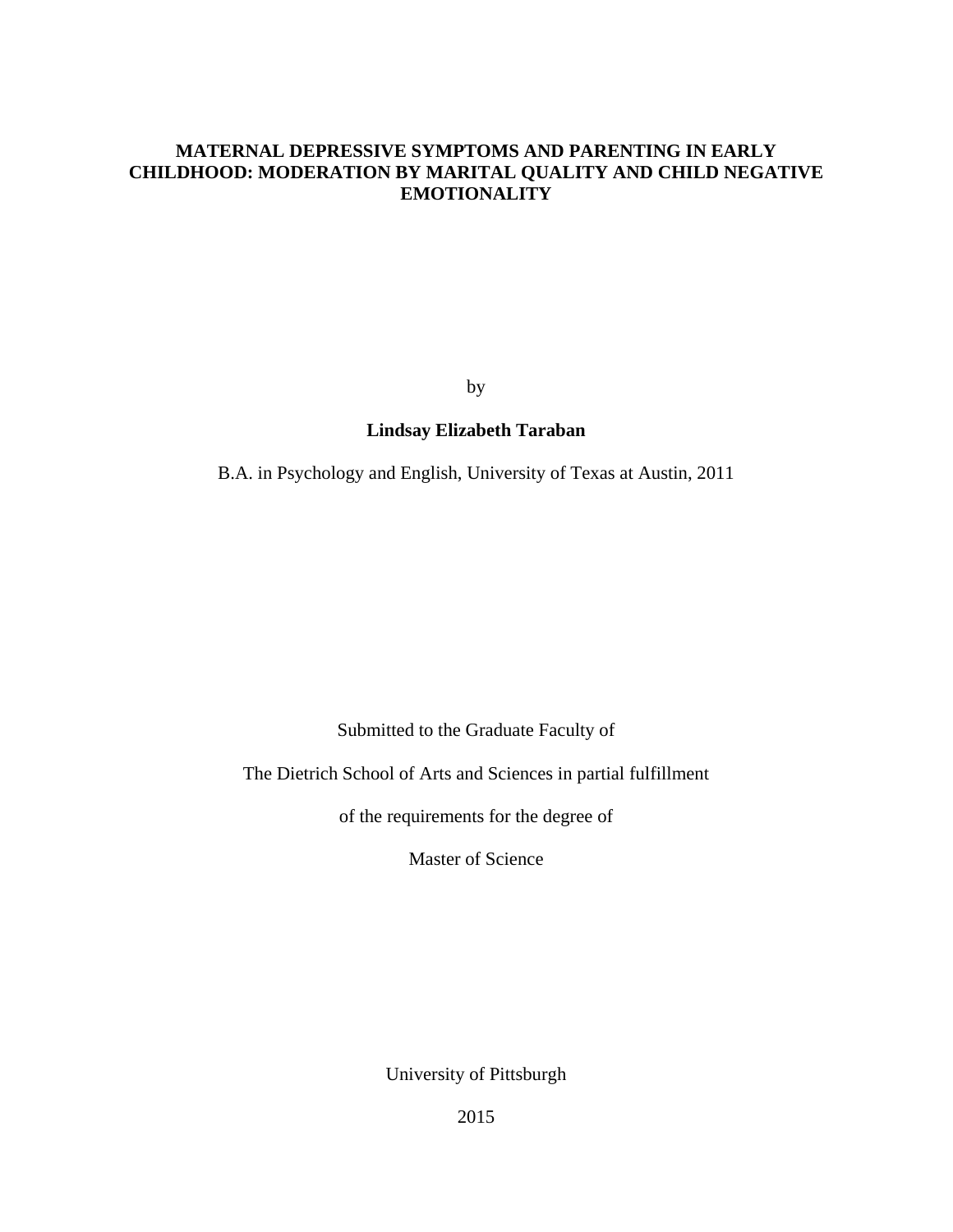### UNIVERSITY OF PITTSBURGH

## DIETRICH SCHOOL OF ARTS AND SCIENCES

This thesis was presented

by

Lindsay E. Taraban

It was defended on

September 4, 2015

and approved by

Daniel S. Shaw, Ph.D., Professor, Psychology

Susan B. Campbell, Ph.D., Professor, Psychology

Jennifer S. Silk, Assistant Professor, Psychology

Leslie Leve, Ph.D., Professor, University of Oregon, Counseling Psychology and Human

Services

Thesis Director: Daniel S. Shaw, Ph.D., Professor, Psychology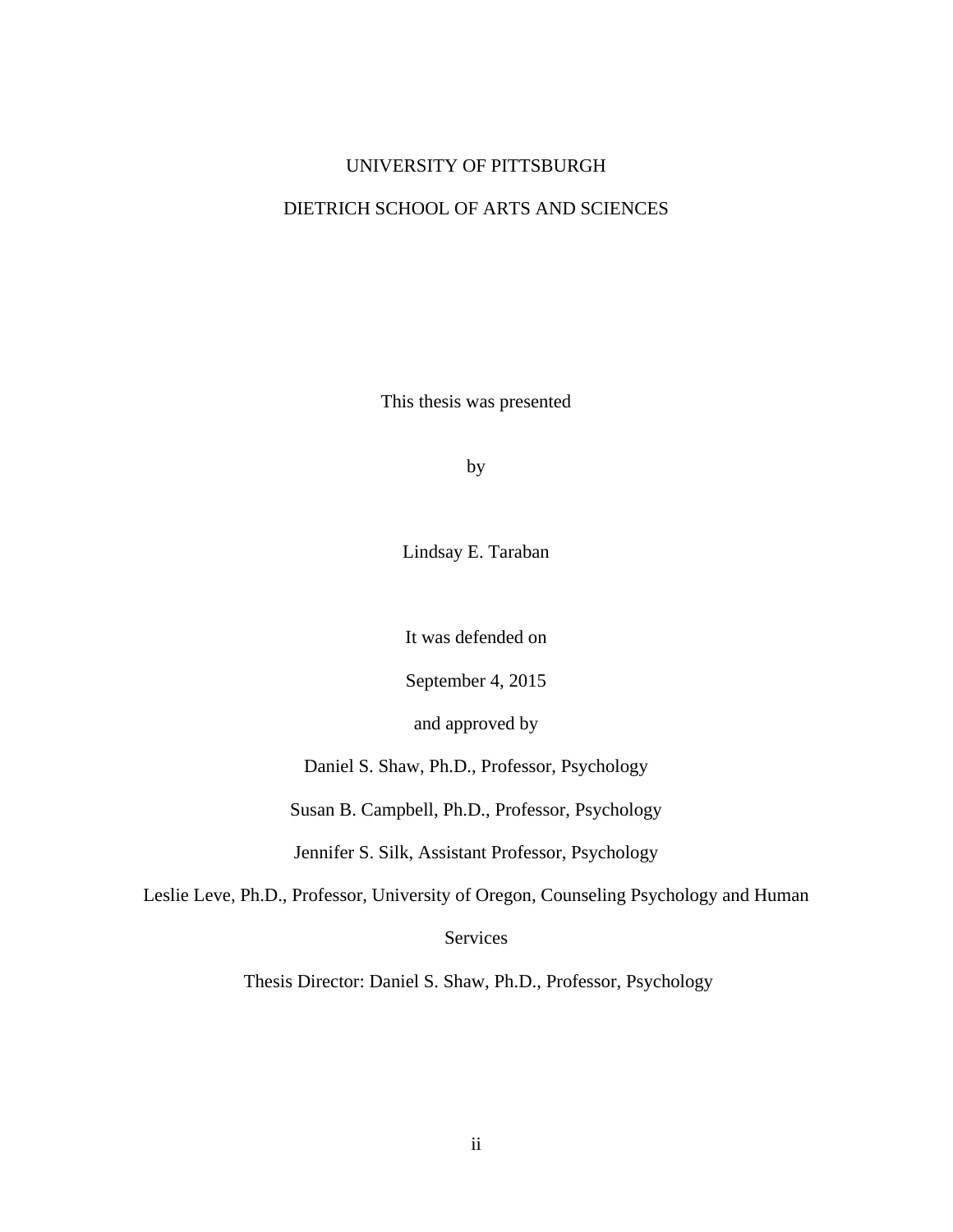Copyright © by Lindsay Taraban

2015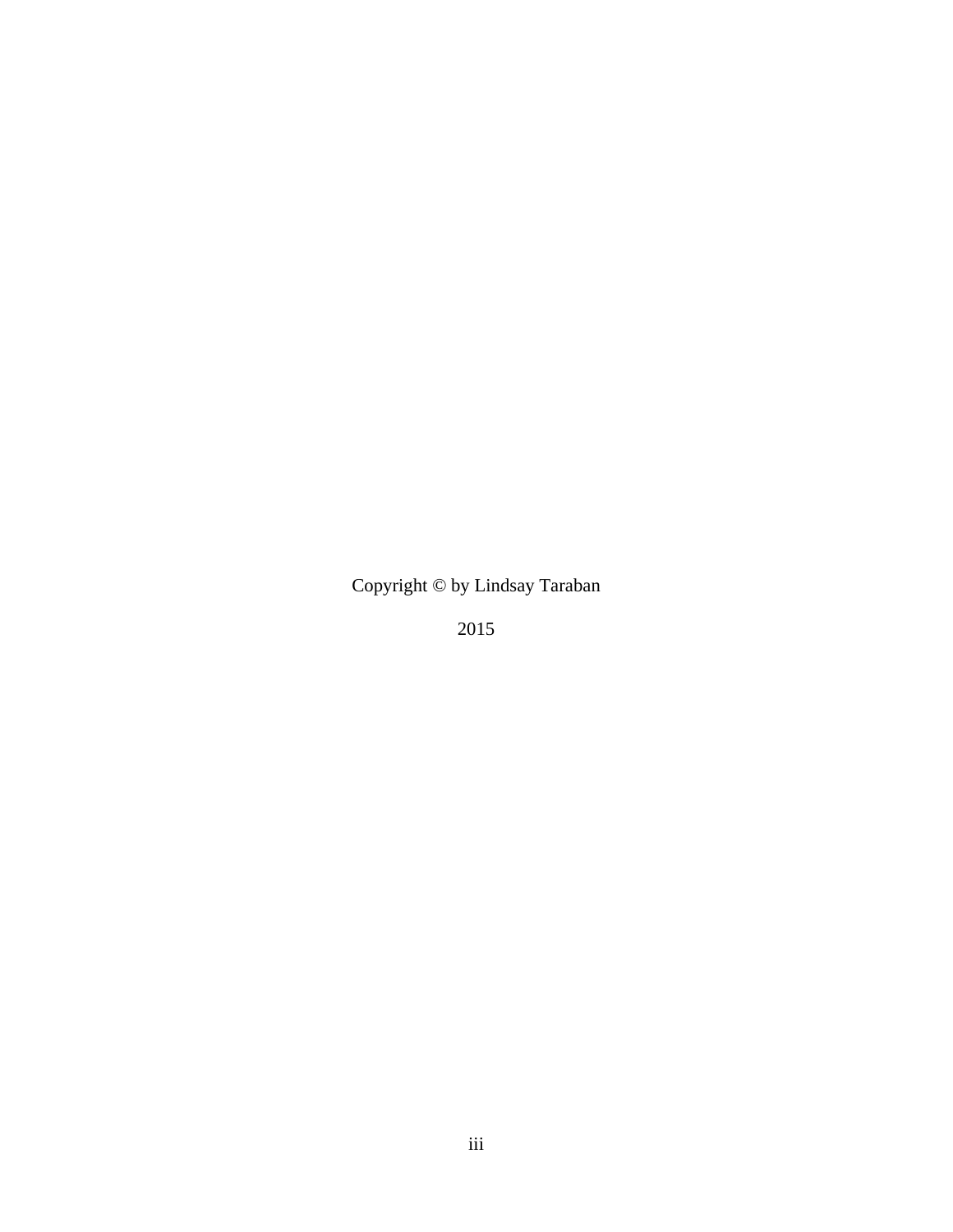# **MATERNAL DEPRESSIVE SYMPTOMS AND PARENTING IN EARLY CHILDHOOD: MODERATION BY MARITAL QUALITY AND CHILD NEGATIVE EMOTIONALITY**

Lindsay E. Taraban, M.S.

University of Pittsburgh, 2015

A significant body of research has established an association between maternal depressive symptoms and parenting. The current study tested the possible moderating role of marital quality and child negative emotionality (NE) from 9 to 27 months among a sample (*n =* 561) of adopted children and their mothers. Although the data revealed direct associations between depressive symptoms, marital quality, child NE, and parenting behavior, moderation was not evident with the exception of two marginal trends. We found no evidence that marital quality moderated the association between maternal depressive symptoms and warm parenting and only weak evidence that marital quality moderated the association between depressive symptoms and harsh parenting. Similarly, we found no evidence that child NE moderated the association between maternal depressive symptoms and warm parenting and only weak evidence that child NE moderated the association between depressive symptoms and harsh parenting. The direction of effects for marginal moderated trends was unexpected and counter to our hypotheses. Theoretical relevance and implications for clinical practice are discussed.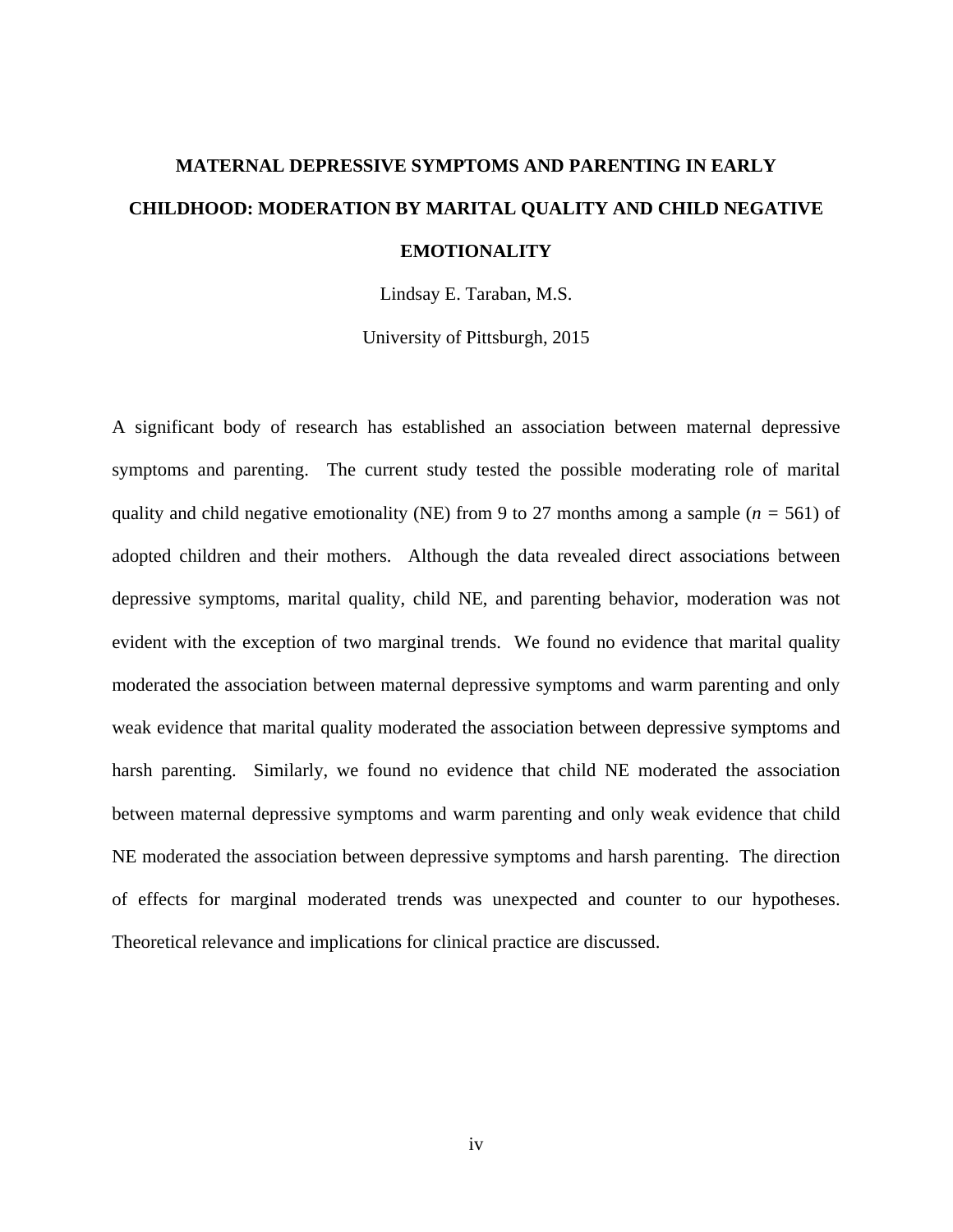# **TABLE OF CONTENTS**

| 1.0 |     |       |                                                      |
|-----|-----|-------|------------------------------------------------------|
|     | 1.1 |       |                                                      |
|     | 1.2 |       | <b>MATERNAL DEPRESSION AND PARENTING BEHAVIOR  5</b> |
|     | 1.3 |       | MATERNAL DEPRESSION AND PARENTING: MODERATION BY     |
|     |     |       |                                                      |
|     | 1.4 |       | MATERNAL DEPRESSION AND PARENTING: MODERATION BY     |
|     |     |       |                                                      |
|     | 1.5 |       | CHILD NEGATIVE EMOTIONALITY AND PARENTING USING AN   |
|     |     |       |                                                      |
|     | 1.6 |       |                                                      |
| 2.0 |     |       |                                                      |
|     | 2.1 |       |                                                      |
|     | 2.2 |       |                                                      |
|     | 2.3 |       |                                                      |
|     |     | 2.3.1 |                                                      |
|     |     | 2.3.2 |                                                      |
|     |     | 2.3.3 |                                                      |
|     |     | 2.3.4 |                                                      |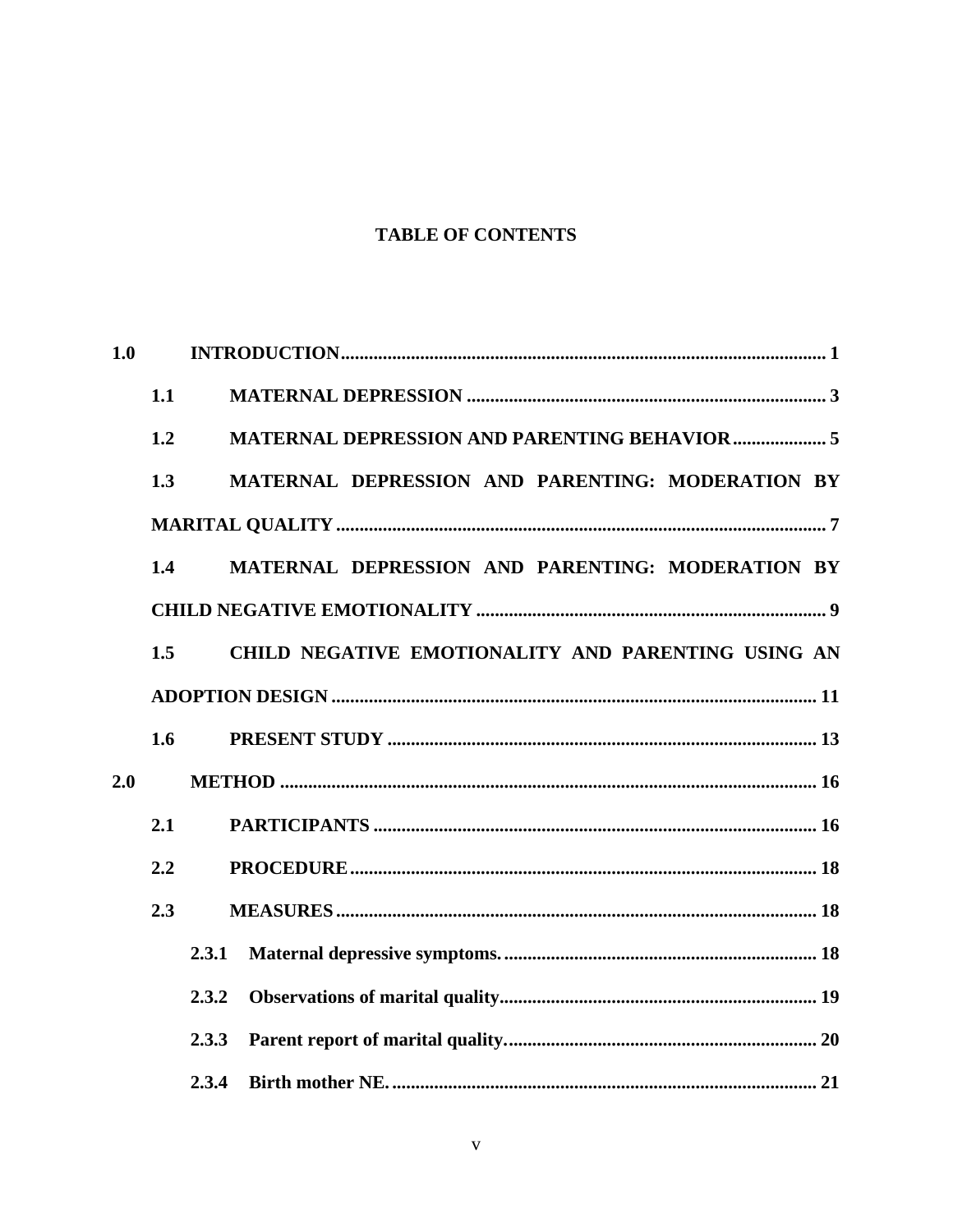|     |     | 2.3.5 |                                                                |
|-----|-----|-------|----------------------------------------------------------------|
|     |     | 2.3.6 |                                                                |
|     |     | 2.3.7 |                                                                |
|     |     | 2.3.8 |                                                                |
|     | 2.4 |       |                                                                |
| 3.0 |     |       |                                                                |
|     | 3.1 |       | <b>DESCRIPTIVE STATISTICS AND UNIVARIATE CORRELATIONS 25</b>   |
|     | 3.2 |       |                                                                |
|     | 3.3 |       | <b>MODERATION BY CHILD NEGATIVE EMOTIONALITY  32</b>           |
|     | 3.4 |       | <b>MODERATION BY BIRTH MOTHER NEGATIVE EMOTIONALITY .36</b>    |
|     | 3.5 |       |                                                                |
| 4.0 |     |       |                                                                |
|     | 4.1 |       |                                                                |
|     | 4.2 |       | <b>MODERATION BY CHILD NEGATIVE EMOTIONALITY  43</b>           |
|     | 4.3 |       | <b>MODERATION BY BIRTH MOTHER NEGATIVE EMOTIONALITY . 46</b>   |
|     | 4.4 |       | <b>DIFFERENCES IN RESULTS BETWEEN 9-18 AND 18-27 MONTHS 47</b> |
|     | 4.5 |       |                                                                |
|     |     |       |                                                                |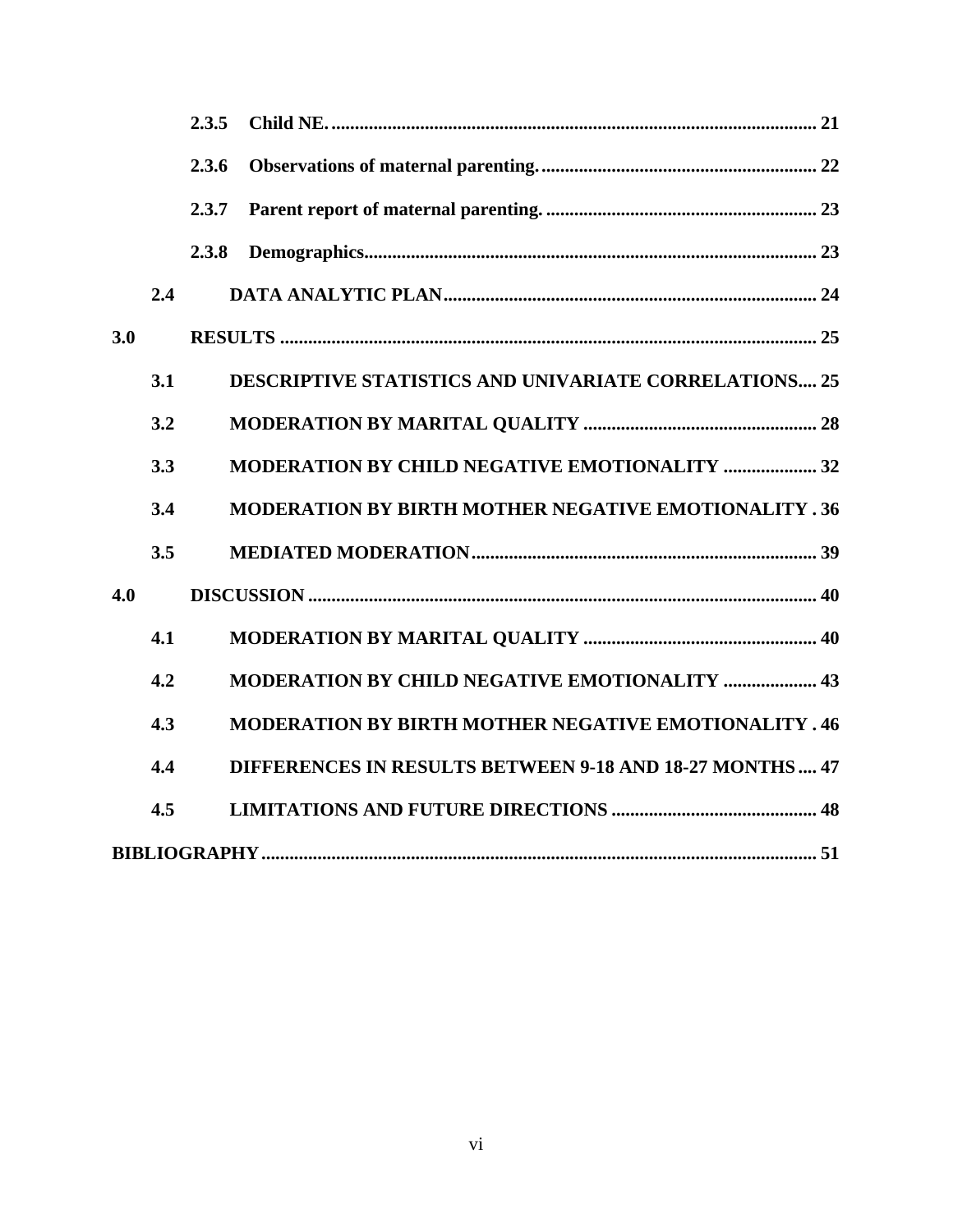# **LIST OF TABLES**

| Table 3. Bivariate Correlations among Primary Study Variables and Covariates 27              |
|----------------------------------------------------------------------------------------------|
| Table 4. Regression: Depressive symptoms (9 mo.) predicting warm parenting (18 mo.)          |
|                                                                                              |
| Table 5. Depressive symptoms (18 mo.) predicting warm parenting (27 mo.) and harsh parenting |
|                                                                                              |
| Table 6. Regression: Depressive symptoms (9 mo.) predicting warm parenting (18 mo.)          |
|                                                                                              |
| Table 7. Regression: Depressive symptoms (18 mo.) predicting warm parenting (27 mo.) and     |
|                                                                                              |
| Table 8. Regression: Depressive symptoms (9 mo.) predicting warm parenting (18 mo.)          |
|                                                                                              |
| Table 9. Regression: Depressive symptoms (18 mo.) preditcing warm parenting (27 mo.) and     |
| harsh parenting (27 mo.) moderated by birth mother negative emotionality (18 mo.) 38         |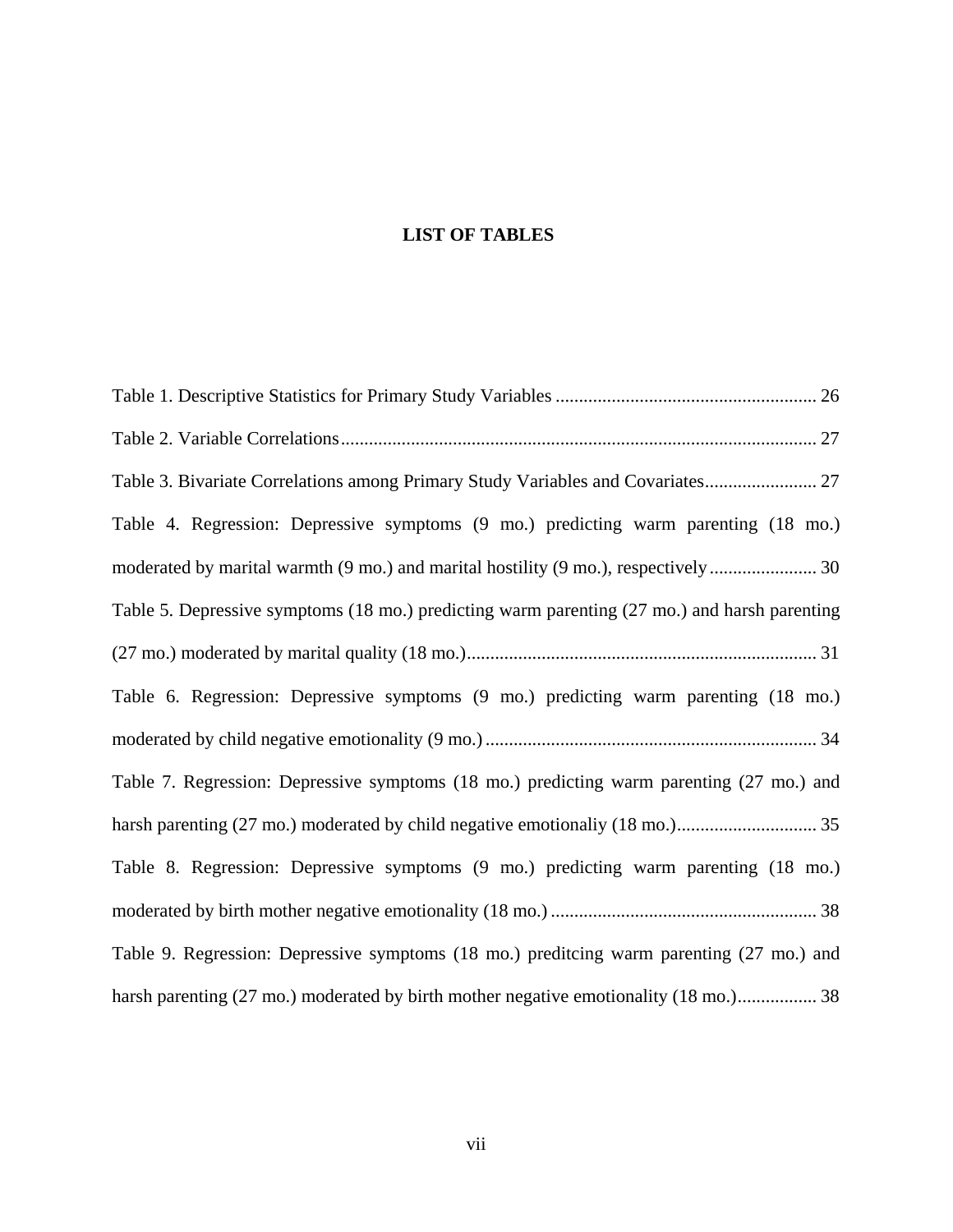# **LIST OF FIGURES**

| Figure 2. Moderating role of martial quality on the association between adoptive mother      |  |
|----------------------------------------------------------------------------------------------|--|
|                                                                                              |  |
|                                                                                              |  |
| Figure 4. Moderating role of child negative emotionality on the association between adoptive |  |
|                                                                                              |  |
|                                                                                              |  |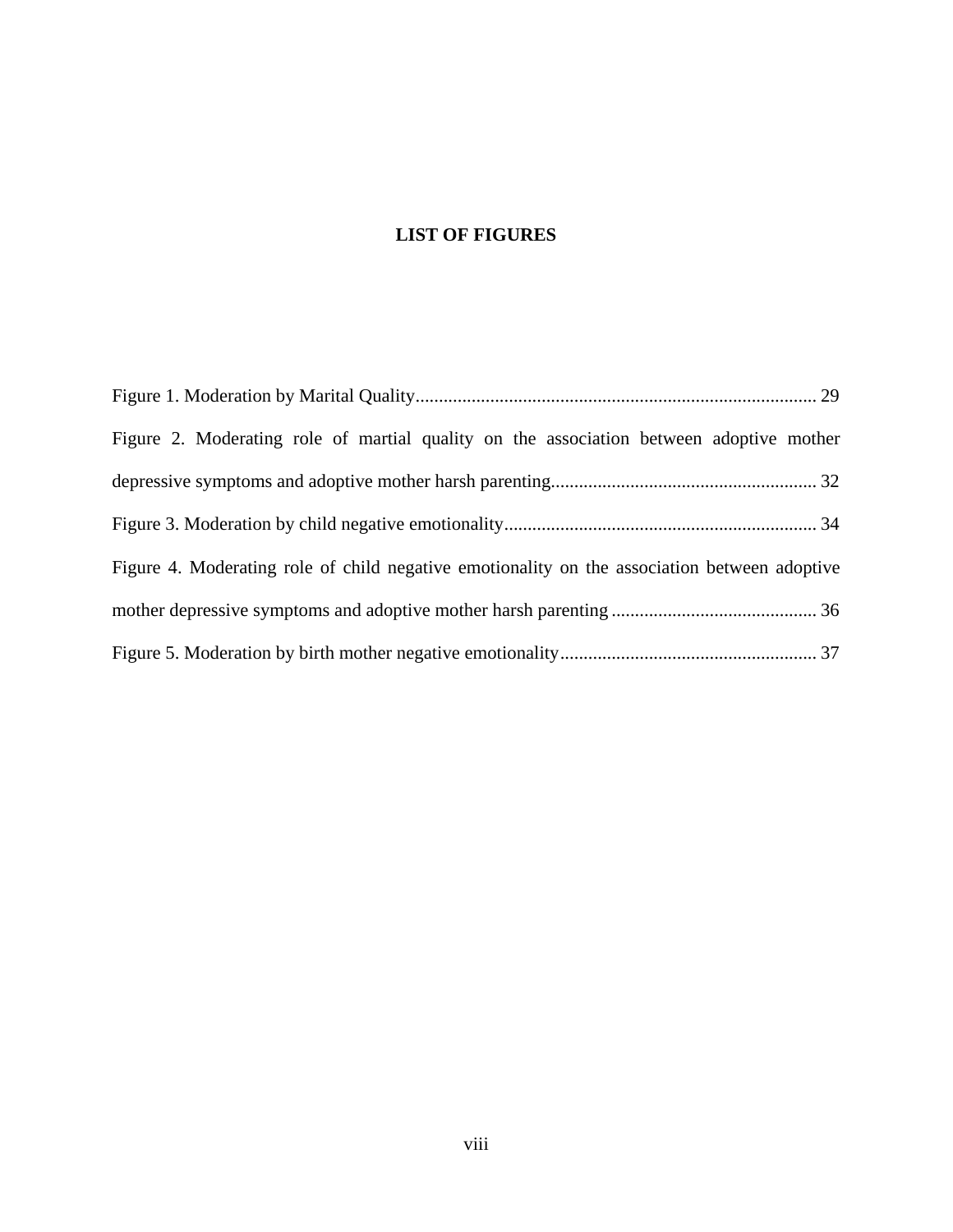#### **1.0 INTRODUCTION**

<span id="page-8-0"></span>A significant body of research has established an association between maternal depressive symptoms and parenting. Maternal depressive symptoms have been linked to reductions in positive, sensitive parenting, and increases in harsh, negative parenting (Lovejoy, Graczyk, O'Hare, & Neuman, 2000). In addition to direct associations between maternal depressive symptoms and child problem behavior not accounted for by parenting (Shaw et al., 2009; Shelleby & Shaw, 2014), parenting low in sensitivity and high in harshness has been linked to a variety of negative child outcomes, including lower levels of social competence, academic achievement, and emotion regulation abilities, as well as elevated levels of internalizing and externalizing behavior problems (Belsky & Fearon, 2002; Leerkes, Blankson, & O'Brien, 2009; Dishion et al., 2008). Research has typically found that maternal depression, both clinically elevated and sub-clinical levels, is associated with the greatest changes in maternal parenting during early childhood and, relatedly, that the association between maternal depression and negative child outcomes tends to be stronger in early childhood relative to later in childhood and adolescence (Goodman et al., 2011; Lovejoy et al., 2000). Therefore, advancing our understanding of the nature of the association between maternal depressive symptoms and parenting in early childhood is important because of consistent associations with child outcomes during this time.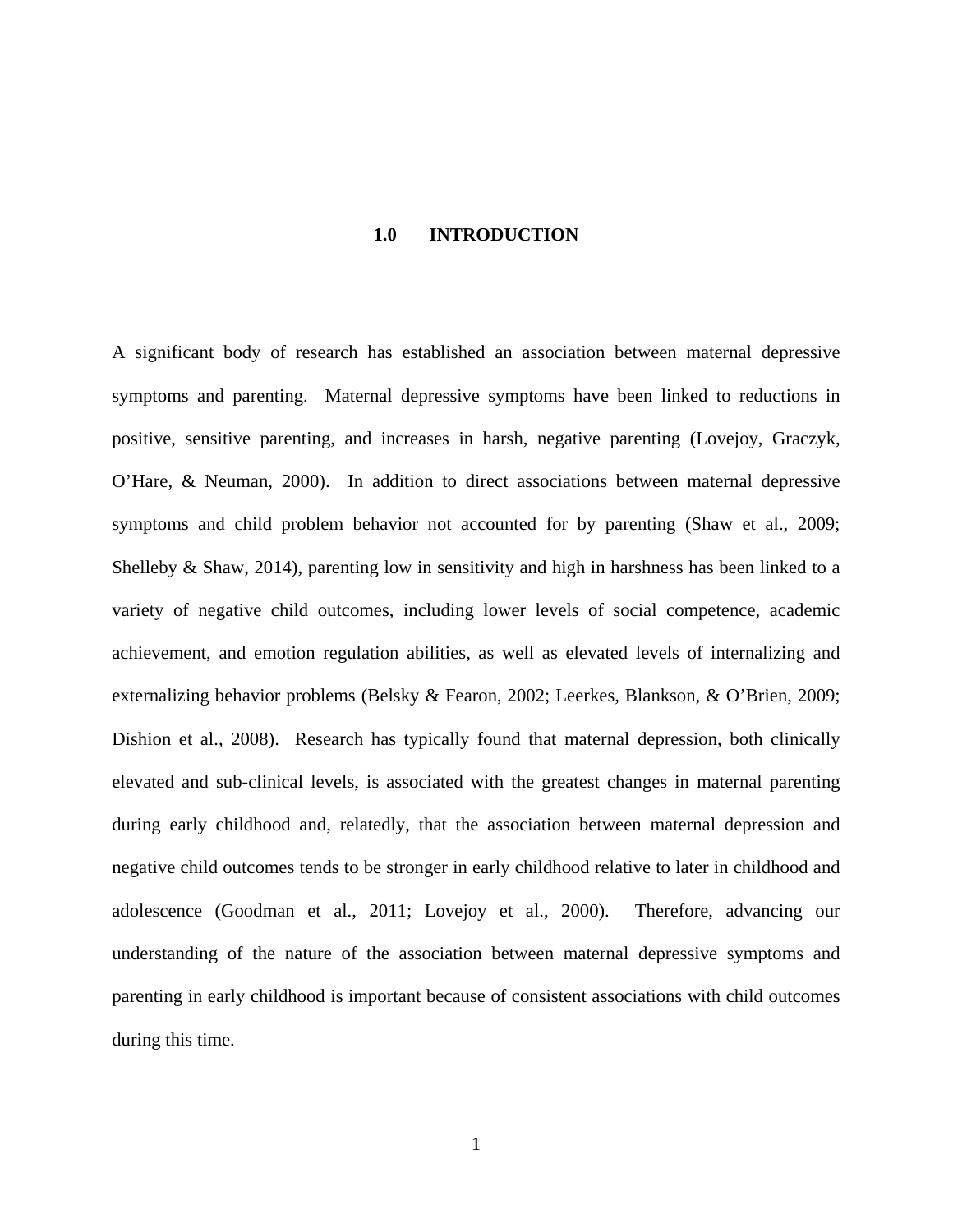Maternal depression does not affect parenting behavior uniformly, as some mothers manage to parent sensitively despite their elevated symptoms of depression (NICHD Early Child Care Research Network, 1999). Given that significant variability exists in the relation between maternal depression and parenting, it is likely that other contextual factors in mothers' lives moderate the strength of this association. The present study seeks to explore two possible moderators of this association: marital quality and child temperament, specifically child negative emotionality.

Marital quality has been found to be associated with both positive (e.g., sensitive, warm) and negative (e.g., harsh, rejecting) dimensions of parenting (Erel & Burman, 1995; Planalp, Braungrat-Rieker, Lickenbrock, & Zentall, 2013; Rhoades et al., 2011). Just as the marital relationship has been theorized to influence the quality of parents' interactions with children, both theory and empirical evidence suggest that marital quality may affect the strength of the association between maternal depression and parenting. For example, it is possible that mothers who have warm, supportive partners who are available to help maintain routine and regularity in the household may more likely prevent their depressive symptoms from spilling-over and adversely affecting their parenting behavior (Belsky, 1984). Conversely, for mothers in marriages characterized by high levels of hostility, depressive symptoms may be exacerbated and significantly reduce parenting quality. The present study seeks to extend current research by testing whether marital quality moderates the magnitude of associations between maternal depressive symptoms and both warm and harsh parenting.

Another factor that has been directly linked to both parenting and maternal depression and also may moderate the strength of the association between maternal depressive symptoms and parenting is child temperament, specifically child negative emotionality (Cutrona, 1986;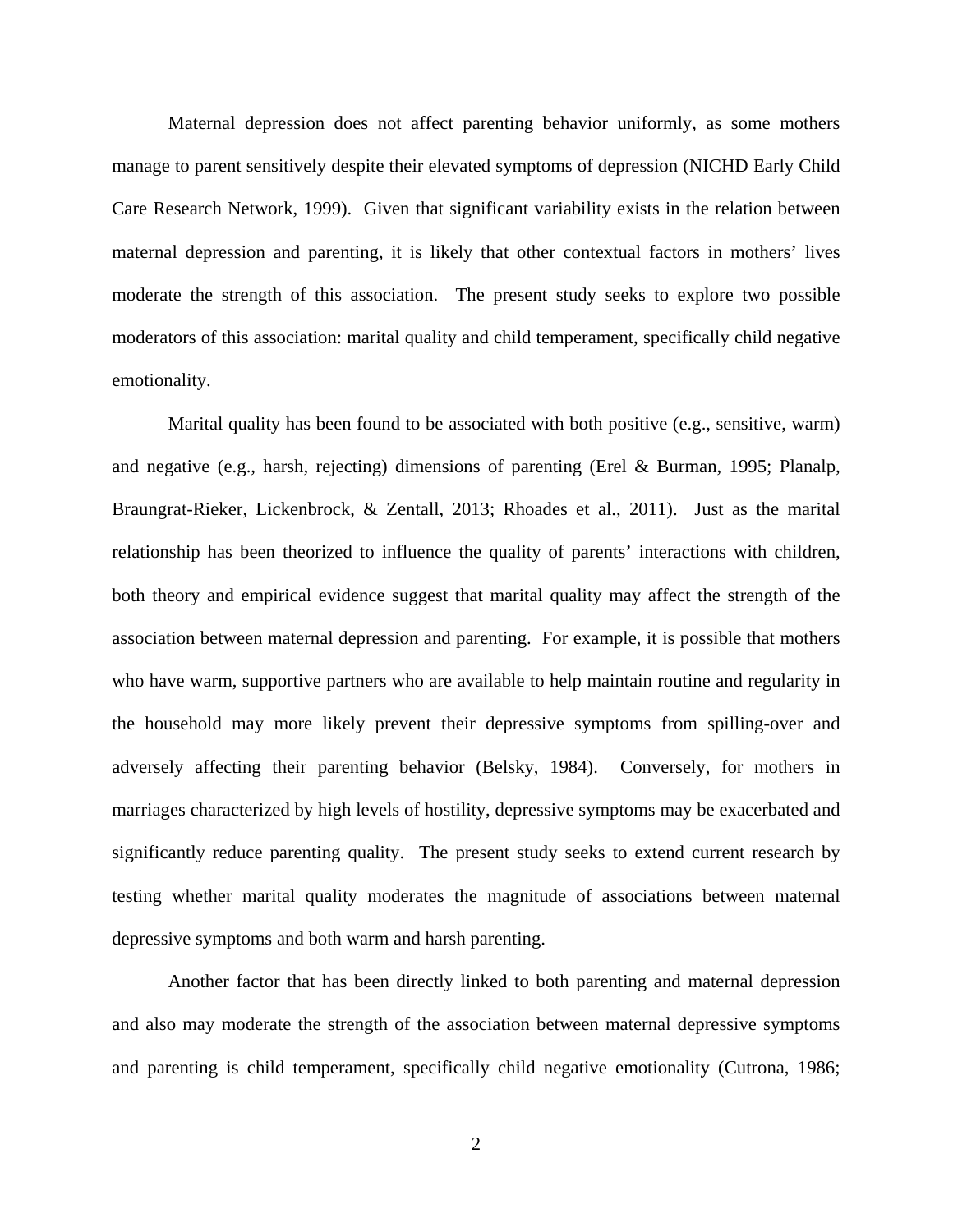Paulussen-Hoogeboom, Stams, Hermanns, & Peetsma, 2007). The adoption design of the Early Growth and Development Study (EGDS) will allow the exploration of how genetic contributions of the birth mother may relate to adoptive mother parenting, as expressed by individual differences in child negative emotionality (i.e., difficultness). Theoretically, a child with higher levels of negative emotionality may require greater patience, energy, and resources from his or her mother compared to a child who is more affectively regulated (Belsky, 1984). In this context, maternal depressive symptoms may be more strongly associated with more harsh and less supportive parenting. The present study will examine links between birth mother negative emotionality and child negative emotionality and the possible moderating role of child negative emotionality in the association between maternal depressive symptoms and parenting.

Due to the existence of the strong relationships among maternal depressive symptoms, parenting, and child outcomes, deepening our understanding of the conditions under which maternal depressive symptoms are associated with greater disruptions in parenting is important with regard to reducing and preventing negative child outcomes. The primary aims of the present study are to investigate whether marital quality and child negative emotionality each moderate the strength of the association between symptoms of maternal depression and observed levels of harsh and warm parenting between 9 and 27 months.

#### **1.1 MATERNAL DEPRESSION**

<span id="page-10-0"></span>Major depression affects between 6% and 17% of women at some point during their lifetime, and rates of elevated depressive symptoms—as opposed to clinical disorder—are even higher (Goodman, 2007). Both clinical and subsyndromal depression are more prevalent in women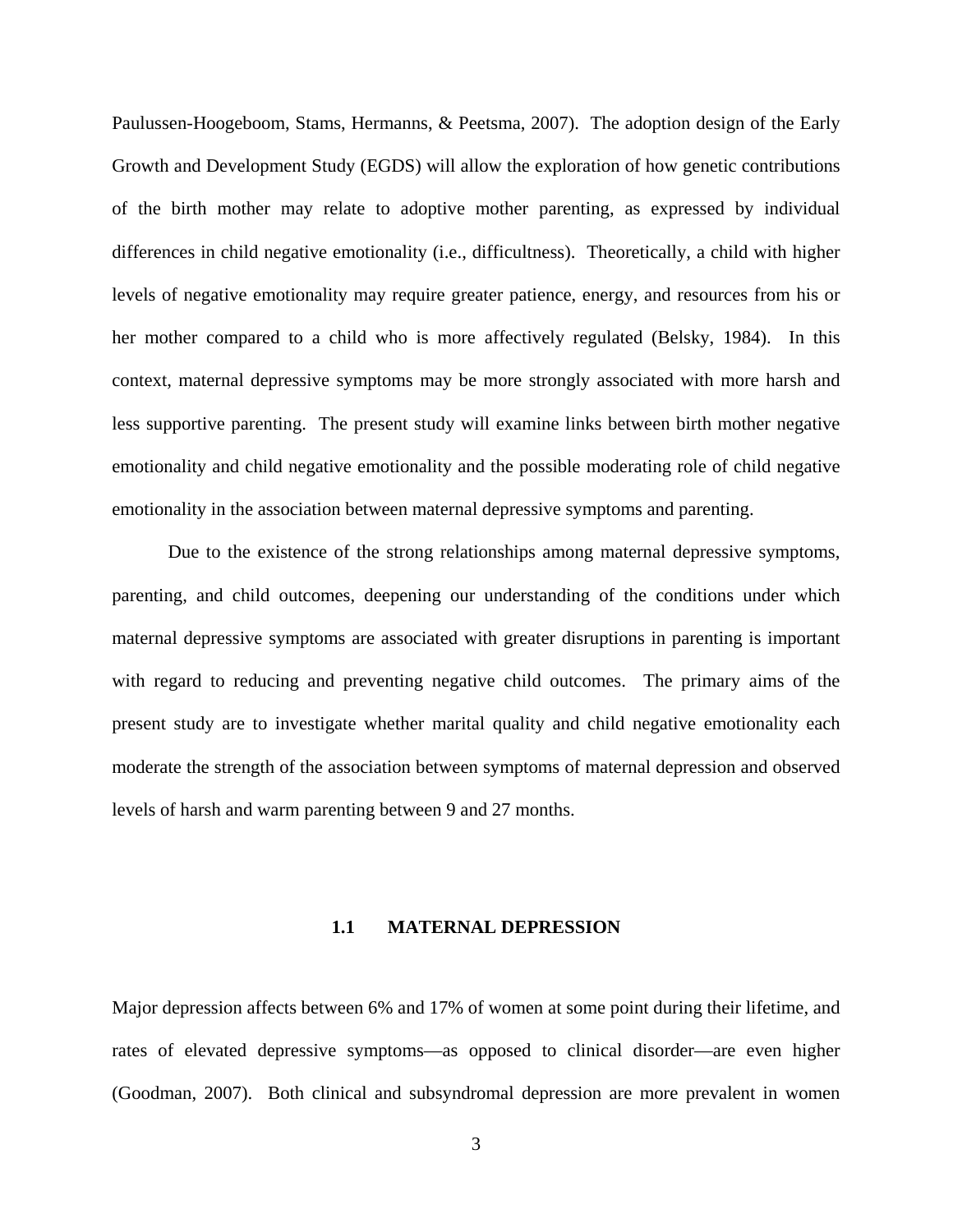than in men, at a rate of one-and-a-half to three times higher (Kessler, 2006). Mothers tend to report higher levels of depressive symptoms compared to women without children (Kessler, 2006; Cowan & Cowan, 1992) and, furthermore, at least two studies have found that levels of depression tend to be higher among women with young children compared to women with school-age children (Reuben & Shaw, in press; Shaw, Bell, & Gilliom, 2000). Although paternal depression and its effects on parenting and child adjustment should not be overlooked, maternal depression is most frequently studied, partly because women are more often primary caregivers for their children, and also due to the higher rates of depression in women compared to men beginning in adolescence (Shaw, Connell, Dishion, Wilson, & Gardner, 2009).

The relatively high rates at which women with young children experience recurring symptoms of depression is cause for concern based on extensive research linking maternal depression to a number of negative child outcomes. As both clinical depression and elevated levels of depressive symptoms have been similarly linked to both child and parenting outcomes (e.g. Goodman, 2007; Lovejoy et al., 2007), the term 'maternal depression' will be used in this document to refer either to clinical or subsyndromal depression, unless otherwise noted. Maternal depression is a non-specific risk factor for children, with research demonstrating that children who are raised by depressed mothers are not only more likely to experience depression and other emotional problems themselves (e.g., anxiety), but are also more likely to have an insecure attachment style and are at risk for disruptive behavioral problems (Bagner, Pettit, Lewinsohn, & Seeley, 2010; Campbell et al., 2004; Campbell et al., 2009; Goodman, 2007; Nicholson, Deboeck, Farris, Boker, & Burkowski, 2011; Zahn-Waxler, Denham, Iannotti, & Cummings, 1992). A meta-analysis of 193 studies found a significant association between maternal depression and higher levels of child internalizing, externalizing, and general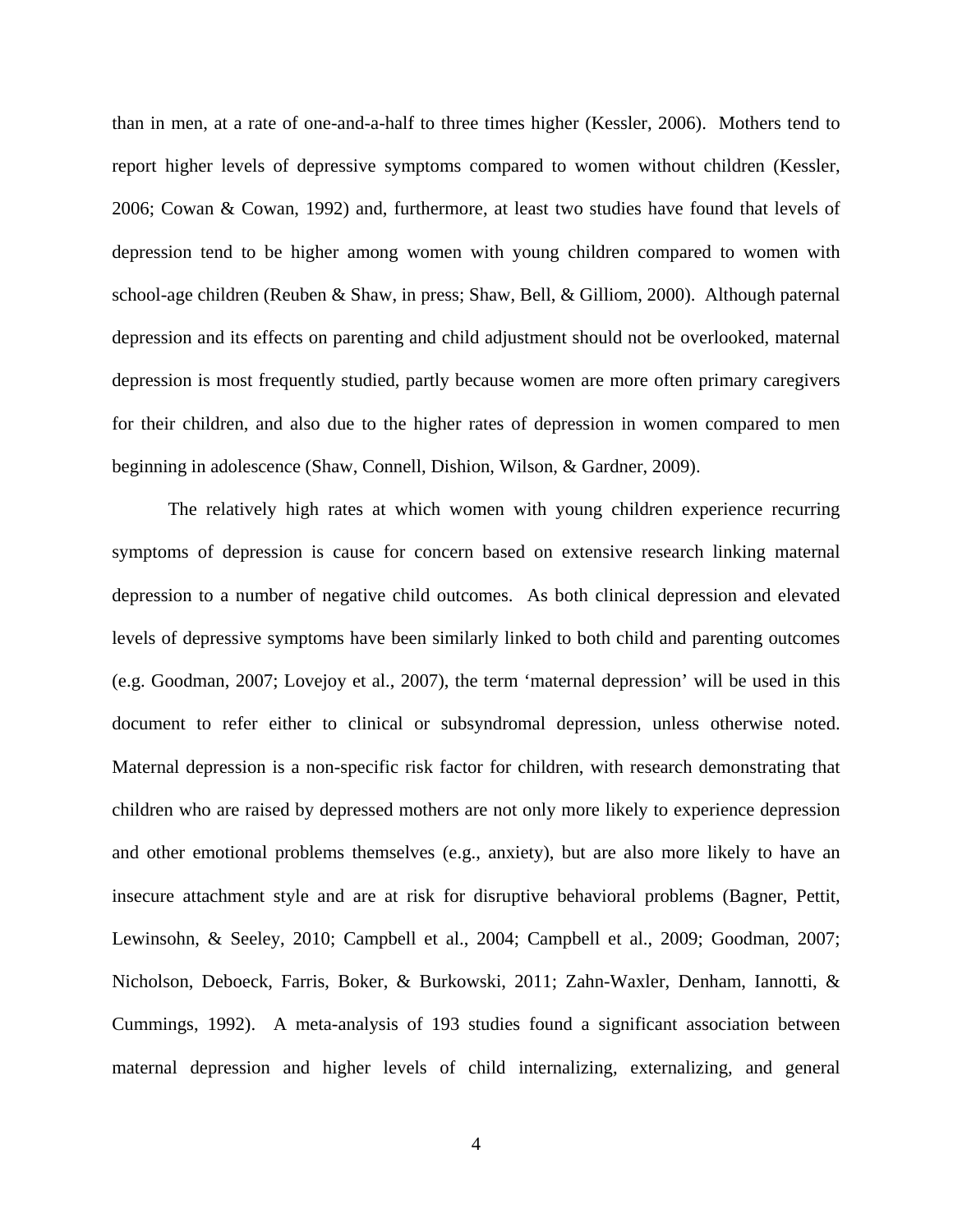psychopathology, as well as higher levels of negative affect and behavior and lower levels of positive affect and behavior, compared to children of mothers who were not depressed (Goodman et al., 2011).

Although maternal depression is associated with negative outcomes throughout childhood and adolescence, research indicates that maternal depression is more consistently associated with child functioning in early childhood, particularly during infancy (Goodman et al., 2011). This is likely because young children spend so much time with their mothers and are more psychologically and physically dependent on them relative to later developmental periods. Research has increasingly focused on identifying potential mechanisms through which maternal depression is associated with negative child outcomes, especially in the infancy and early childhood period. Evidence has been found for a variety of possible mechanisms, including impaired parenting, genetic transmission, observational learning, and continued exposure to stressful environments (Hammen, Hazel, Brennan, & Najman, 2012; Lovejoy Graczyk, O'Hare, & Neuman, 2000; Shelleby & Shaw, 2014). Parenting behavior has been particularly well studied in this context, and found to be a robust mediator of links between maternal depression and child adjustment.

#### <span id="page-12-0"></span>**1.2 MATERNAL DEPRESSION AND PARENTING BEHAVIOR**

Maternal depression and parenting likely influence one another reciprocally, with some studies finding parenting to be associated with subsequent changes in maternal depression (Lagacé-Séguin & d'Entremont, 2006). Because of current interest in exploring models through which maternal depression may eventually affect child adjustment, in line with such models as Conger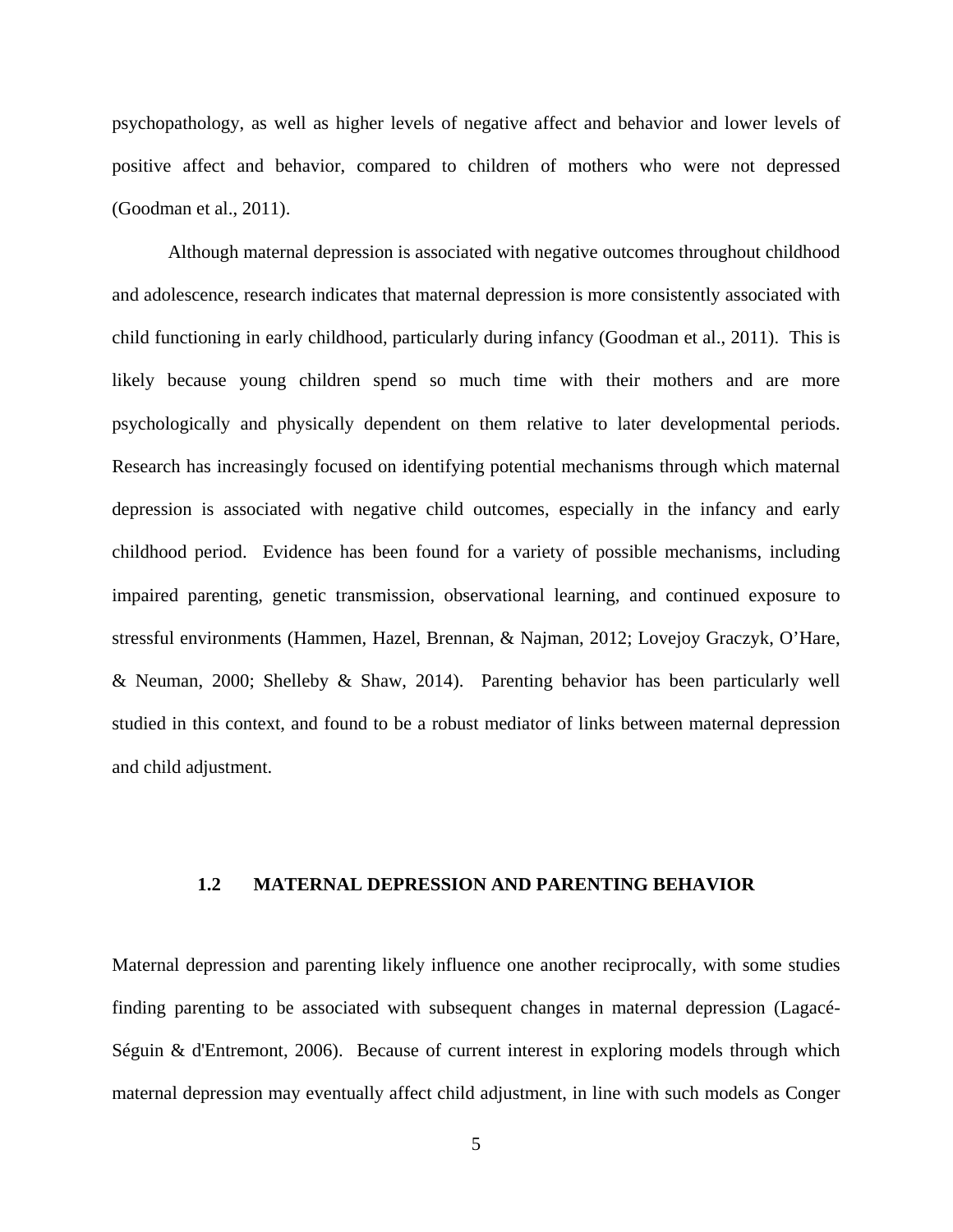and colleagues' Family Stress Theory (e.g. Conger & Elder, 1994; Conger et al., 1994), the focus of the present study will be on associations between maternal depression and subsequent parenting. Maternal depression has been consistently associated with lower levels of positive, sensitive parenting, and higher levels of harsh, negative parenting (Campbell, Matestic, von Stauffenberg, Mohan, & Kirchner, 2007; Cohn, Campbell, Matias, & Hopkins, 1990; Hoffman, Crnic, & Baker, 2006; Lovejoy et al., 2000; McCullough & Shaffer, 2014). In turn, parenting low in sensitivity and high in harshness has been linked to a variety of negative child outcomes, including lower levels of social competence, academic achievement, and emotion regulation skills, and elevated levels of internalizing and externalizing problems, particularly in early childhood (Belsky & Fearon, 2002; Leerkes, Blankson, & O'Brien, 2009, Dishion et al., 2008). In fact, several, but not all studies (see Shelleby  $\&$  Shaw, 2014 for review of notable exceptions for families living in poverty), have found parenting to mediate associations between maternal depression and later child outcomes (e.g., NICHD ECCRN, 1999).

When considering associations between maternal depression and parenting, consistent relationships have been established with some variation by child's age and the type of parenting dimension studied. For example, in a meta-analysis of 46 studies linking maternal depressive symptoms to observations of parenting, consistent associations were found, but were strongest for negative parenting (e.g. harsh, rejecting,  $d = .40$ ), moderate for disengaged parenting (d = .29) and small for positive parenting  $(d = .16;)$  Lovejoy et al., 2000). Additionally, effect sizes were stronger for mothers of infants compared to mothers of older children ( $d = .47$  for infants vs. .19 for later childhood). Theoretically, it follows that maternal depression might have a greater effect on parenting and subsequent child behavior during early childhood relative to later developmental periods because of the greater physical and psychological demands of rearing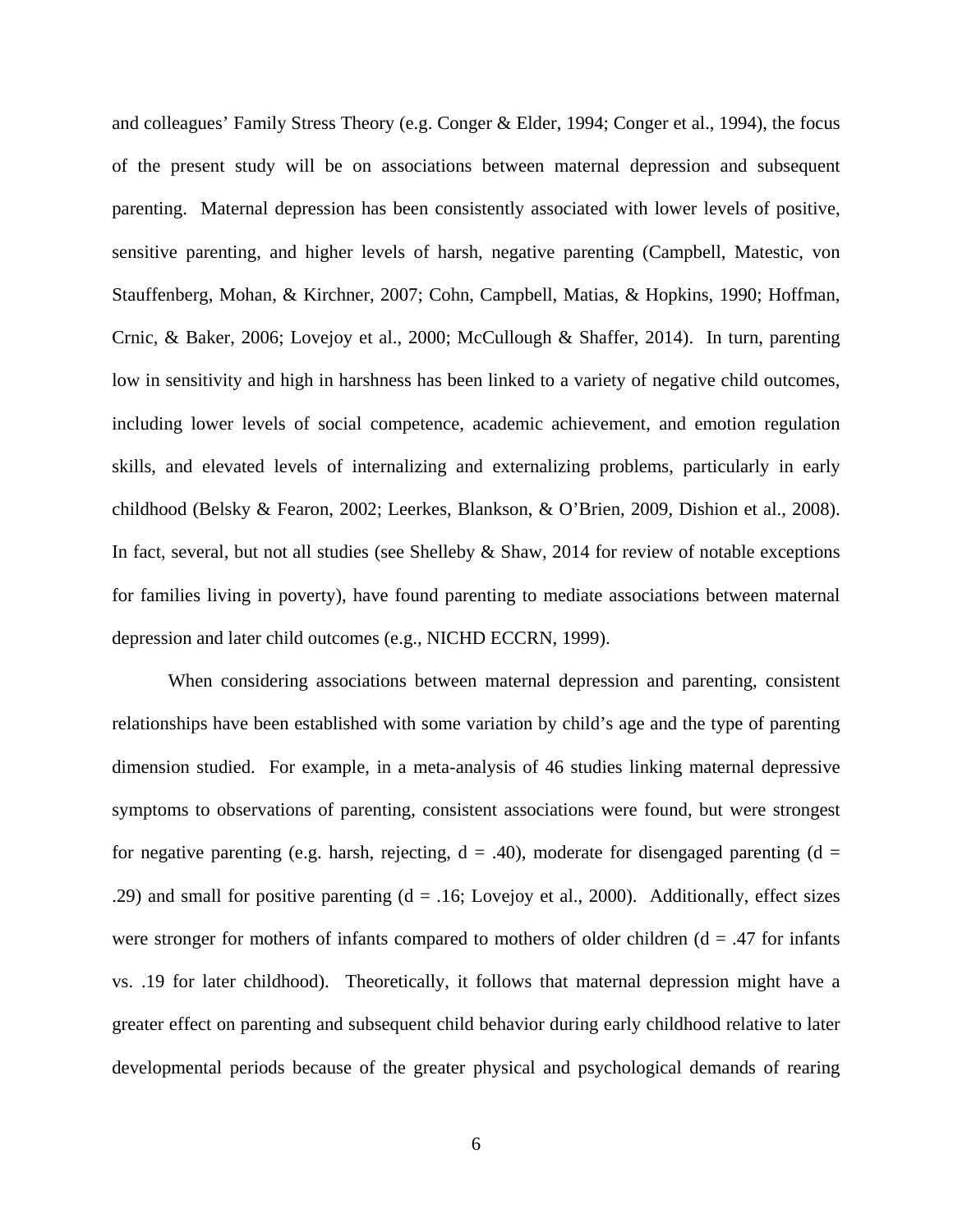infants and toddlers versus school-age children (Shaw & Bell, 1993). Additionally, child behavior has been shown to be more malleable during early versus later childhood (Reid, 1993). Therefore, advancing our understanding of what conditions might moderate the magnitude of the association between maternal depression and parenting in early childhood is important because of consistent associations between maternal depression and parenting, and between parenting and child outcomes during early childhood, and because understanding the predictors of parenting during this time may also increase our ability to intervene with families. As significant variability exists in the relation between maternal depression and parenting across variations in children's developmental status, it is likely that other child and contextual factors moderate the strength of this association. Two factors which may moderate the association between maternal depression and parenting are the quality of mothers' marital relationship, and temperamental characteristics of the child, specifically child negative emotionality.

# <span id="page-14-0"></span>**1.3 MATERNAL DEPRESSION AND PARENTING: MODERATION BY MARITAL QUALITY**

Marital quality has been found to be associated with both positive (Planalp, Braungrat-Rieker, Lickenbrock & Zentall, 2013) and negative (Rhoades et al., 2011) dimensions of parenting. Although reciprocal effects are likely to occur between marital quality and parenting, according to the 'spillover hypothesis,' parents who have happy, supportive marriages are more available to respond to their children with warmth and sensitivity. Conversely, parents in marriages characterized by high levels of negativity and hostility may become emotionally drained and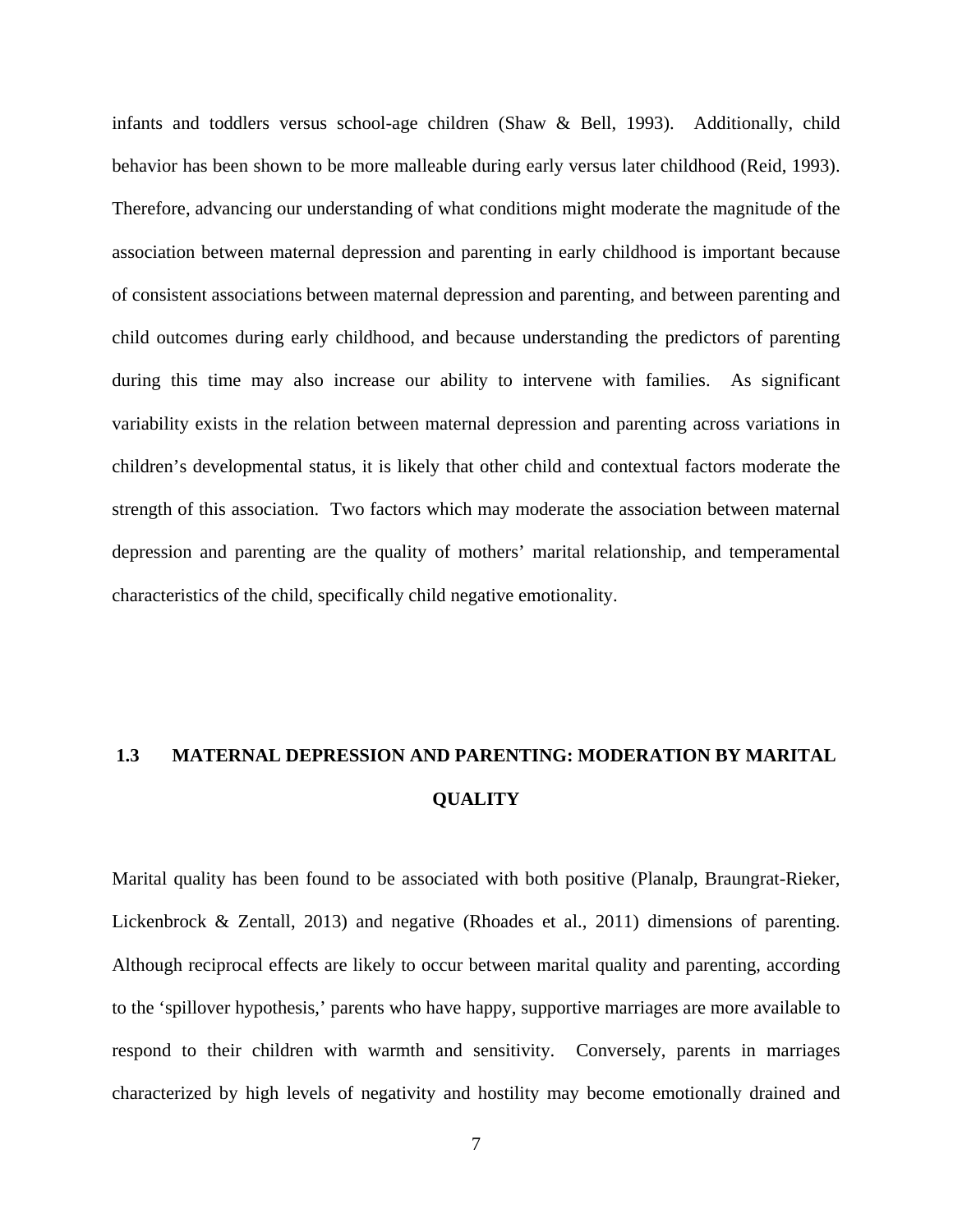irritable, decreasing their ability to respond sensitively to their child (Easterbrooks & Emde, 1994). The spillover hypotheses is supported by a meta-analysis of 68 studies, which found a moderate effect ( $d = .46$ ) of marital quality on parent-child relationship quality (Erel & Burman, 1995). A variation of the spillover hypothesis may also apply to the effect of marital quality on mothers' psychological functioning, as poor marital quality has been found to be subsequently associated with higher levels of maternal depression (Mamun et al., 2009).

Beyond a main effect of marital quality on parenting and maternal depression, however, theory and empirical evidence also support the possibility that marital relationship quality may moderate the association between maternal depression and parenting. According to Belsky's (1984) process model, parenting is influenced by parent and infant characteristics, as well as the broader context in which the parent-child relationship is embedded. In the context of Belsky's model, it is possible that mothers who have warm, supportive partners that are available to help maintain routine and regularity in the household, and possibly serve as a model for positive parenting, may more likely prevent their depressive symptoms from spilling-over and adversely affecting their parenting behavior. Conversely, for mothers in marriages characterized by high levels of hostility, depressive symptoms may be exacerbated and reduce parenting quality.

Although no research to our knowledge has tested whether marital quality may moderate the relationship between maternal depression and parenting, a recent study did find evidence for marital quality moderating the effect of trait negative affect on parenting behavior (Jessee et al., 2010). For mothers who scored high on negative affect (assessed prenatally), observations of high marital quality at child age 3.5 months were positively associated with increases in observed maternal sensitivity from 3.5 to 13 months, while observations of low marital quality were associated with decreases in sensitivity across the same time period. Interestingly, no effect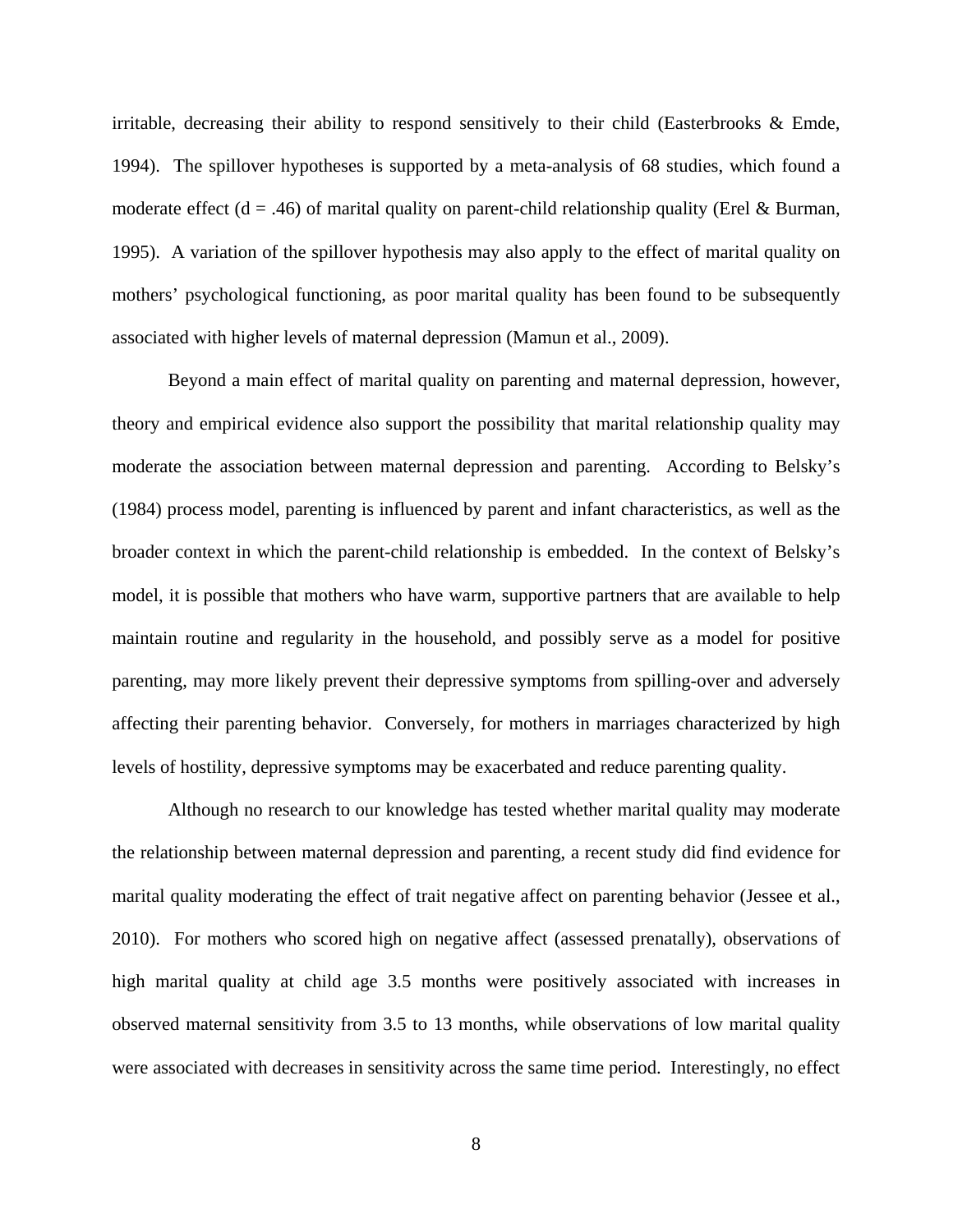of marital quality on parenting was found for mothers who were low on trait negative affectivity, indicating that mothers high on this trait may be especially sensitive to the contributions of their marital relationship as it relates to their parenting behavior. Although there are some similarities between trait negative affect and maternal depression, it remains to be determined whether the effect of maternal depression on maternal parenting is likewise moderated by marital quality. Overall, then, both theory and prior research support the exploration of marital quality—both in terms of support and hostility—as it relates to maternal depression and parenting.

# <span id="page-16-0"></span>**1.4 MATERNAL DEPRESSION AND PARENTING: MODERATION BY CHILD NEGATIVE EMOTIONALITY**

When researchers began studying temperament in the mid-20th century, temperament was understood as children's susceptibility to emotions, and individual differences in the types of emotions children expressed (Valentine, 1951). Although emotional expression continues to be an important component, the definition of temperament has been refined over the past several decades, and there is general consensus that temperament refers to biologically-based differences in reactivity and behavioral style that are detectable beginning in very early childhood (Sanson, Hemphill, & Smart, 2004; Rothbart & Derryberry, 1981). Although such behavior styles undergo change as a result of interactions with parents and close others, temperament is considered to be more a product of biology and found to be moderately to strongly heritable (Zeanah & Fox, 2004). For example, in a study of negative reactivity in monozygotic and dizygotic twins, 77% of the variance was explained by genetic factors (Bokhorst et al., 2003).

Three broad factors of temperament have been especially well-studied in infancy and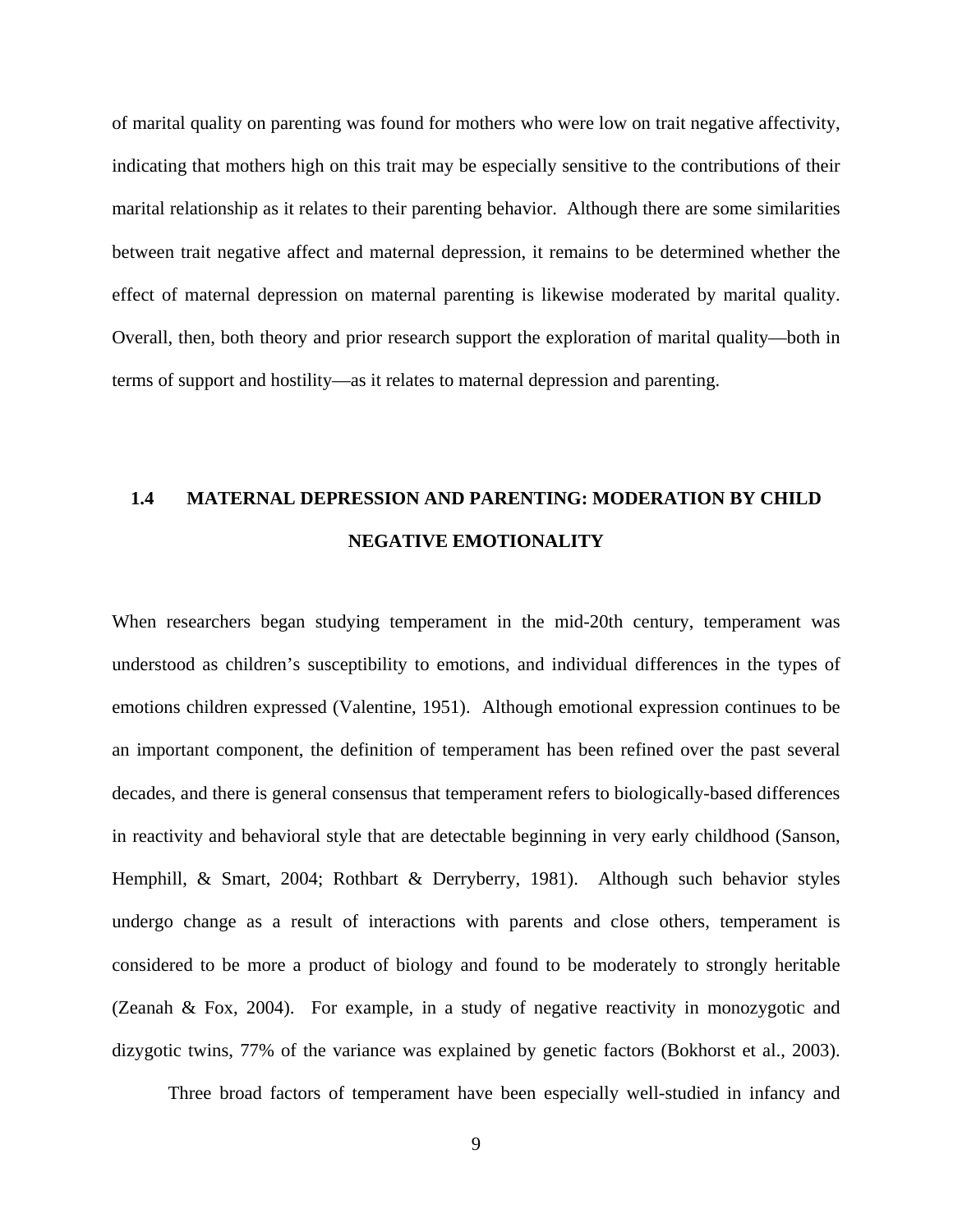early childhood (Rothbart, 2011). These are surgency (a measure of approach behavior), effortful control (a measure of attentional focusing and inhibitory control), and negative emotionality (Ahadi et al., 1999). All three factors have demonstrated high levels of heritability and have been linked to later child behavioral outcomes (Rothbart, 2011). The third of these factors, negative emotionality, has been particularly studied in relation to both child internalizing and externalizing behavior problems (Rothbart & Bates, 2006; Waldman, Singh, & Lahey, 2006).

Negative emotionality (NE), a core component of temperament, refers to a child's tendency to react to environmental stressors with high levels of emotionality, including irritability, anger, sadness, and fear (Rothbart & Bates, 1998; Paulussen-Hoogeboom, Stams, Hermanns, Peetsma, & Wittenboer, 2008). NE likely shapes the way that children respond to stressors in their environment, which increases their risk for problems involving emotion regulation (Rothbart & Bates, 2006). Indeed, beginning in early childhood, higher levels of NE have been associated with increased risk for later internalizing and externalizing problems (Rothbart & Bates, 1998; Sanson et al., 2004). Additionally, children high on NE may place an added burden on their caregivers, making them more difficult to parent sensitively compared to children who are easier to soothe (Chess & Thomas, 1984). Again, research has found associations between higher levels of NE in early childhood and parent behavior, including increased levels of maternal depressive symptoms (Cutrona, 1986) and decreased warm and increased harsh parenting (Paulussen-Hoogeboom, Stams, Hermanns, & Peetsma, 2007).

In addition to direct associations between child NE and both maternal depressive symptoms and parenting behavior, NE may moderate the magnitude of the association between maternal depressive symptoms and maternal parenting. Again, within the context of Belsky's

10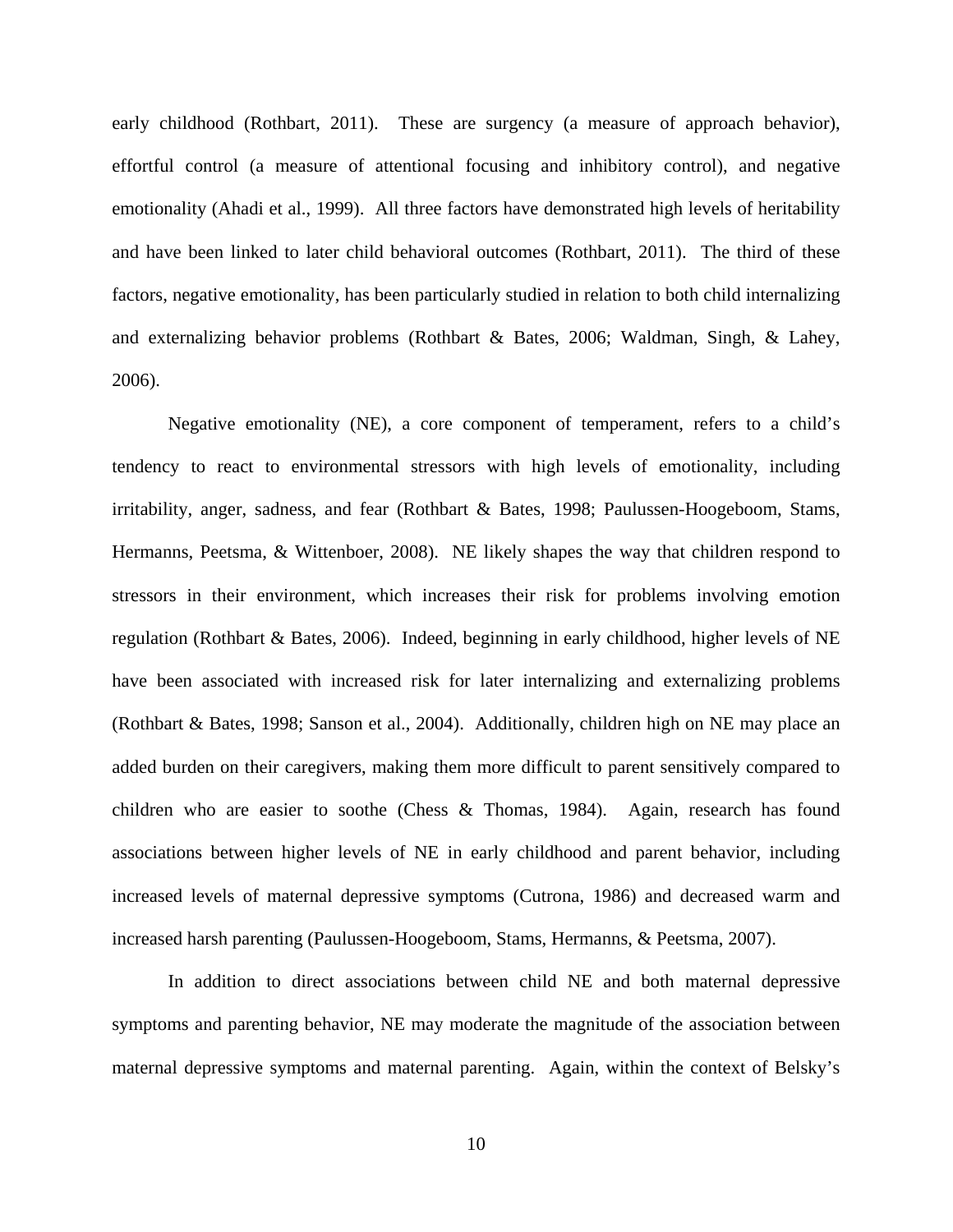model on the determinants of parenting, a child with higher levels of NE would likely require greater patience, energy, and resources from his or her mother compared to a child who is more affectively regulated. In this context, maternal depressive symptoms may be more strongly associated with more harsh and less supportive parenting.

No studies have examined child NE as a moderator of maternal depressive symptoms and parenting during early childhood. Prior research has, however, explored relationships among these variables, and indicated the importance of child temperament as it relates to maternal depression, parenting, and child outcomes. Jesse and colleagues (2010) found that child surgency and NE assessed at age 5 and measured using multiple informants and methods, were found to moderate the association between maternal depressive symptoms and child conduct problems, such that in the context of higher surgency and NE, maternal depressive symptoms were more strongly associated with child conduct problems. Findings from Jessee et al. (2010), albeit not including parenting as a dependent variable, suggest that children with high NE might amplify relations between maternal depression and other family interactions, including parenting.

# <span id="page-18-0"></span>**1.5 CHILD NEGATIVE EMOTIONALITY AND PARENTING USING AN ADOPTION DESIGN**

Although it makes theoretical sense that child NE may exacerbate the parenting difficulties of a depressed mother, it is possible that high NE in the child may be the result of prior problematic parenting or genetic continuity in NE. As the rearing environment of adopted children is independent of the genetic contributions they received from their birth parents, the use of an adoption design increases our ability to separate properties of the child from properties of his or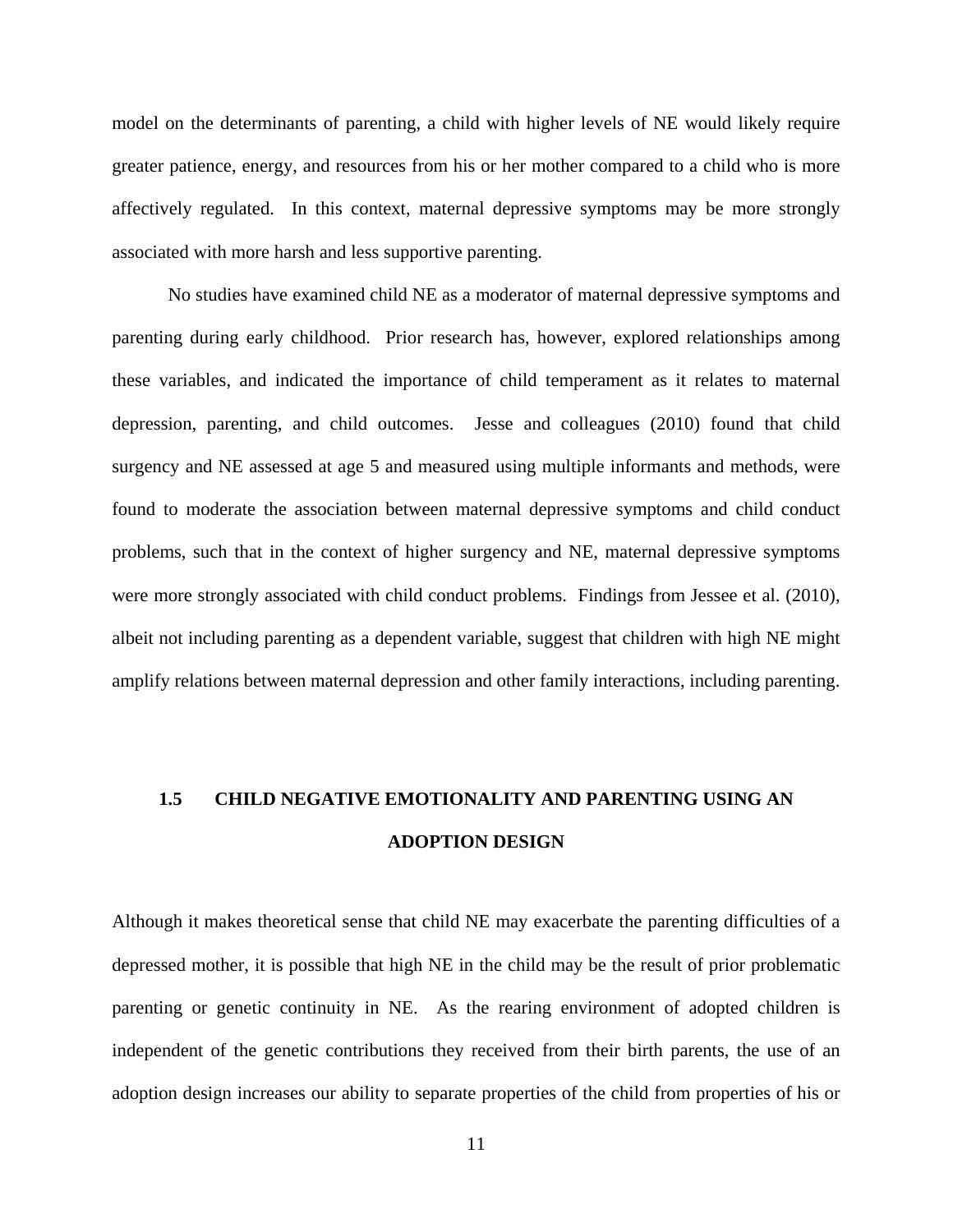her environment. Prior work with adoptive samples has found linkages among birth mother characteristics, child behavior, and adoptive mother parenting. Ge and colleagues (1996) conducted a study of 41 families of adolescent children who had been adopted at birth. Birth mother substance abuse and antisocial behavior were associated with higher levels of adoptive mother harsh parenting and lower levels of adoptive mother nurturant parenting, and this association was mediated by antisocial and hostile behaviors of adopted children. Results of this study are consistent with an understanding of child temperament as a precipitant of changes in parenting behavior.

The present study benefits from using an adoption design, which will allow the exploration of how genetic contributions of the birth mother may interact with adoptive mother depressive symptoms, as expressed by individual differences in child NE. Prior research with the Early Growth and Development Study (EGDS) sample has found that both birth mother antisocial behavior and depressive symptoms are related to negative emotional and behavioral outcomes among adopted children (Kerr et al., 2013; Pemberton et al., 2010). The present study will examine links between birth mother NE and child NE to better understand whether potential child NE moderation on the association between adoptive mother depressive symptoms and parenting is due to genetic contributions from birth mothers.

In considering links between NE in birth mothers and their adopted children, it is worthwhile to consider the stability of temperament over time and the relationship between early child temperament and adult personality. Although temperament has been presumed to be relatively stable across development, there is some evidence that it may not be as stable as once thought, especially during periods of rapid change, such as in infancy and early childhood (Roberts & DelVecchio, 2000). Rothbart (2011) cites evidence that temperamental measures of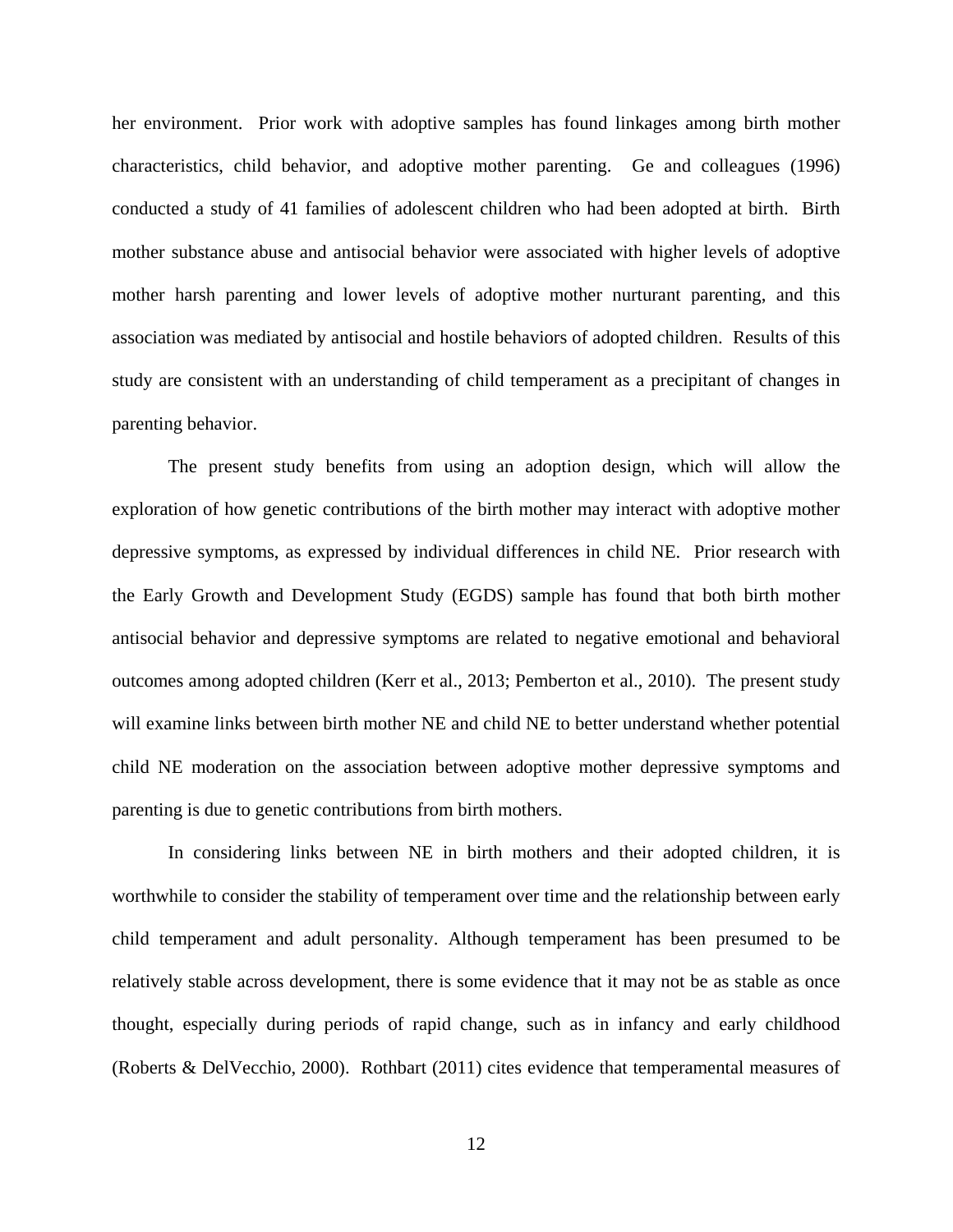NE in infancy were predictive of self-reported measures of NE in adulthood, providing some evidence of the stability of NE over time (Bohlin & Hagekull, 2008). It is also important to consider whether measures of temperament in infancy capture the same construct as measures of temperament in adulthood. Rothbart and colleagues have argued that temperament is a subdomain of personality, which shapes individual differences on standard personality measures such as the Big Five and Five Factor Model (FFM; Evans & Rothbart, 2007; Rothbart, 2011). Rothbart's Adult Temperament Questionnaire (ATQ; Rothbart, Ahadi, & Evans, 2000), used to measure birth mother negative emotionality in this study, was carefully designed to capture adult temperament, rather than more general measures of adult personality. Still, it is important to acknowledge that NE as measured by the ATQ has been significantly linked to the personality trait of neuroticism on both the Big Five and the FFM (Rothbart, 2011).

#### **1.6 PRESENT STUDY**

<span id="page-20-0"></span>Maternal depression has been consistently associated with higher levels of harsh parenting and lower levels of warm parenting, yet depressive symptoms do not affect the parenting behavior of all mothers uniformly (Lovejoy et al., 2000). As strong relationships exist among maternal depressive symptoms, parenting, and child outcomes, especially during early childhood, exploration of the conditions under which maternal depressive symptoms are associated with more significant disruptions in parenting may increase our ability to reduce and prevent child emotional and behavioral problems. Little research, however, has explored child and contextual factors which may moderate the association between depressive symptoms and parenting. Moreover, because of the use of non-genetically-informed research designs, even less research in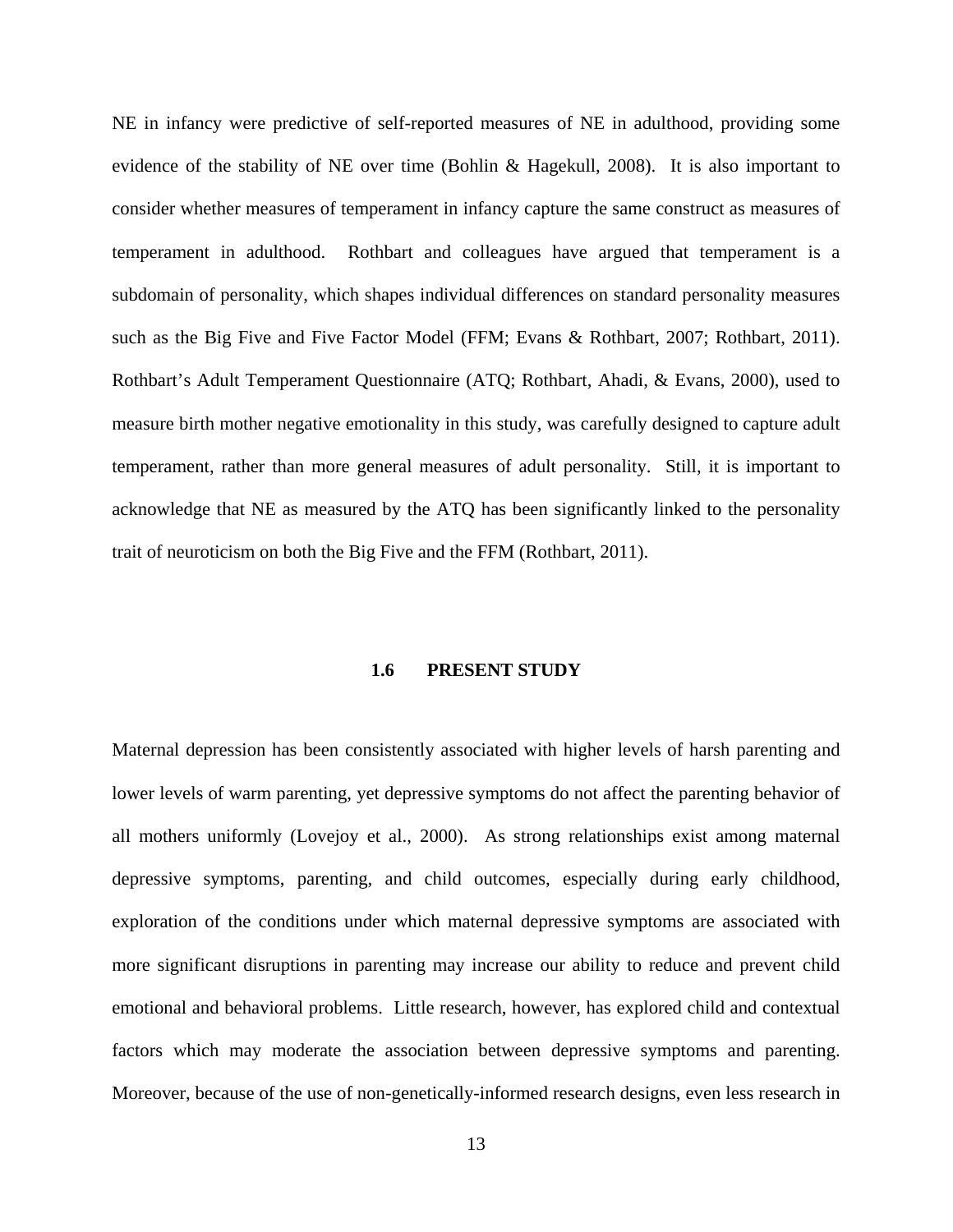this area has been able to parse genetic from environmental influence in examining moderators of the association between maternal depression and parenting.

Using a genetically-informed sample, the present study sought to fill gaps in the literature by testing two potential moderators of the association between maternal depressive symptoms and parenting during early infancy and the toddler period using a large sample of children who were adopted domestically in the first weeks of life and prospectively followed through age 7. Using observations of both parenting and marital hostility, this study investigated whether marital quality and child NE each moderated the association between symptoms of maternal depression and harsh and warm parenting across three time points in early childhood. Based on theory and existing literature, primary study hypotheses were:

1. Moderating role of marital quality: Marital quality was expected to moderate the relationship between maternal depressive symptoms and parenting, such that high marital hostility was expected to amplify the magnitude of the association between depressive symptoms and parenting (higher harshness, lower warmth), and high marital support was expected to attenuate the magnitude of associations between depressive symptoms and both harsh and warm parenting.

2. Moderating role of child NE: Child NE was expected to moderate the relationship between maternal depressive symptoms and parenting, such that high child NE was expected to amplify the magnitude of associations between maternal depressive symptoms and subsequent parenting (higher harshness, lower warmth).

3. Moderating role of birth mother NE. It was expected that birth mother NE would also moderate the magnitude of associations between maternal depressive symptoms and parenting in a similar manner as is described in Hypothesis 2. As an exploratory aim, we planned to correlate

14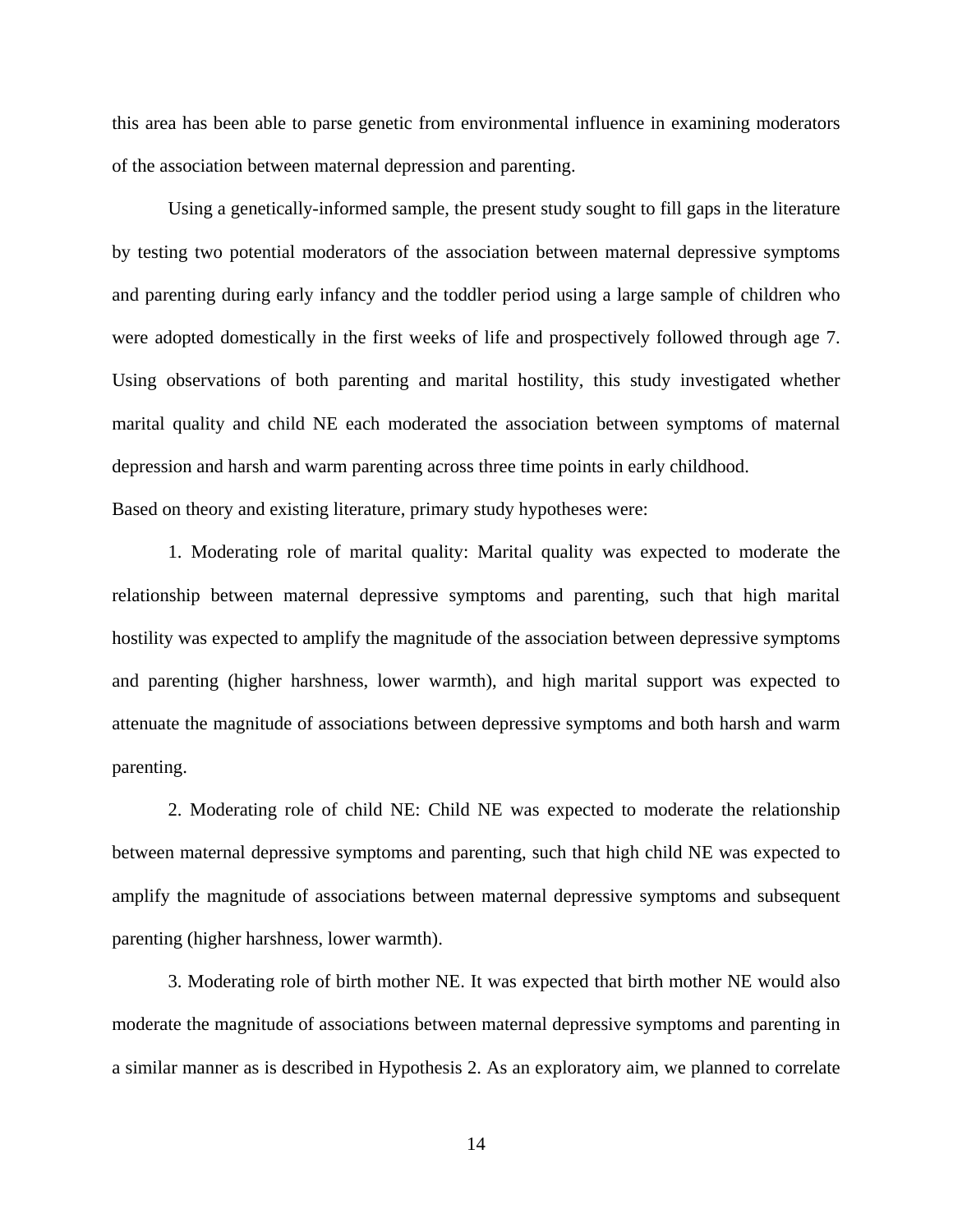birth mother NE with child NE to examine the possibility that moderation of birth mother NE on the association between maternal depressive symptoms and parenting was mediated by child NE.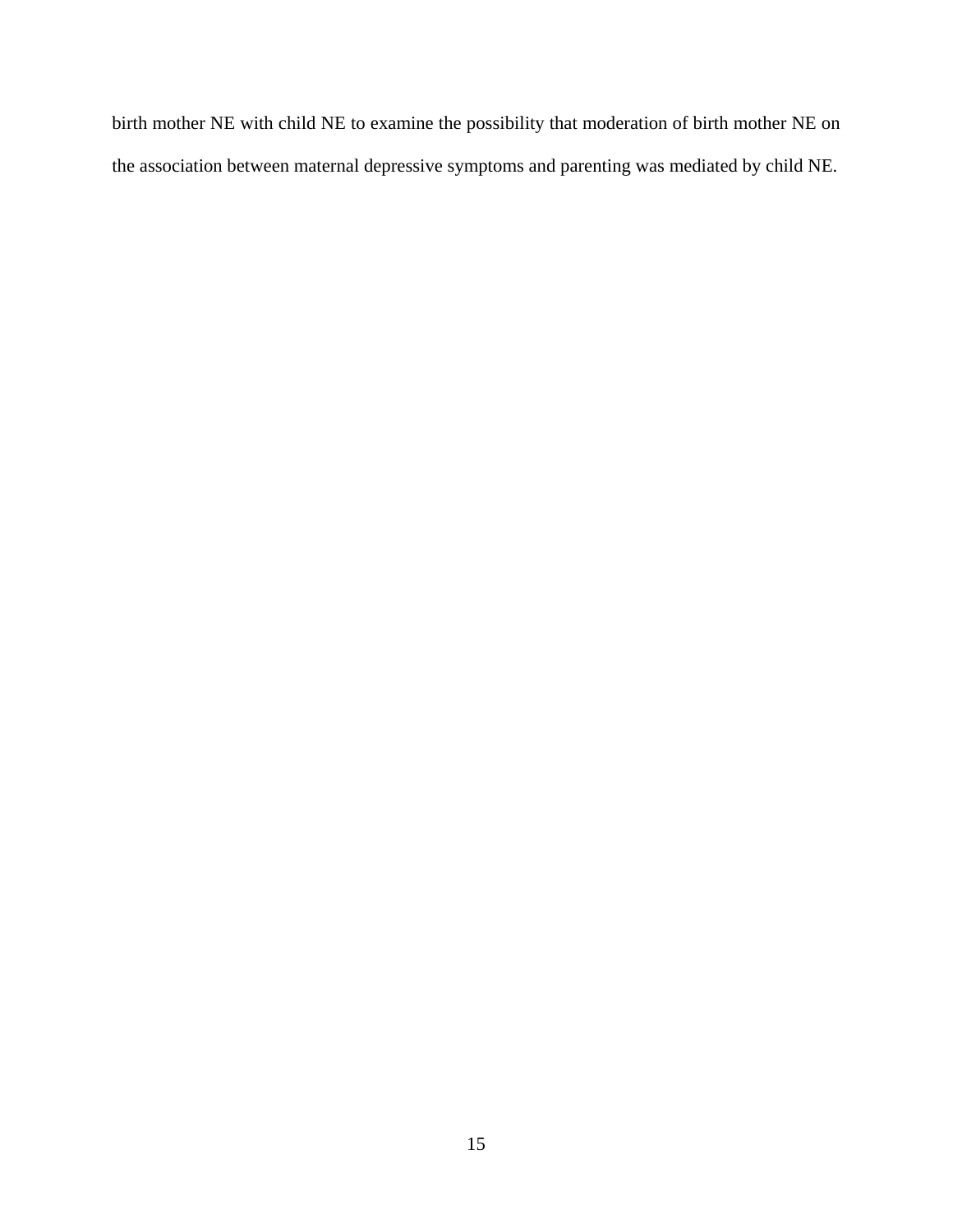#### **2.0 METHOD**

#### **2.1 PARTICIPANTS**

<span id="page-23-1"></span><span id="page-23-0"></span>Participants for this study were 561 adoptive families recruited as part of the Early Growth and Development Study, an ongoing, multisite, longitudinal sample of adopted children, adoptive parents, and birth parents (Leve et al., 2007). Recruitment of this sample took place from 2003 to 2010, through rolling enrollment at adoption agencies in the Mid-Atlantic, West/Southwest, and Pacific Northwest ( $N = 45$  agencies in 15 states). Adoption agencies reflected the variable adoption philosophies of the United States, and included public, private, religious, and secular, and both open and closed adoption. Adoptive parents and their infants were eligible to participate if: a) their adoption was domestic, b) the infant was placed within 3 months postpartum (with the vast majority adopted in the first 3 weeks of life), c) the adoptive parents were non-relatives of the infant, d) the infant had no known major medical conditions, and e) the adoptive parents could read and speak English at the eighth grade level. Comparisons of demographic information between families who participated in EGDS ( $N = 561$  families) and those who did not  $(N = 2,391)$  families available for analysis) revealed that participating birth parents and adoptive parents were somewhat younger than eligible families who did not participate. As these differences are minor, the EGDS sample appears to be representative of the target population.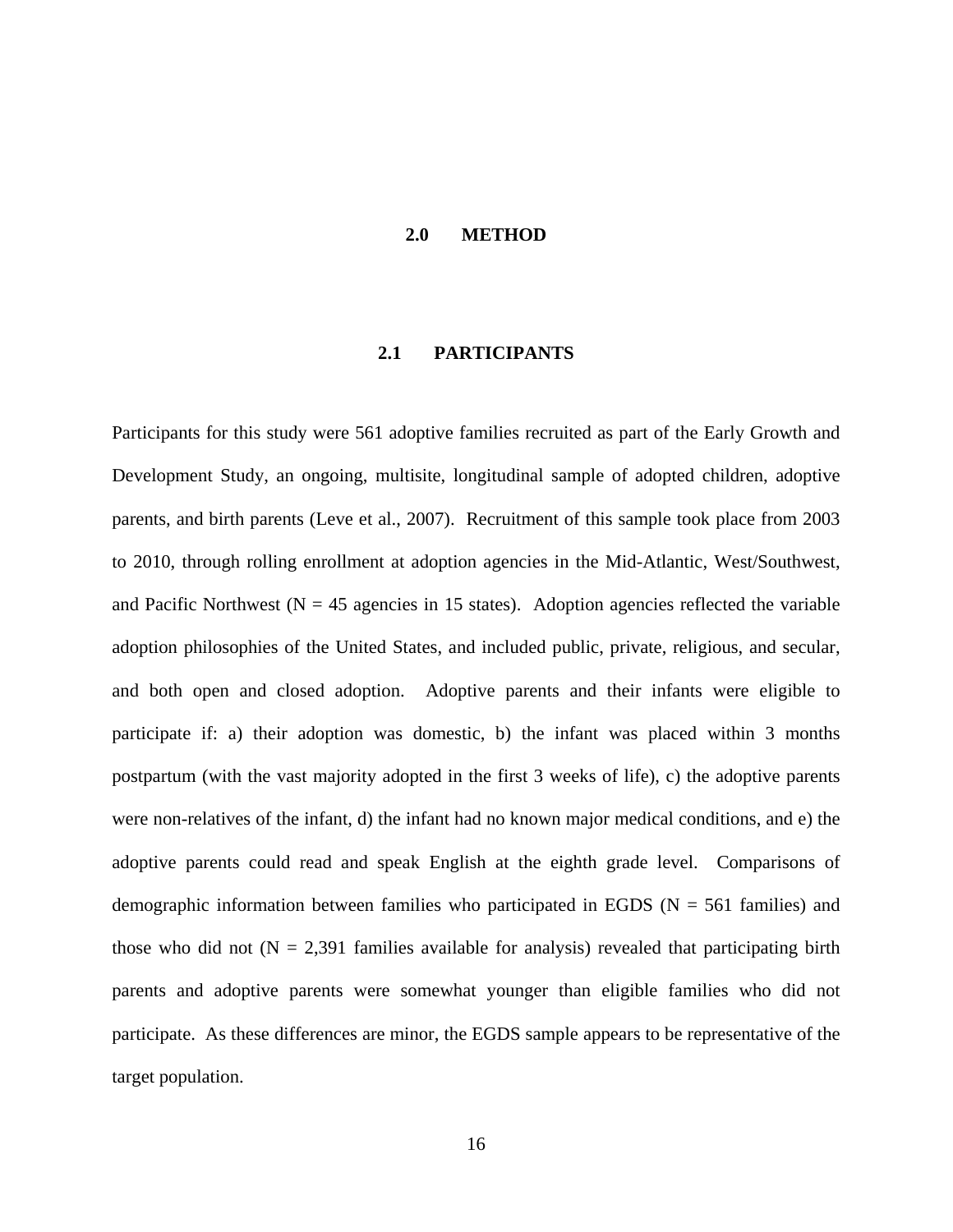The majority of birth mothers who participated in the study were Caucasian (70.1%; African American = 13.3%; Hispanic/Latino =  $6.7\%$ ; Multi-ethnic = 4.9 %, Other =  $5.0\%$ ). Birth mothers were an average of 24 years ( $SD = 6.0$  years) at the birth of the adoptive child. The median annual household income for birth mothers was less than \$15,000 per year. Roughly half (54.7%) of birth mothers completed high school or earned a high school equivalency degree.

In contrast to birth mothers, adoptive families in this sample were well-resourced and low-risk. Generally speaking, adoptive mothers in this sample were markedly less ethnicallydiverse, older, more affluent, and more-well educated than birth mothers. The majority of adoptive mothers are also Caucasian (91.8%; African-American = 3.9%; Hispanic/Latino = 2.0%; Multi-racial =  $0.9\%$ ; Other = 1.4%). The mean age of adoptive mothers at the time of the child's birth was 37.4 years (SD = 5.6 years) and of adoptive fathers was 38.3 years (SD = 5.8 years). The median annual household income for adoptive parents was >\$100,000 per year. Most adoptive mothers (78.8%) reported earning at least a 4-year college degree, with 37% of those also attending graduate school. Similarly, 32% of fathers reported earning a graduate degree. The majority of adoptive parents were married (91.1%) at the time of the child's birth.

Just over half of adoptive children participating in the study were male (57.2 %). The majority of children were Caucasian  $(55.6\%; \text{Multi-racial } = 19.3\%; \text{ African American } = 13\%;$ Latino = 10.9%). The median age of placement for adopted children was 2 days ( $M = 6.2$ , SD = 12.45; range = 0-91 days). See Leve at al., 2013 for additional details regarding study methods.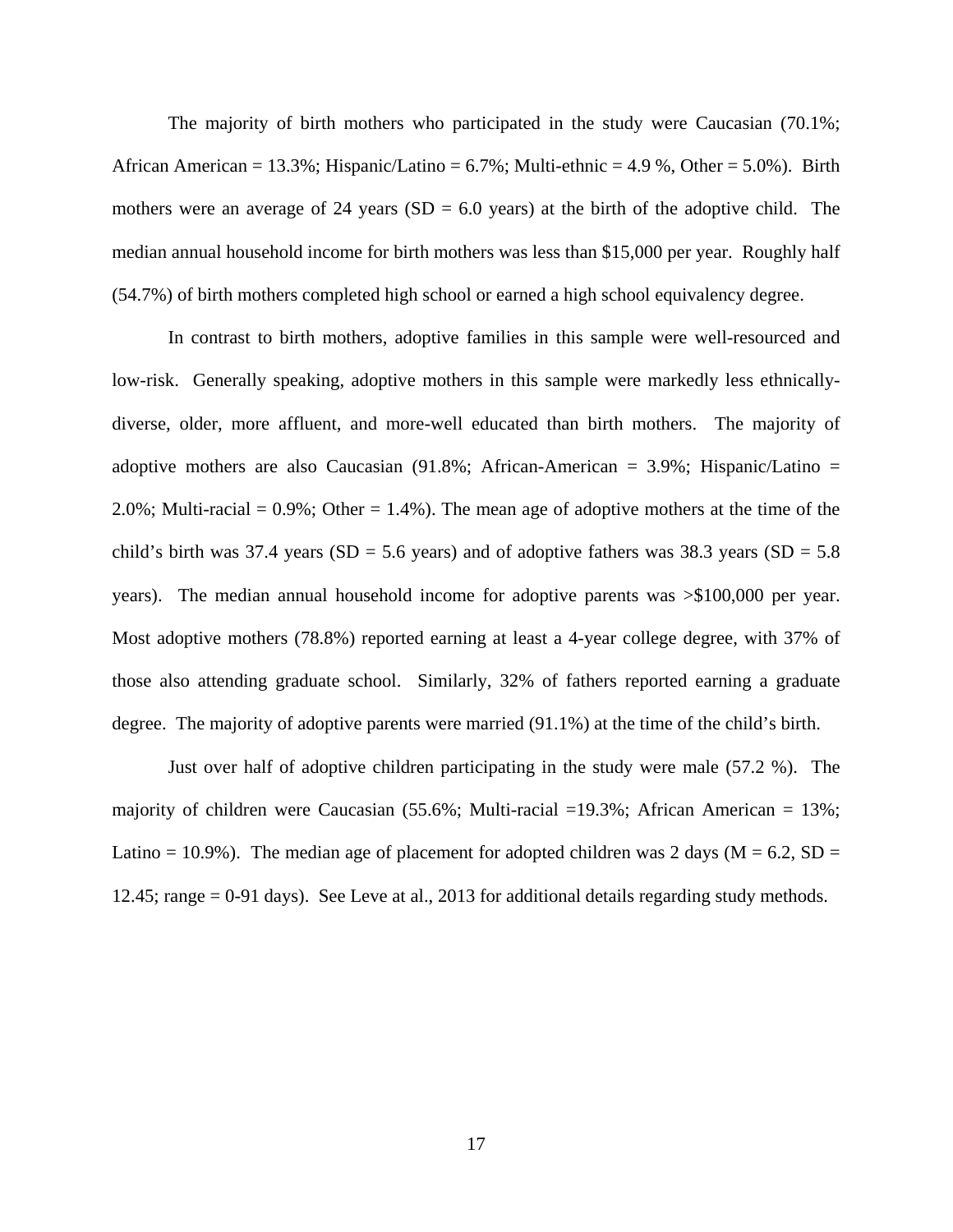#### **2.2 PROCEDURE**

<span id="page-25-0"></span>In-home assessments were conducted with adoptive parents when children were approximately 9, 18, and 27 months old. In-person assessments were conducted with birth parents at approximately 4- and 18-months postpartum, most often in the mothers' home. Interviewers conducting the in-person assessments had completed  $\geq 40$  hours of training. During assessments, parents returned completed survey materials that had been mailed to them, participated in computer-assisted interviews, and adoptive parents engaged in a variety of interactions and standardized tasks with their infants. Assessments lasted from 2 to 4 hours, and were videotaped for later coding.

#### **2.3 MEASURES**

#### <span id="page-25-2"></span><span id="page-25-1"></span>**2.3.1 Maternal depressive symptoms.**

Adoptive mother depressive symptoms were measured at 9, 18, and 27 months using the Beck Depression Inventory (BDI; Beck & Steer, 1993). The BDI is well-established and widely-used and measures feelings, cognitions, and physical symptoms related to depression (Beck, 2009). Mothers rated the intensity with which they had experienced 20 depressive symptoms on a scale from 0-3. The suicidal ideation item was not administered to minimize the likelihood that clinical follow-up would be needed (Leve et al., 2010). Internal consistencies for the BDI depression factor were  $\alpha = .71$ ,  $\alpha = .79$ , and  $\alpha = .84$  at 9, 18, and 27 months, respectively.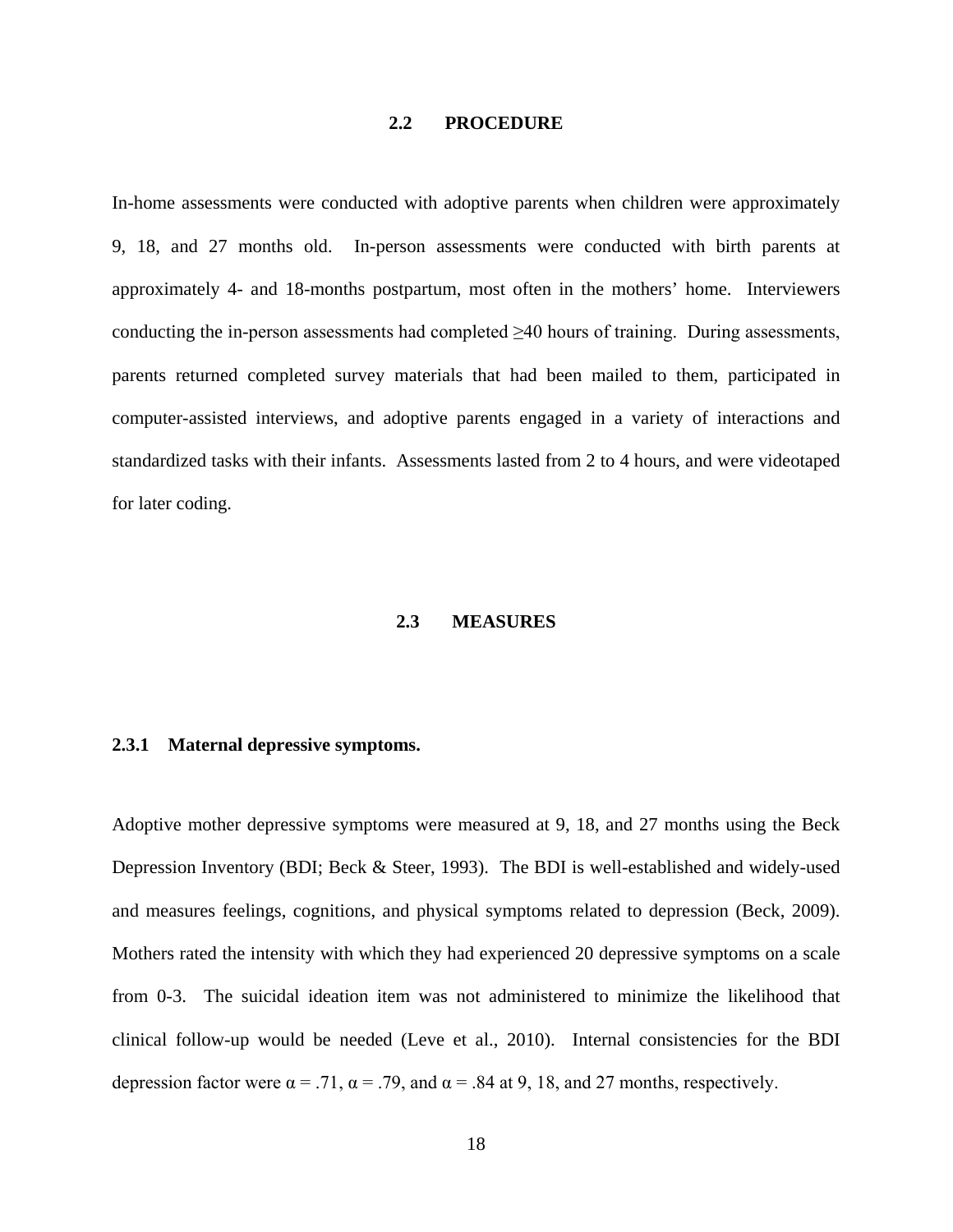#### <span id="page-26-0"></span>**2.3.2 Observations of marital quality.**

During the 9 month assessment, adoptive mothers and fathers participated in a 20-minute marital interaction task. Parents were instructed to discuss a series of topics regarding their relationship. Topics included: what they enjoy doing together, how they met, and what they find the most frustrating about each other and about the relationship. Topics were designed to elicit both positive and negative emotions.

Trained research assistants coded the marital interaction task using the Iowa Family Interaction Rating Scales—Marital Interaction Code (Dogan et al., 2004; Melby et al., 1990). The present study used two scales from the coded observations: the hostility scale and the warmth/support scale. The marital hostility scale measures the degree to which each parent displays behavior that is critical, angry, disapproving, or rejecting toward his or her partner. It includes non-verbal communication (e.g., contemptuous facial expressions, threatening body posture), emotional expression (e.g., sarcastic tone of voice, actively ignoring the other), and content of expression (e.g., critical remarks). The marital warmth/support scale assesses the degree to which each parent expresses liking, care, concern, appreciation, and support for his or her partner. It includes non-verbal communication (e.g., affectionate touch, smiles), support (e.g., encouragement, praise), pro-social behavior (e.g., sensitivity, cooperation), and content (e.g., statements of empathy and affirmation).

Scores on hostility and warmth/support scales ranged from 1-9. Parents were scored individually on hostility and warmth, and scores for each scale were averaged by dyad to better capture the overall functioning of the marital relationship. As observational measures of marital warmth and hostility were only moderately correlated  $(r = -.38)$ , separate analyses were used to test for moderation by marital warmth and moderation by marital hostility. The codes from the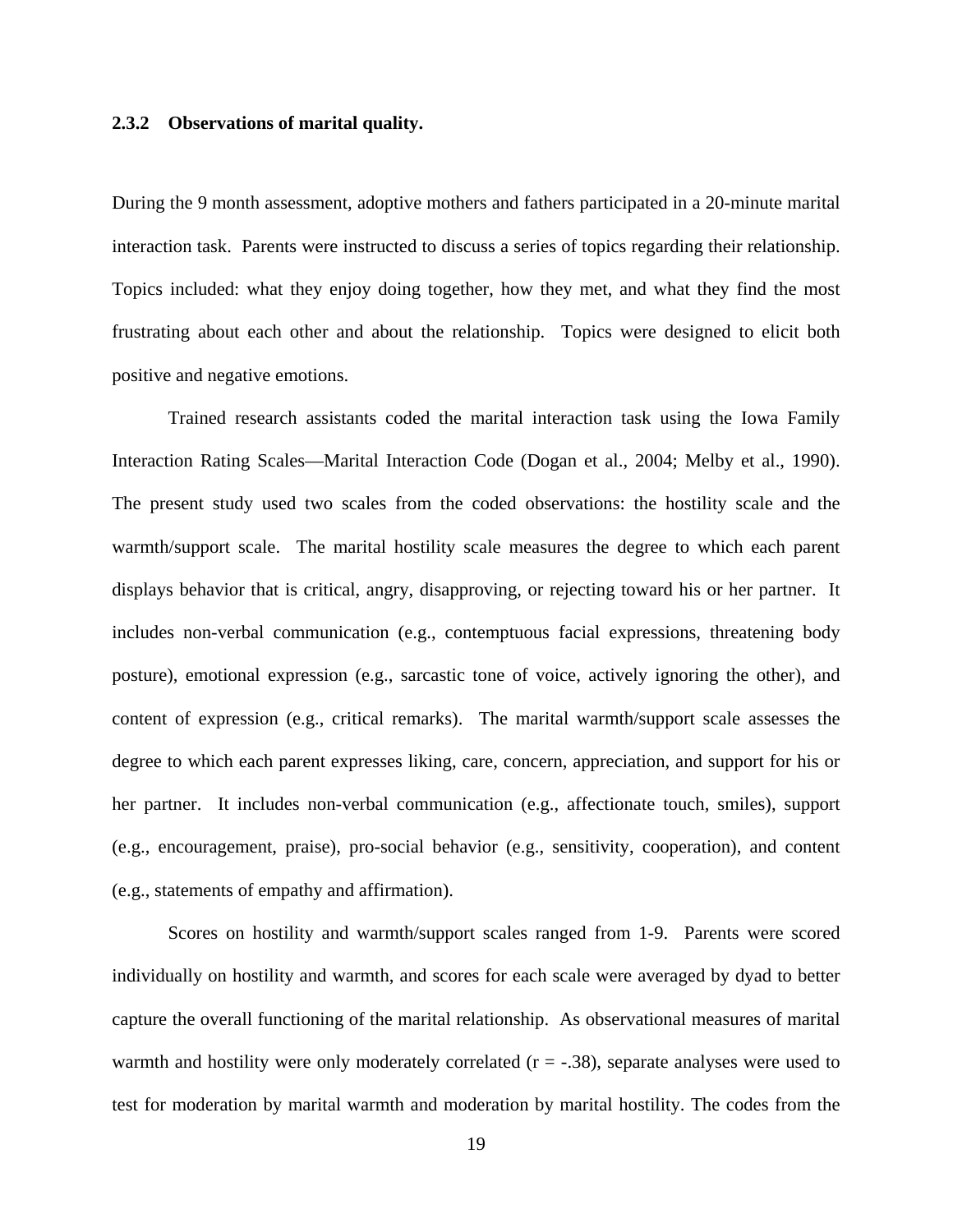marital interaction task have demonstrated satisfactory reliability in past research, and have been significantly associated with survey-report ratings of marital hostility and quality by self and spouse (Melby, Conger, Ge, & Warner, 1995). Inter-rater reliability for this sample was in the moderate range (Warmth/Support ICC = .62; Hostility ICC = .63).

#### <span id="page-27-0"></span>**2.3.3 Parent report of marital quality.**

During the 18 month assessment, the Behavior Affective Rating Scale (Melby, Conger, Ge, & Warner, 1995) was used to assess both marital hostility and marital warmth. Using a 7-point likert scale, both parents were asked to report how often in the last year their partner expressed certain emotions or behaviors. The hostility scale included items such as: 'Get angry at you; Criticize you or your ideas; Insult or swear at you; Boss you around a lot.' The warmth/support scale included items such as: 'Listen carefully to your point of view; Help you do something that was important to you; Act loving and affectionate toward you; Ask you for your opinion about an important matter.' Each scale included 13 items (AM Warmth  $\alpha$  = .91, AM Hostility  $\alpha$  = .89; AF Warmth  $\alpha$  = .92 AF Hostility  $\alpha$  = .91). Adoptive mother and adoptive father scores were significantly correlated (Warmth/Support,  $r = .69$ ,  $p < .01$ ; Hostility,  $r = .66$ ,  $p < .001$ ). Given that scores on the warmth and hostility scales were significantly correlated  $(AM, r = -.62, p)$  $< .001$ ; AF,  $r = -.60$ ,  $p < .001$ ), warmth and hostility scores were aggregated such that higher scores represented higher levels of warmth relative to hostility. Scores were then averaged by dyad to create a composite.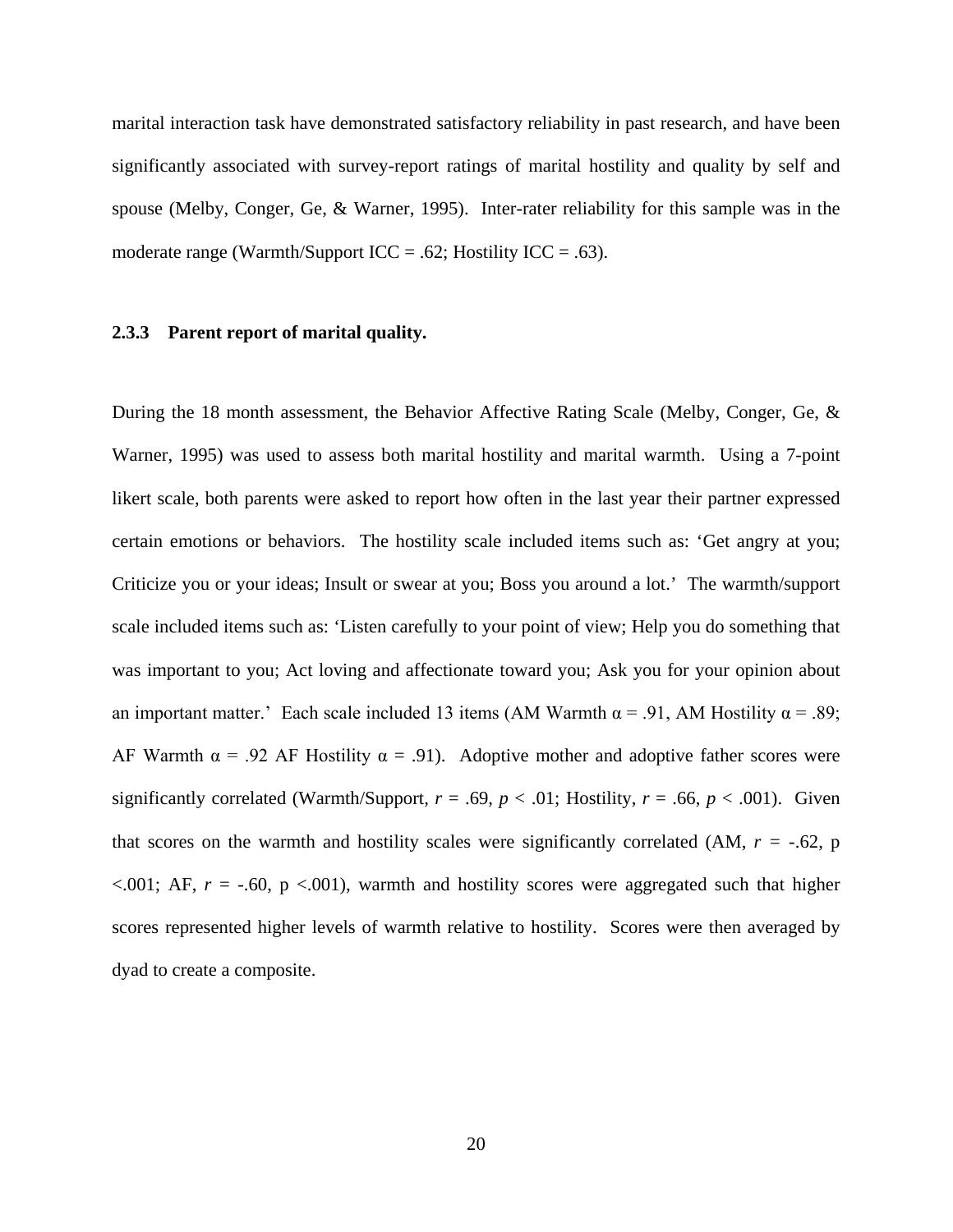#### <span id="page-28-0"></span>**2.3.4 Birth mother NE.**

At 18-months postpartum as part of a questionnaire packet, birth mothers completed the Adult Temperament Questionnaire Short Form (ATQ; Rothbart, Ahadi, & Evans, 2000) as measure of their proneness to negative emotional expression. The ATQ uses 77 items to measure adult temperament in a variety of domains. The current project used four subscales that comprise negative affect (fear, sadness, discomfort, and frustration;  $\alpha = .81$ ).

#### <span id="page-28-1"></span>**2.3.5 Child NE.**

Child NE was measured at the 9-month assessment using adoptive mother and father report on an abridged version of the 6-month Infant Characteristics Questionnaire (ICQ; Bates, Freeland, & Lounsbury, 1979), and during the 18-month assessment using adoptive mother and father report on an abridged version of the 13- month ICQ. The ICQ consists of 24-items, which parents rated on a 7-point scale, with 7 indicating a very difficult temperament. The current project used the sum of 6 items which comprise the fussy-difficult scale (AM,  $\alpha$  = .81; AF,  $\alpha$  = .82) at 9 months, and the sum of 6 items which comprise the fussy-difficult-demanding scale (AM,  $\alpha$  = .82; AF,  $\alpha$  = .82) at 18 months. Adoptive mother and adoptive father reports of child fussiness were correlated at both time points (9 months,  $r = .68$ ,  $p < .001$ ; 18 months,  $r = .64$ ,  $p <$ .001), and were averaged by dyad to compute each child's NE score.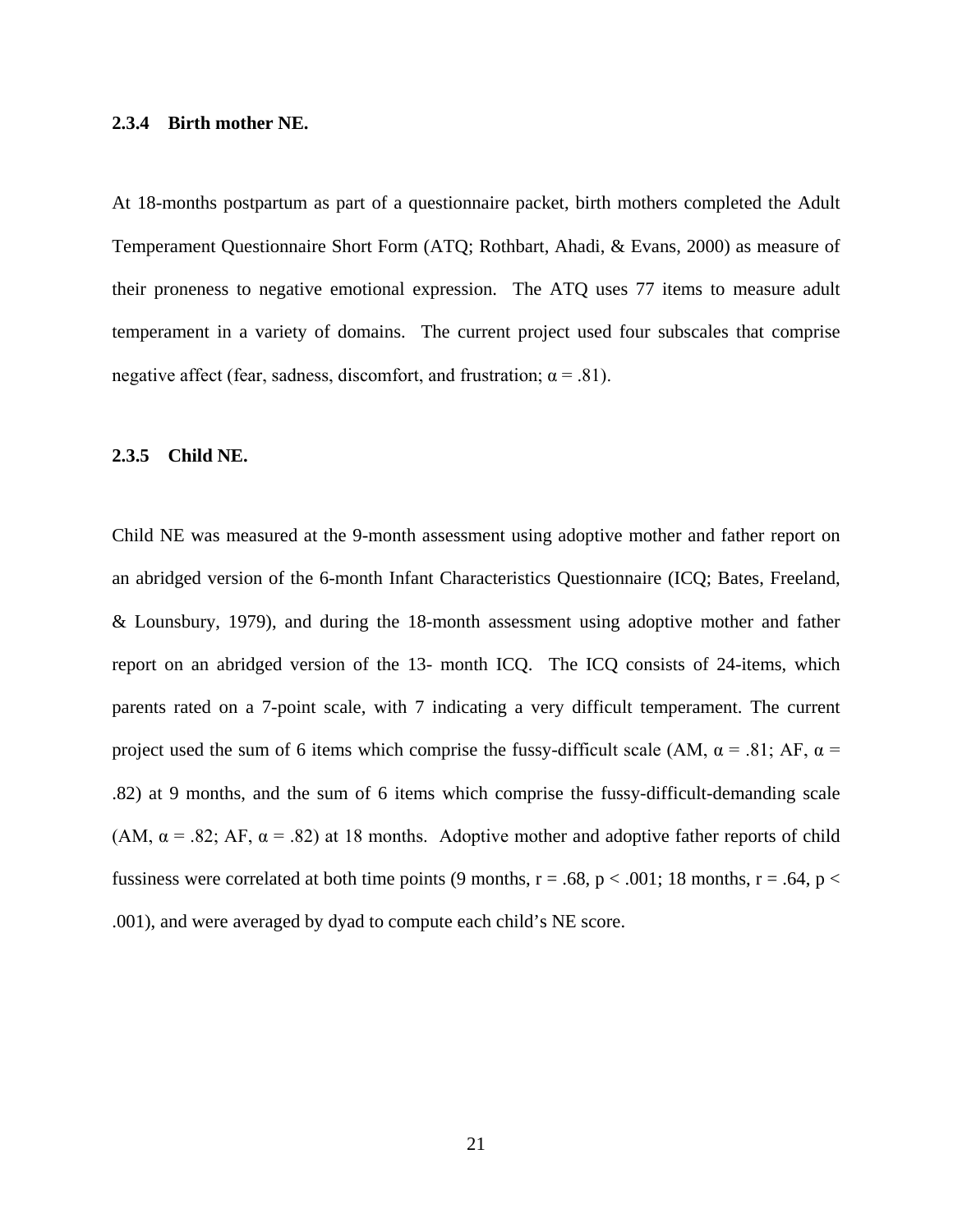#### <span id="page-29-0"></span>**2.3.6 Observations of maternal parenting.**

Adoptive maternal parenting behavior was observed during a 3-minute mother-child teaching task, administered at the 18 month assessment. Mother-child dyads were provided with two puzzles for the child to solve: placing four rings on a pole and putting together an airport puzzle. Mothers were encouraged to let children to solve the puzzles on their own, but could offer help as they saw fit. Experimenters left the room during the interaction, and the task was video recorded for later coding.

Parenting behavior was coded by trained research assistants who were blind to study hypotheses using the Iowa Family Interaction Rating Scales (Melby et al., 1990). The present study used the scales for maternal warmth/support and maternal hostility as measures of parenting behavior. The maternal warmth scale measures the degree to which the mother has a favorable reaction to, takes interest in, and enjoys being with her child. It includes non-verbal communication (e.g., kissing, eye contact), emotional expression (e.g., laughing, smiling), responsiveness (e.g., showing interest), and content (what mother actually says to child). Maternal harsh parenting was captured using the hostility scale, which measures the degree to which the mother displays angry, critical, disapproving, or rejecting behavior toward her child. It includes non-verbal communication (e.g., angry facial expressions, threatening body posture), emotional expression (e.g., denying needs, sarcastic tone of voice), and content of expression. As a preliminary dataset was used in analyses for the present study, reliability has not yet been established. However, ICCs for maternal warmth/support and maternal hostility at 9 months, using the same coding system, are .85 and .55.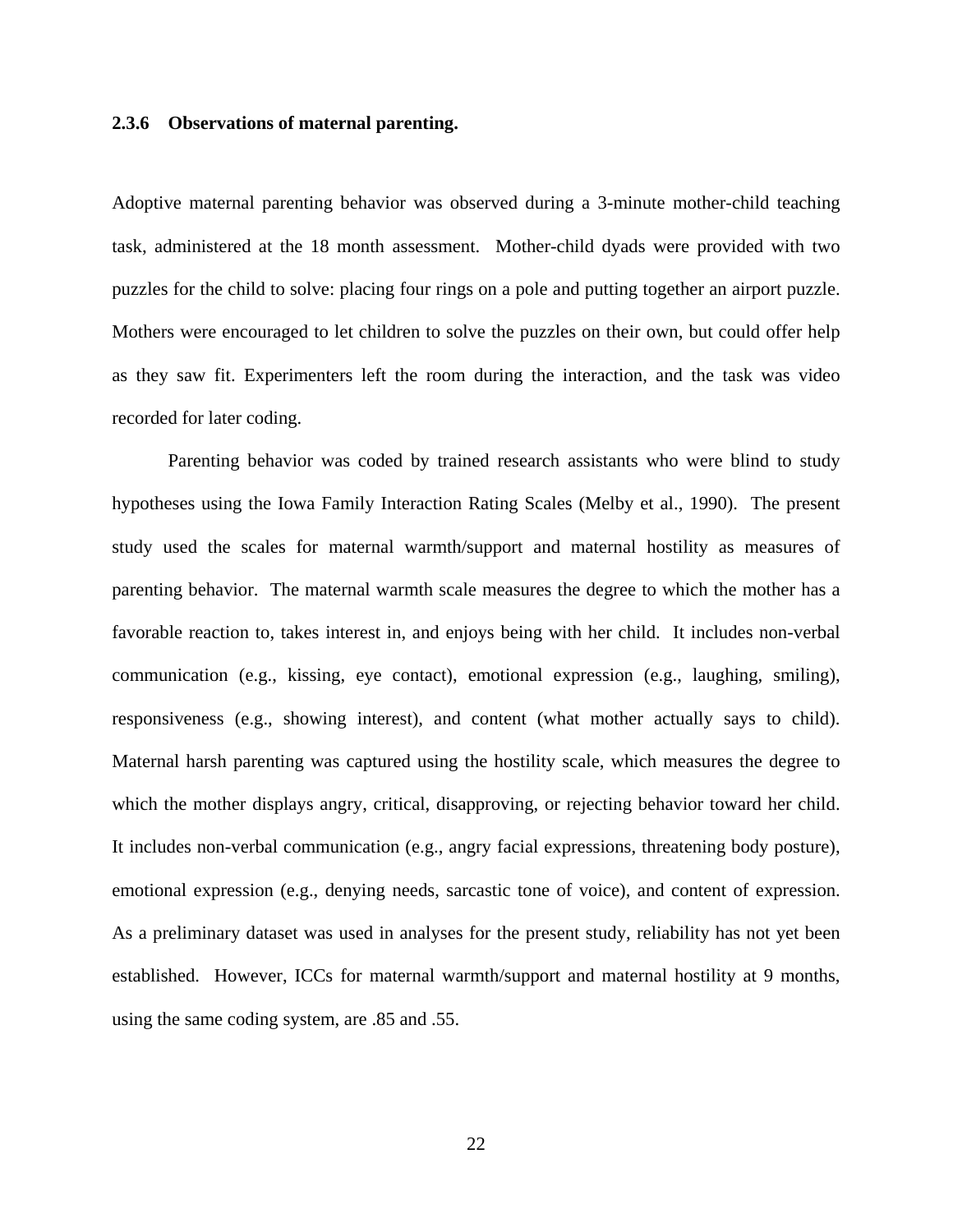#### <span id="page-30-0"></span>**2.3.7 Parent report of maternal parenting.**

During the 27 month assessment, mothers and their partners filled out a questionnaire to measure mothers' warmth and hostility toward her child (Iowa Youth and Families project family interaction rating scales; Melby & Conger, 2001). Adoptive parents each completed the 9-item questionnaire by rating aspects of warmth (e.g., act loving and affectionate toward [child]; 4 items) and hostility (e.g., shout or yell at [child] because you were mad at him/her; 5 items) displayed toward the target child within the past month. Parents used a 7-point scale to respond to each question. Mothers and fathers reported on mothers' parenting behavior, and because they were significantly correlated (warmth,  $r = .90$ ; hostility,  $r = .74$ ), were averaged to generate a composite (warmth,  $\alpha$  = .93; hostility,  $\alpha$  = .89).

#### <span id="page-30-1"></span>**2.3.8 Demographics.**

Basic demographic information was collected from parents at the 9 month assessment, including child sex, parent age, family income, openness of adoption, and obstetric complications. Obstetric complications were considered as a covariate because of their potential effects on child NE. Obstetric complications were reported on by birth mothers when children were 4 months old. Birth mothers used a pregnancy screener and calendar method to report on complications during pregnancy (e.g., illness), labor and delivery (e.g., cord complications), and the neonatal period (e.g., prematurity). Openness of adoption was included to control for similarities between adoptive parents and birth parents which may result from knowledge and contact among families.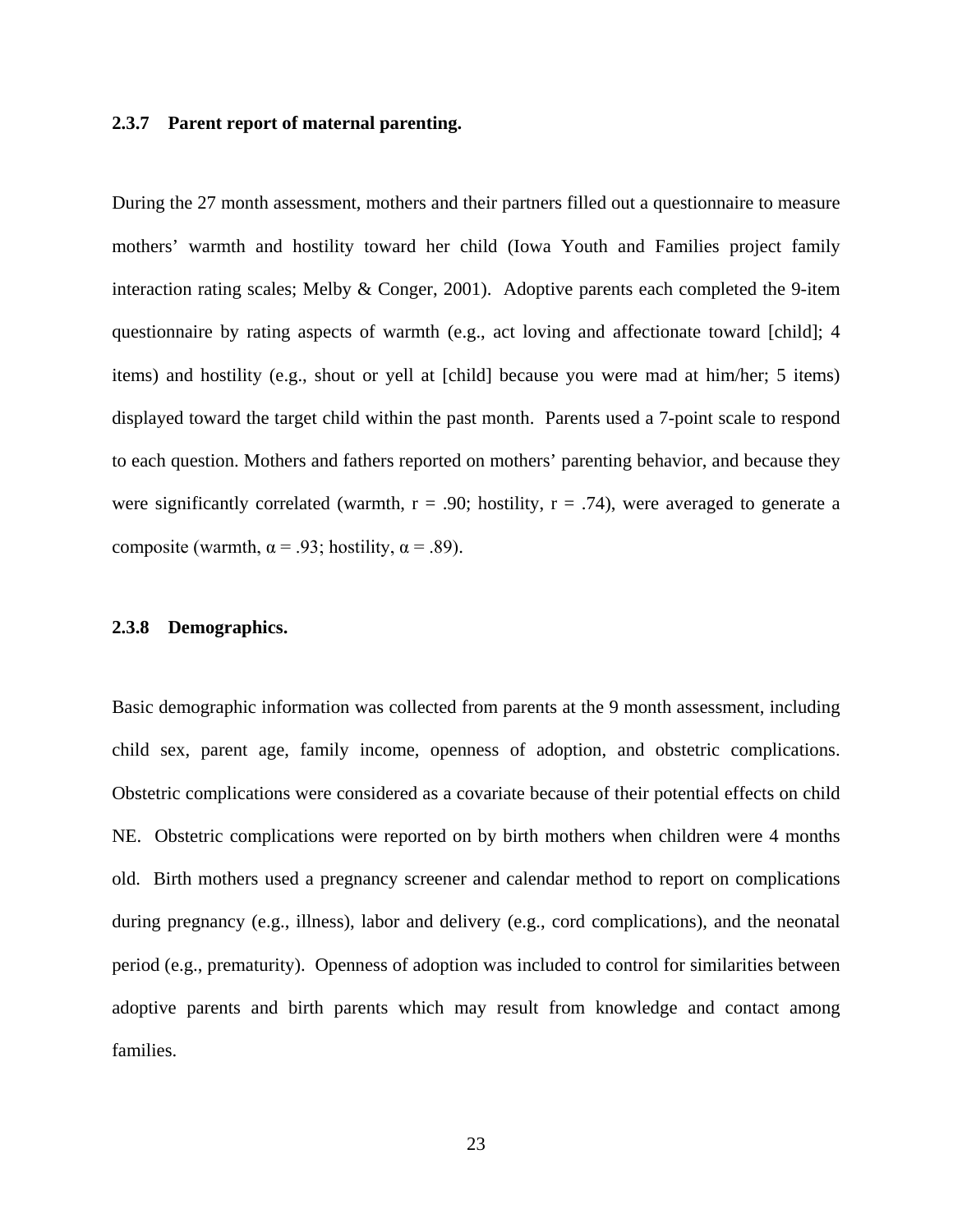### **2.4 DATA ANALYTIC PLAN**

<span id="page-31-0"></span>To assess the study's primary hypotheses, analyses were conducted using OLS multiple regression in SPSS. To rule out potential "third variable" explanations, in all analyses the following covariates were considered: openness of adoption, child sex, parent age, family income, and obstetric complications. Covariates were entered prior to the entry of primary independent variables (i.e., maternal depressive symptoms) and moderating variables (e.g., marital quality, child temperament, birth mother temperament) in regression equations. To test for moderation of marital quality or child/birth mother negative emotionality on warm and harsh parenting, independent variables were entered hierarchically, with covariates entered in Step 1, maternal depressive symptom scores entered in Step 2, the moderator variable (marital quality or child/birth mother NE) entered in Step 3, followed by the given interaction term (e.g., depressive symptoms \* marital quality) in Step 4. Significant interaction terms were probed by assessing overall model fit and the beta values of the interaction terms, and then plotting the interactions (without covariates) and examining the values of the simple slopes, as described in Cohen, Cohen, West & Aiken (2003). Independent variables were centered before interaction terms were probed. As warm and harsh parenting were found to be only moderately correlated in the current sample (rs18mo = .01, rs27mo = -.36,  $p < .01$ ), separate analyses were conducted for warm and harsh parenting.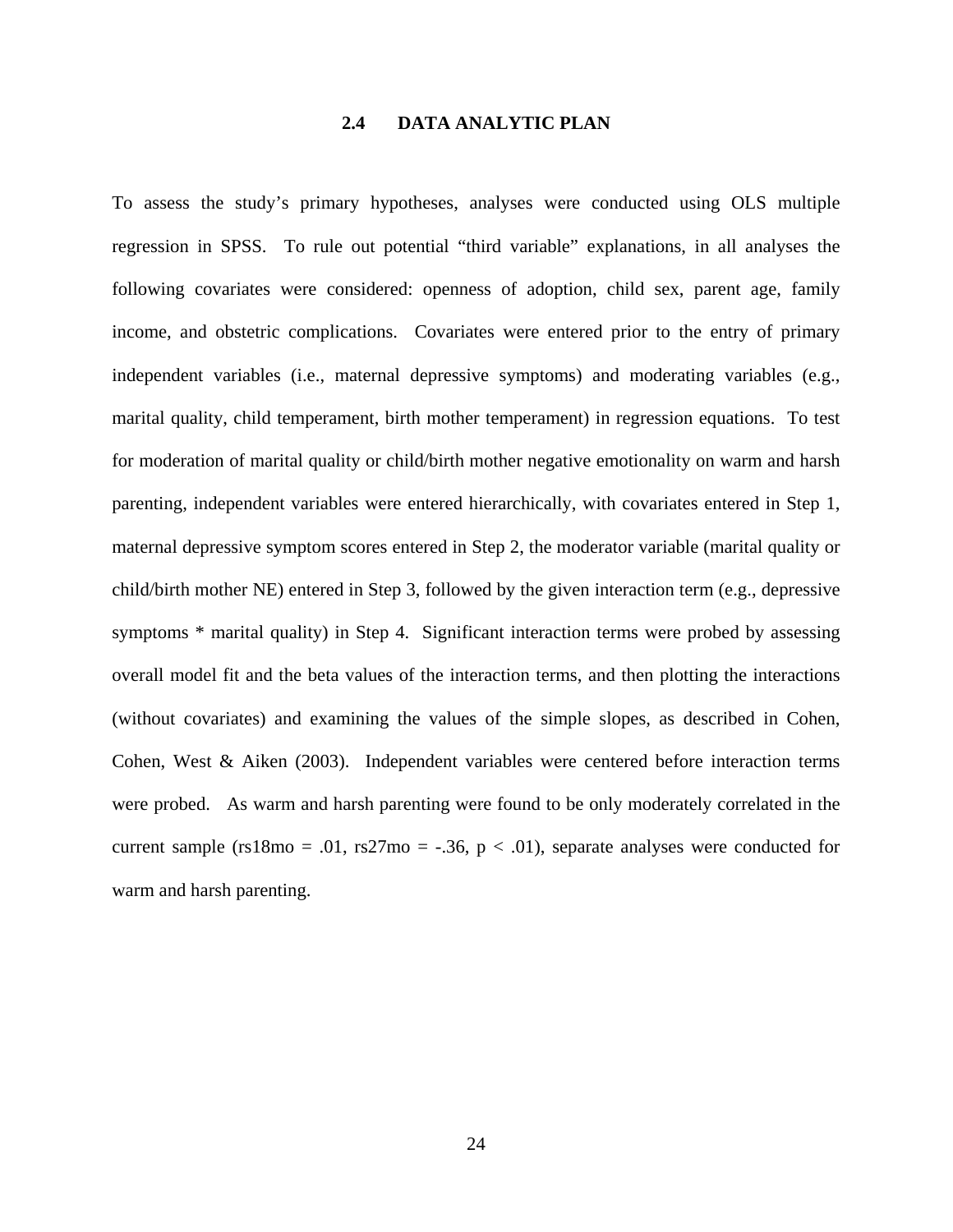#### **3.0 RESULTS**

#### <span id="page-32-1"></span><span id="page-32-0"></span>**3.1 DESCRIPTIVE STATISTICS AND UNIVARIATE CORRELATIONS**

Descriptive statistics and bivariate correlations among primary study variables are reported in Tables 1 and 2, respectively. Both the BDI and the ICQ (to measure child NE) have been commonly used in other studies, which facilitates comparison to other samples. Adoptive mothers in this sample had mean score of  $3.64$  (SD =  $3.26$ ) on the BDI at 9 months, and a mean score of 3.81 ( $SD = 3.83$ ) on the BDI at 18 months. This is well below the cutoff score of 10 that Beck suggested was indicative of mild depression (Beck & Beamesderfer, 1974). Therefore, adoptive mothers in this sample were generally reporting very low levels of depressive symptoms. Adoptive children's scores on the difficultness factor of the ICQ at 9 months ( $M =$ 16.27, SD = 4.58) and 18 months ( $M = 28.92$ , SD = 6.24) were similar to those reported in a normative community sample (M6mo = 17.77, SD = 5.88, M13mo = 28.64, SD = 6.24; Bates, 1992). Maternal depressive symptoms, marital quality, and child NE at 18 months were all correlated with both harsh and warm parenting at 27 months, in expected directions. However, none of the predictor variables at 9 months were correlated with either harsh or warm parenting at 18 months. As adequate variability existed in the distribution of warm parenting scores at 18 months, we continued with moderation analyses as planned, despite the lack of bivariate correlations between predictor and outcome variables. However, as examination of the harsh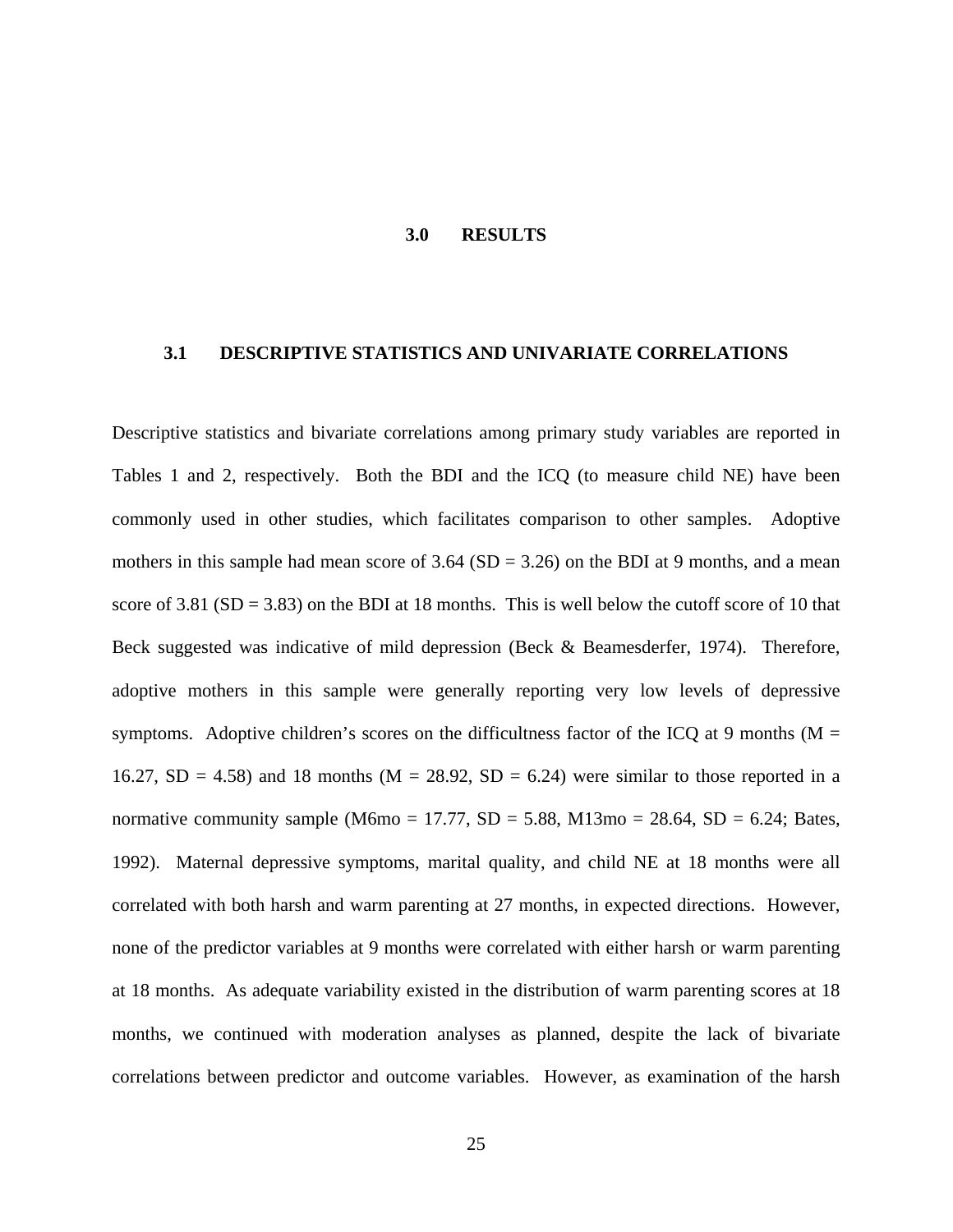parenting data at 18 months revealed that 99% of the videos had a score of "1" on the 9-point hostility scale, this observed measure of harsh parenting was not used in analyses. Birth mother NE was not related to adoptive parent reports of child NE at 9 or 18 months.

Bivariate correlations among primary study variables and proposed covariates are presented in Table 3. To simplify the models we computed, only covariates that were significantly correlated with independent or dependent variables were included in regression equations.

<span id="page-33-0"></span>

| <b>Measure</b>               | Range          | <b>Mean</b> | SD    |
|------------------------------|----------------|-------------|-------|
| <b>Report</b>                |                |             |       |
| Adoptive Mother BDI (9 mo.)  | $0-17$         | 3.64        | 3.26  |
| Marital Quality (9 mo.)      | $-28-49.5$     | 25.95       | 12.46 |
| Child NE (9 mo.)             | $6.5 - 34.0$   | 16.27       | 4.58  |
| Adoptive Mother BDI (18 mo.) | $0-25$         | 3.81        | 3.83  |
| Marital Quality (18 mo.)     | $-40.5 - 48.5$ | 22.31       | 13.92 |
| Child NE (18 mo.)            | 12.5-48.5      | 28.92       | 6.24  |
| Birth Mother NE (18 mo.)     | 1.62-6.19      | 3.98        | .74   |
| Warm Parenting (27 mo.)      | 16-28          | 25.55       | 2.42  |
| Harsh Parenting (27 mo.)     | $5-19.5$       | 8.68        | 2.47  |
| <b>Observational</b>         |                |             |       |
| Marital Warmth (9 mo.)       | $1-9$          | 6.89        | 1.53  |
| Marital Hostility (9 mo.)    | $1 - 7$        | 1.43        | .85   |
| Warm Parenting (18 mo.)      | $3-9$          | 6.37        | 1.19  |
| Harsh Parenting (18 mo.)     | $1-3$          | 1.01        | .14   |

**Table 1.** Descriptive Statistics for Primary Study Variables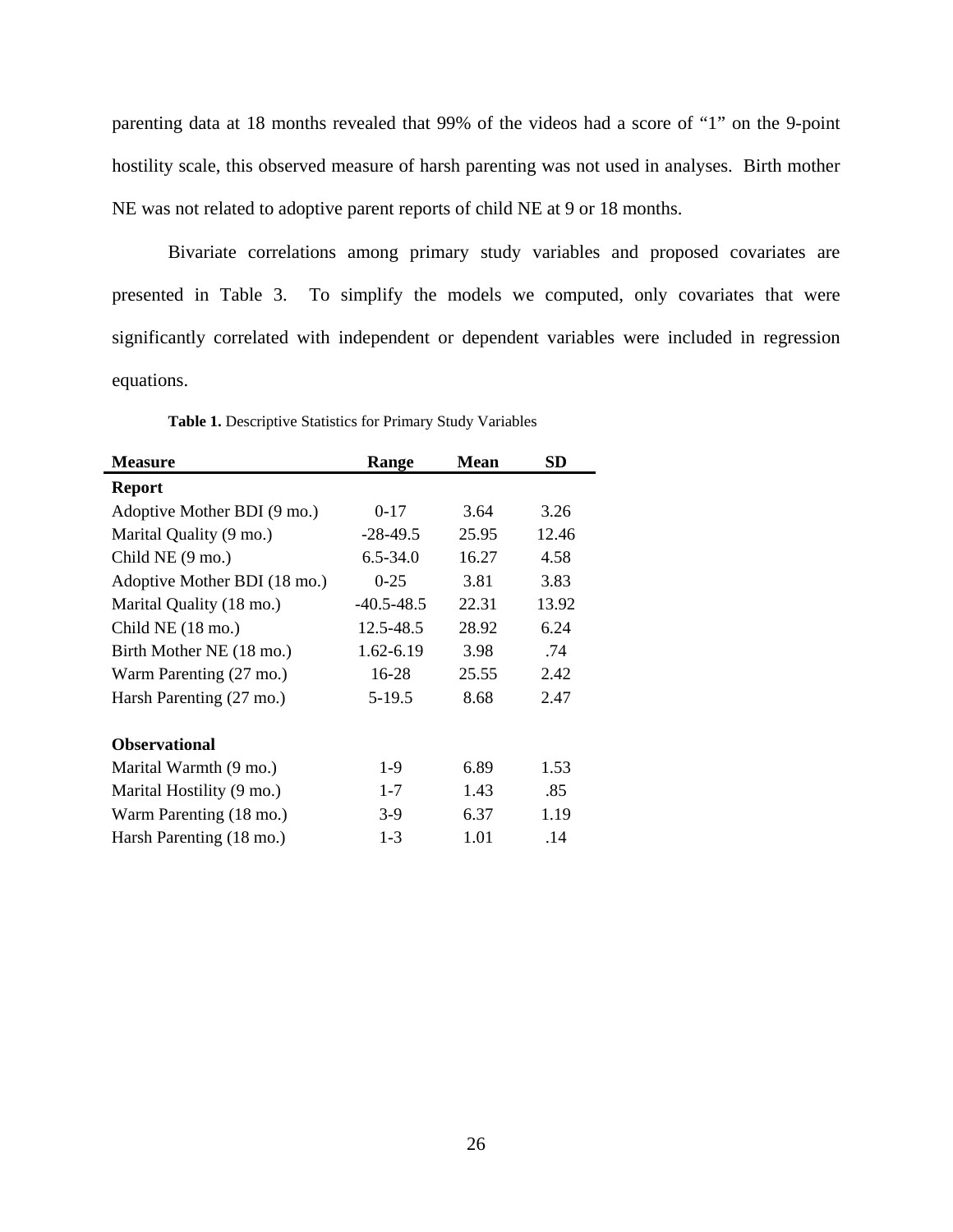|                              |         | 2       | 3       | 4       | 5        | 6        |          | 8       | 9      | 10                       | 11  | 12                       |
|------------------------------|---------|---------|---------|---------|----------|----------|----------|---------|--------|--------------------------|-----|--------------------------|
| 1. AM BDI(9 mo.)             | -       | ÷       | -       | -       |          |          |          | -       |        |                          | -   |                          |
| 2. Marital Warmth (9 mo.)    | .02     | $\sim$  |         |         |          |          |          |         |        |                          |     |                          |
| 3. Marital Hostility (9 mo.) | .05     | $-39**$ |         | -       |          | ÷.       |          | -       |        |                          | ÷.  | $\overline{\phantom{0}}$ |
| 4. Marital Quality (9 mo.)   | $-23**$ | $35**$  | $-29**$ | s       | B        |          | ٧        |         |        |                          | 소   |                          |
| 5. Child NE (9 mo.)          | $13***$ | .00     | $-.04$  | $-.12*$ |          |          | ÷,       | ۰.      | ÷      | $\sim$                   | ÷.  | ÷                        |
| 6. AM BDI (18 mo.)           | $.62**$ | .01     | $.11*$  | $-22**$ | .09      |          | ۷        | ÷       |        |                          | ⋍   |                          |
| 7. Marital Quality (18 mo.)  | $-21**$ | $30**$  | $-26**$ | 87**    | $-.10*$  | $-29**$  | -        | ۰,      | ۰.     |                          | ÷.  | ÷                        |
| 8. Child NE (18 mo.)         | $.09*$  | $-.03$  | .02     | $-15**$ | $.63***$ | $.11*$   | $-14**$  |         |        |                          |     |                          |
| 9. Birth Mother NE (18 mo.)  | .01     | .00     | $-01$   | $-0.3$  | 07       | .03      | $-05$    | .01     | -      |                          |     |                          |
| 10. Warm Parenting (18 mo.)  | $-.04$  | .01     | .02     | .02     | $-06$    | .01      | .00      | $-.10$  | .02    | $\overline{\phantom{a}}$ | ÷.  |                          |
| 11. Harsh Parenting (18 mo.) | .09     | .01     | .10     | $-.07$  | $-.03$   | .03      | $-.06$   | $-.03$  | .05    | .01                      | z.  |                          |
| 12. Warm Parenting (27 mo.)  | $-.11*$ | 07      | $-.03$  | $.22*$  | $-23**$  | $-14***$ | $.19***$ | $-24**$ | .05    | .10                      | .02 |                          |
| 13. Harsh Parenting (27 mo.) | $.17**$ | $-.02$  | .05     | $-21**$ | $20**$   | $23**$   | $-14**$  | $24***$ | $-.04$ | $-.04$                   | .08 | $-36**$                  |

<span id="page-34-0"></span>**Table 2.** Variable Correlations

*Note.* \* $p < .05$ , \*\* $p < .01$ .

| Table 3. Bivariate Correlations among Primary Study Variables and Covariates |  |  |  |  |  |  |  |  |  |
|------------------------------------------------------------------------------|--|--|--|--|--|--|--|--|--|
|------------------------------------------------------------------------------|--|--|--|--|--|--|--|--|--|

<span id="page-34-1"></span>

|                              | Child Gender | AM Age  | Adoption | Income  | Obstetric     |
|------------------------------|--------------|---------|----------|---------|---------------|
|                              |              |         | Openness |         | Complications |
| 1. AM BDI $(9 \text{ mo.})$  | $-.03$       | $.10*$  | .07      | $-.07$  | $-0.06$       |
| 2. Marital Warmth (9 mo.)    | $-02$        | $-.01$  | .05      | .02     | $-.03$        |
| 3. Marital Hostility (9 mo.) | .00.         | .03     | $-.06$   | .00     | .00.          |
| 4. Marital Quality (9 mo.)   | $-.01$       | $-18**$ | .02      | .04     | $-0.05$       |
| 5. Child NE (9 mo.)          | $-.07$       | .00.    | .01      | $-11*$  | $-06$         |
| 6. AM BDI (18 mo.)           | $-06$        | .05     | $.09*$   | $-0.08$ | $-05$         |
| 7. Marital Quality (18 mo.)  | .01          | $-18**$ | .00.     | .03     | $-10*$        |
| 8. Child NE (18 mo.)         | $-06$        | .07     | .06      | .02     | $-.03$        |
| 9. Birth Mother NE (18 mo.)  | .06          | $.10*$  | $.12*$   | $-.05$  | $.16***$      |
| 10. Warm Parenting (18 mo.)  | $-.07$       | .04     | .09      | .07     | .07           |
| 11. Harsh Parenting (18 mo.) | .06          | .01     | .10      | $-.04$  | .07           |
| 12. Warm Parenting (27 mo.)  | .07          | $-0.05$ | $-.04$   | .07     | .05           |
| 13. Harsh Parenting (27 mo.) | $-.05$       | $-06$   | $-12*$   | $-.02$  | $-.07$        |

*Note.*  $*_{p}$  < .05,  $*_{p}$  < .01.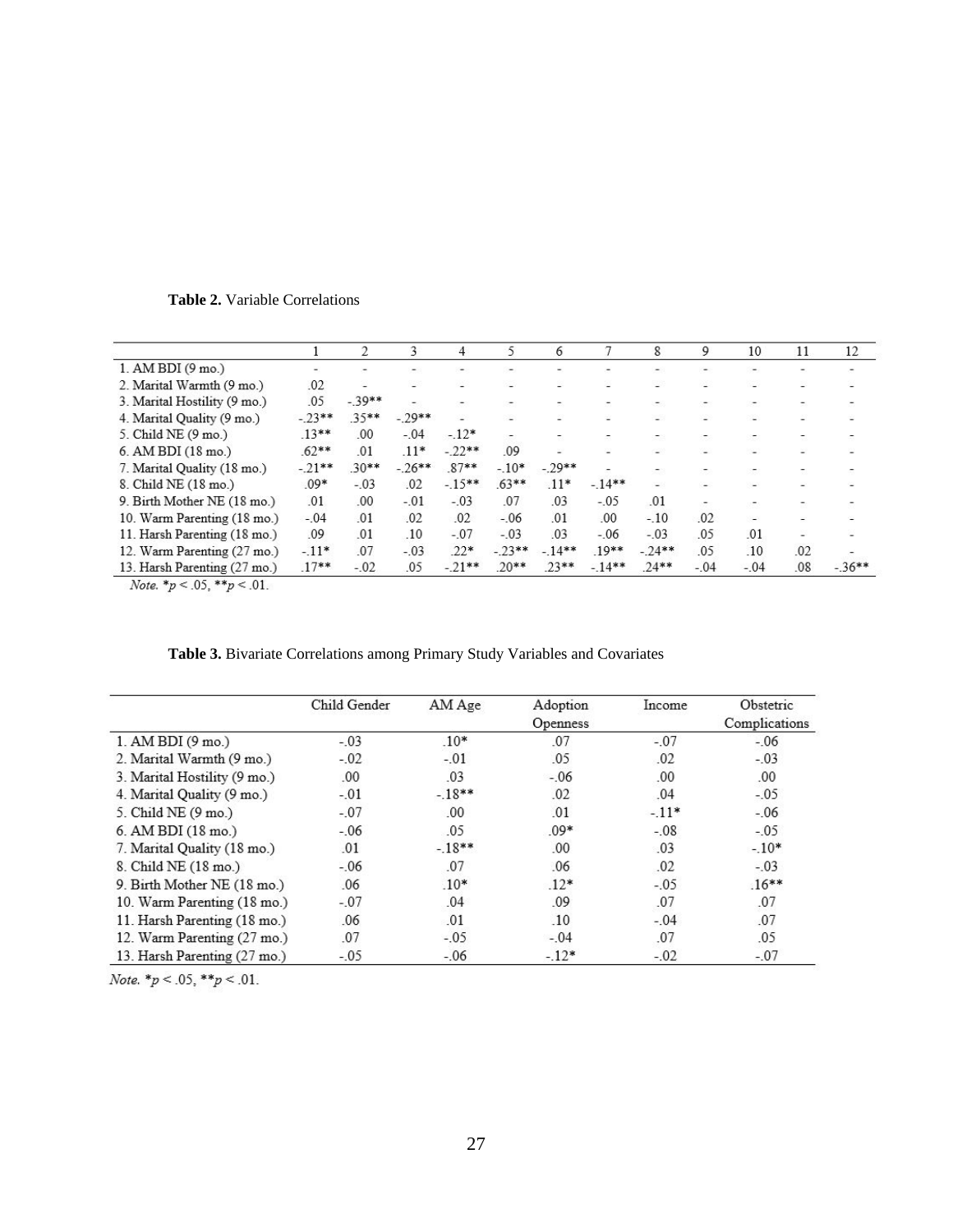### **3.2 MODERATION BY MARITAL QUALITY**

<span id="page-35-0"></span>To test the hypothesis that higher levels of marital hostility would increase the strength of the association between maternal depressive symptoms and higher harsh parenting and lower warm parenting, and that higher levels of marital support would decrease the strength of the association between maternal depressive symptoms and parenting, a series of hierarchical regressions was performed, examining data between 9 and 18 months, and between 18 and 27 months (see Figure 1). After entering parent age as a covariate, the first model used 9 month maternal depressive symptom scores to predict 18 month warm parenting, moderated by 9 month observations of marital warmth and marital hostility. To increase methodological consistency across analyses (i.e., integrating observational and questionnaire measures), a follow-up model was computed, identical to the model just described except that parents reports of marital quality—computed the same way as the 18-month marital quality report measure—were substituted for observed measures in assessing moderation. For models tested using 9-month maternal depressive symptoms and 18-month parenting, neither the model using the 9-month measure of observed marital warmth nor the model using observed marital hostility as a moderator was significant. Coefficients and model fit statistics are presented in Table 4. Substituting parents' reports of marital quality for the observed measures of marital quality did not substantially improve fit, and the model remained non-significant.

To test the same model later in development, we used maternal report of depressive symptoms at 18 months, parents' reports marital quality at 18 months (with higher scores reflecting higher levels of warmth relative to hostility), and parents' report of maternal warm parenting at 27 months, as well as correlated covariates (parent age, adoption openness, obstetric complications). This yielded a significant overall model, but marital quality failed to moderate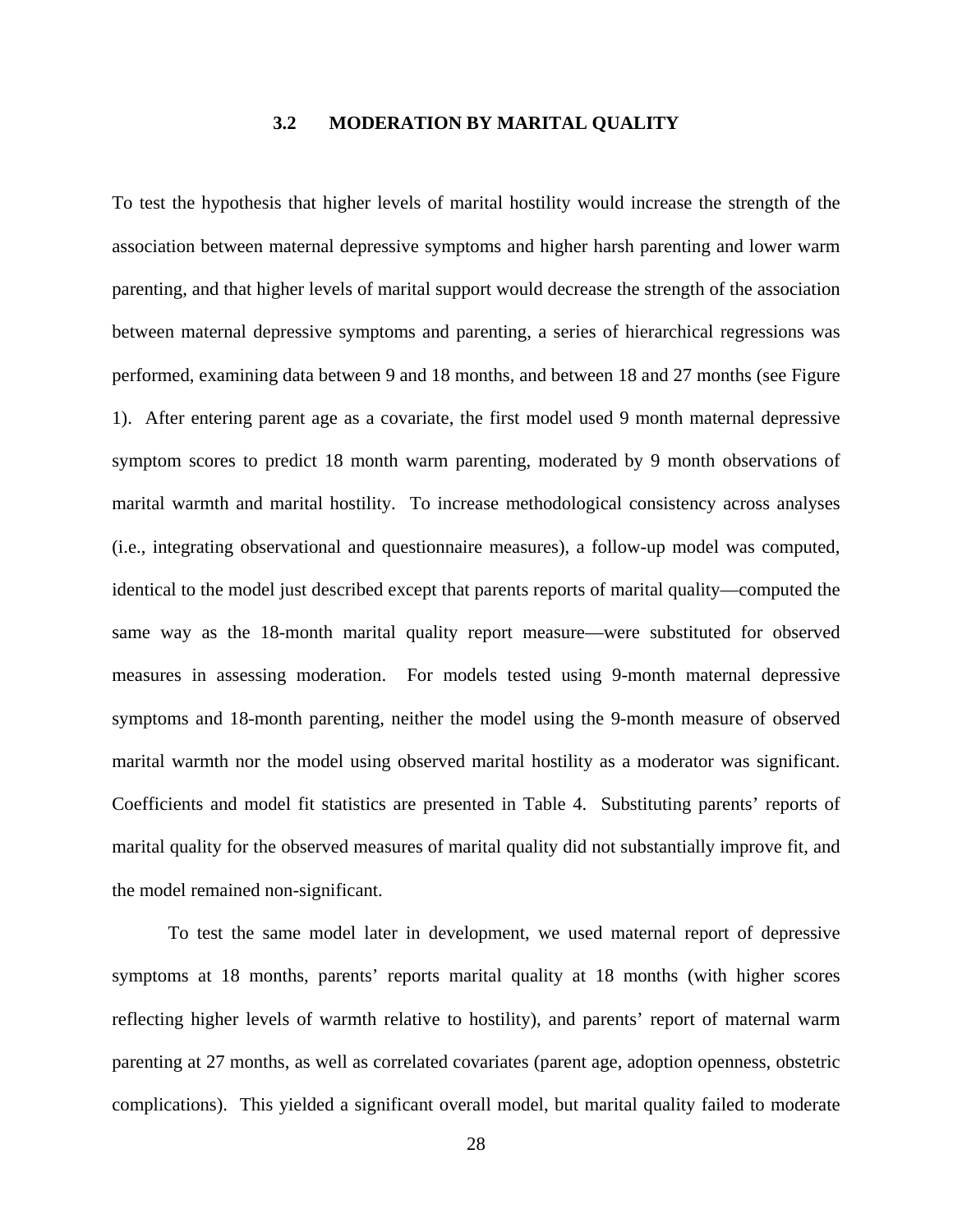the association between maternal depressive symptoms and maternal warm parenting from 18 to 27 months. It is worth noting, however, that marital quality was a significant positive predictor of maternal warm parenting controlling for maternal depressive symptoms at 18 months. Coefficients and model fit statistics are presented in Table 5.

Using the same procedures but substituting harsh parenting for warm parenting as the dependent variable at 27 months (see Table 5), again the overall model was significant, and marital quality was a marginally significant moderator of the association between maternal depressive symptoms and harsh parenting  $(p = .051)$ . Surprisingly, the direction of this moderation differed from our hypothesis—the association between maternal depressive symptoms and harsh parenting was strongest for mothers with the highest levels of marital quality ( $B = .20$ ,  $SE = .05$ ,  $p < .001$ ). For mothers with the lowest levels of marital quality, the association between depressive symptoms and harsh parenting was non-significant ( $B = .06$ , SE  $= .04$ ,  $p = .14$ ; see Figure 2).



<span id="page-36-0"></span>**Figure 1.** Moderation by Marital Quality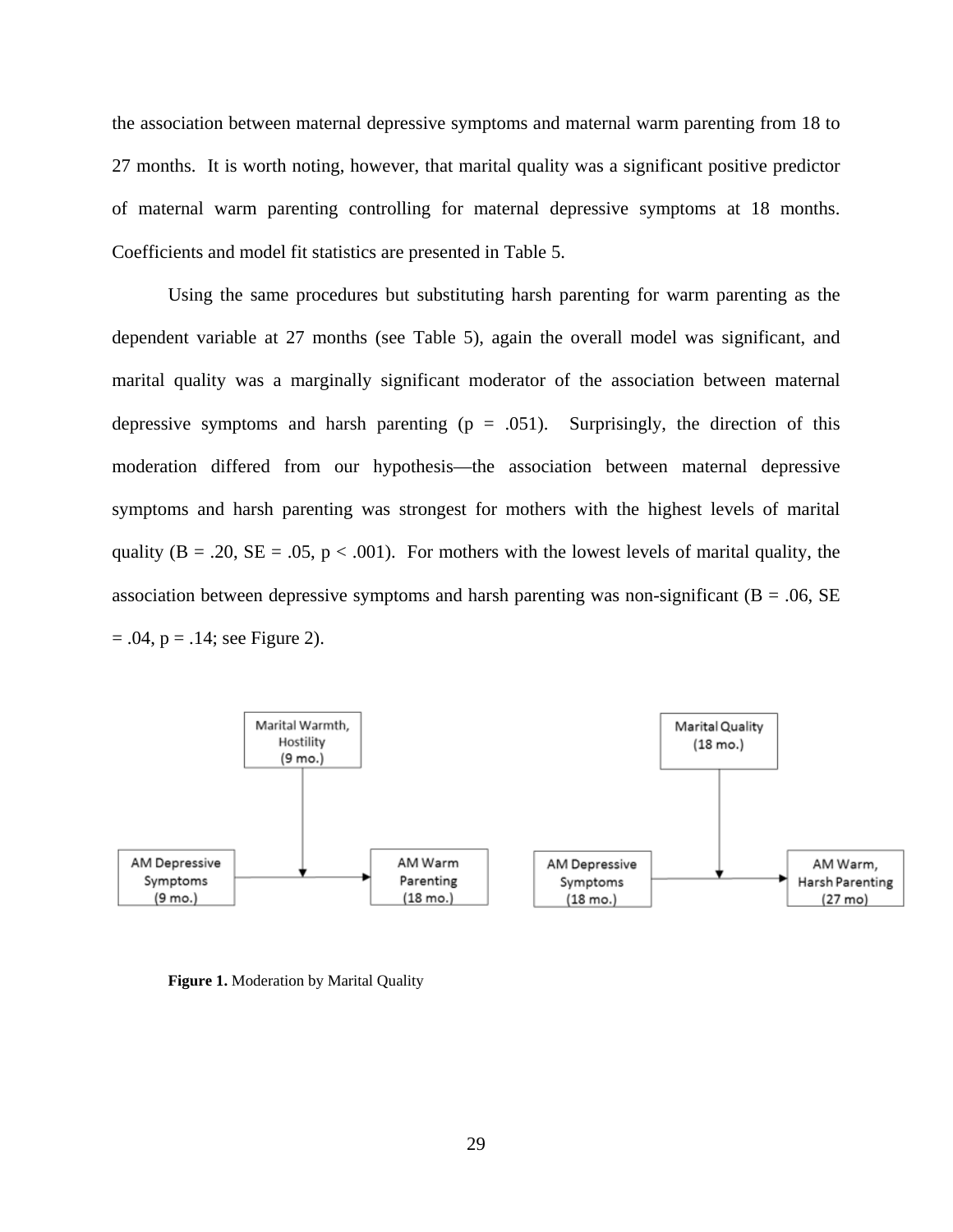|                    | <b>Marital</b><br>Warmth |        |              | <b>Marital</b><br><b>Hostility</b> |         |              |
|--------------------|--------------------------|--------|--------------|------------------------------------|---------|--------------|
|                    | B(SE)                    | β      | $R^2$ Change | B(SE)                              | β       | $R^2$ Change |
| Constant           | 6.12(.63)                |        |              | 6.13(.54)                          |         |              |
| <b>AM Age</b>      | .01(.01)                 | .03    | .00          | .01(.01)                           | .03     | .00          |
| <b>CES-D</b>       | $-.02(.03)$              | $-.06$ | .00          | $-.02(.03)$                        | $-0.06$ | .00          |
| <b>MQ</b>          | .00(.05)                 | .00    | .00.         | $-.02(.11)$                        | $-.01$  | .00          |
| <b>Interaction</b> | .00(.00)                 | .04    | .00.         | .01(.01)                           | .05     | .00          |
| F                  | .23                      |        |              | F                                  | .26     |              |
| R                  | .06                      |        |              | R                                  | .06     |              |
| $R^2$              | .00                      |        |              | $R^2$                              | .00     |              |

**Table 4.** Regression: Depressive symptoms (9 mo.) predicting warm parenting (18 mo.) moderated by

<span id="page-37-0"></span>marital warmth (9 mo.) and marital hostility (9 mo.), respectively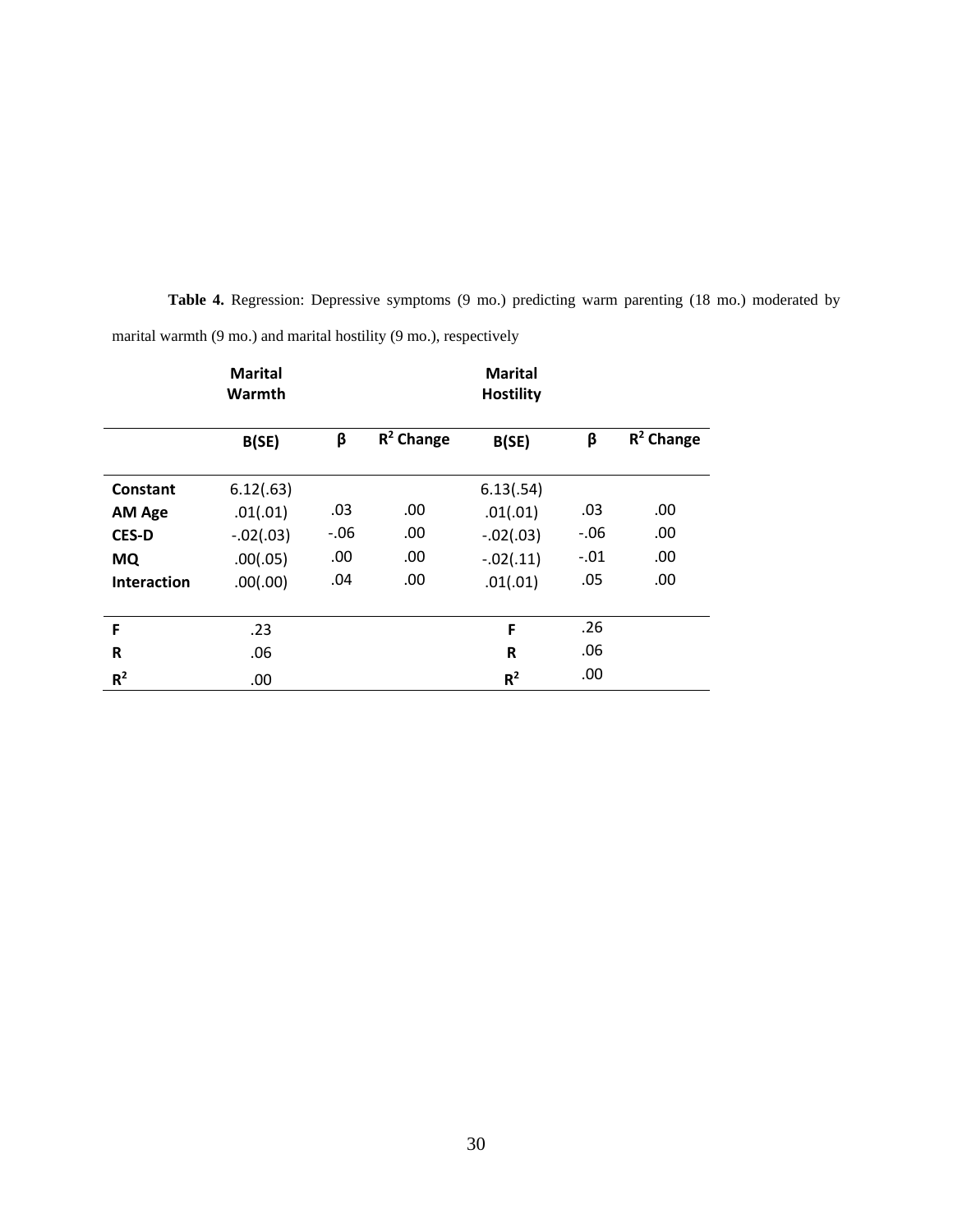<span id="page-38-0"></span>

| <b>Table 5.</b> Depressive symptoms (18 mo.) predicting warm parenting (27 mo.) and harsh parenting (27 mo.) |  |  |  |
|--------------------------------------------------------------------------------------------------------------|--|--|--|
| moderated by marital quality (18 mo.)                                                                        |  |  |  |

|                    | Warm<br><b>Parenting</b> |        |              | Harsh<br>Parenting |          |              |
|--------------------|--------------------------|--------|--------------|--------------------|----------|--------------|
|                    | B(SE)                    | β      | $R^2$ Change | B(SE)              | β        | $R^2$ Change |
| <b>Constant</b>    | 25.03                    |        |              | 8.79(.12)          |          |              |
| <b>Openness</b>    | $-.03(.13)$              | $-.01$ | .01          | $-.35(.13)**$      | $-.13$   | $.03*$       |
| <b>AM Age</b>      | $-.01(.02)$              | $-.01$ |              | $-.05(.02)*$       | $-.10$   |              |
| <b>Obstetric</b>   | .13(.09)                 | .07    |              | $-.10(.10)$        | $-.05$   |              |
| <b>CES-D</b>       | $-.07(.05)$              | $-.11$ | $.02*$       | $.14(.04)$ **      | .20      | $.04**$      |
| <b>MQ</b>          | $.03(.01)*$              | .15    | $.03**$      | $-.02(.01)*$       | $-.13$   | $.01*$       |
| <b>Interaction</b> | .00(.00)                 | .05    | .00          | $.00(.00)^+$       | .10      | $.01^{+}$    |
| F                  | $3.50**$                 |        |              | F                  | $6.00**$ |              |
| R                  | .22                      |        |              | R                  | .29      |              |
| R <sup>2</sup>     | .05                      |        |              | R <sup>2</sup>     | .09      |              |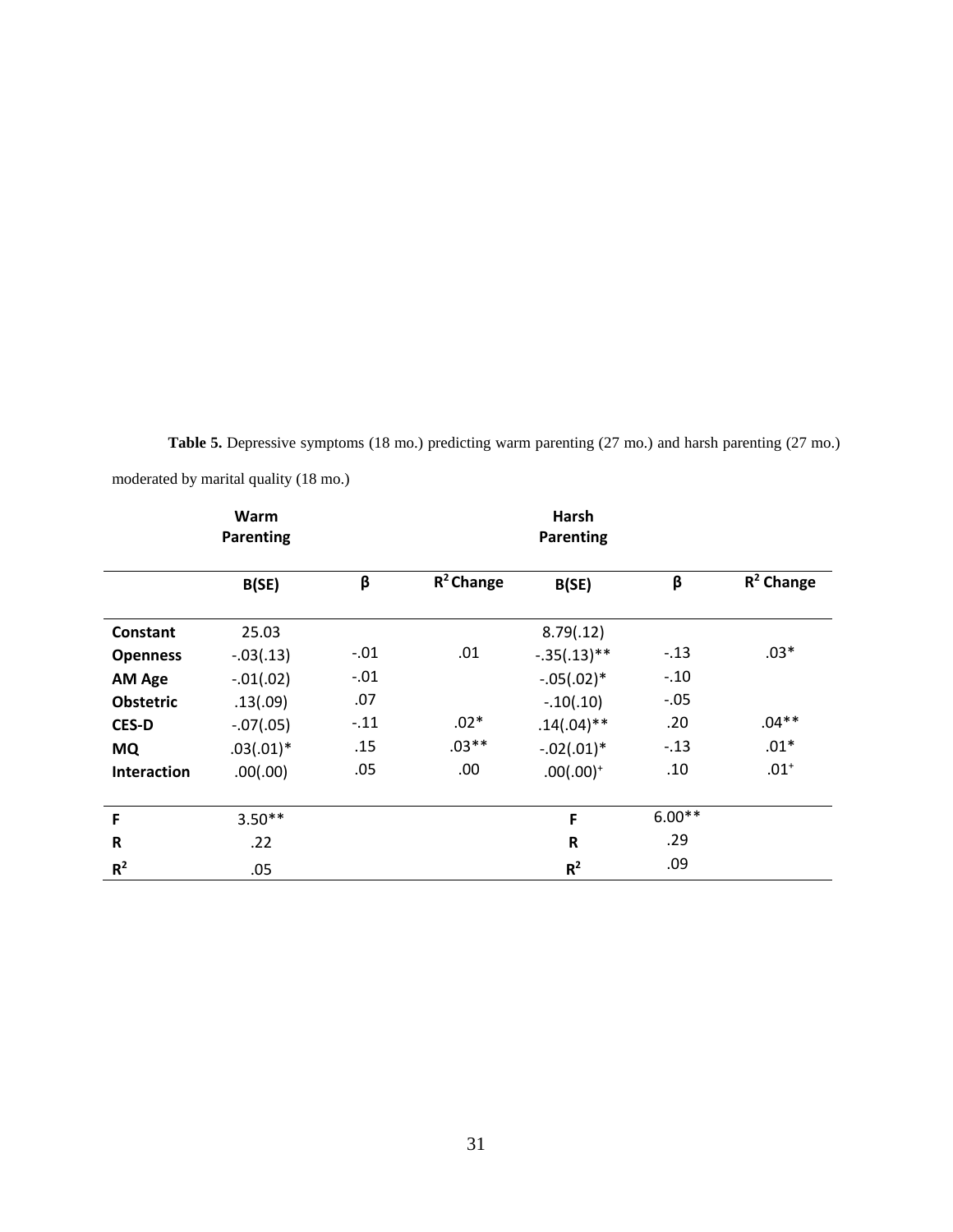

<span id="page-39-1"></span>**Figure 2.** Moderating role of martial quality on the association between adoptive mother depressive symptoms and adoptive mother harsh parenting

## <span id="page-39-0"></span>**3.3 MODERATION BY CHILD NEGATIVE EMOTIONALITY**

To test the hypothesis that high levels of child NE would increase the strength of the association between maternal depressive symptoms and higher harsh parenting and lower warm parenting, a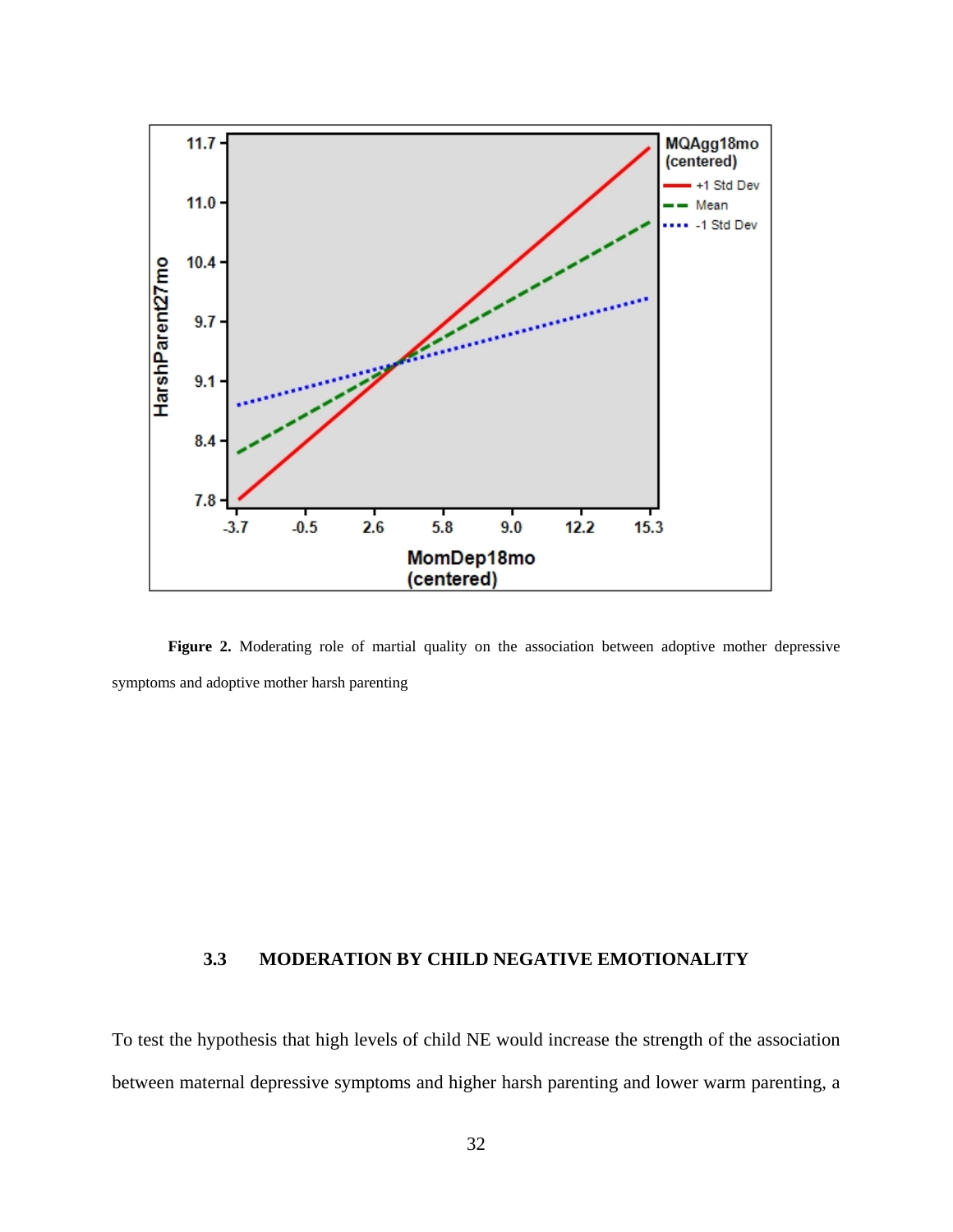series of hierarchical regressions was computed examining data between 9 and 18 months and between 18 and 27 months, as shown in Figure 3. After parent age was entered as a covariate, the first model used 9-month maternal depressive symptom scores to predict 18-month observations of warm parenting, moderated by 9-month adoptive parent report of child NE. The overall model was not significant, and there were no significant direct or interactive effects Coefficients and model fit statistics are presented in Table 6.

To test the same model later in development—with adoption openness as a covariate we used maternal report of depressive symptoms at 18 months, 18-month adoptive parent report of child NE, and parent reports of maternal warm parenting at 27 months. The overall model was significant, but child NE did not moderate the association between maternal depressive symptoms and maternal warm parenting (Table 7). Child NE was, however, a significant negative predictor of warm parenting, controlling for 18-month maternal depressive symptoms.

Using the same procedures but substituting harsh parenting for warm parenting at 27 months, again the overall model was significant, and child NE was a marginally significant predictor of the association between maternal depressive symptoms and harsh parenting (Table 7). In line with our hypothesis, the association between maternal depressive symptoms and harsh parenting was significant when child NE was at the mean  $(B = .12, SE = .03, p < .001)$  or one standard deviation above the mean (B = .18 SE = .05,  $p < .001$ ). In contrast, for mothers with children reported low on NE (one standard deviation below the mean), the association between maternal depressive symptoms and harsh parenting was not significant ( $B = .06$ ,  $SE = .05$ ,  $p =$ .28; see Figure 4). Additionally, both maternal depressive symptoms and child NE were significant positive predictors of maternal harsh parenting controlling for one another.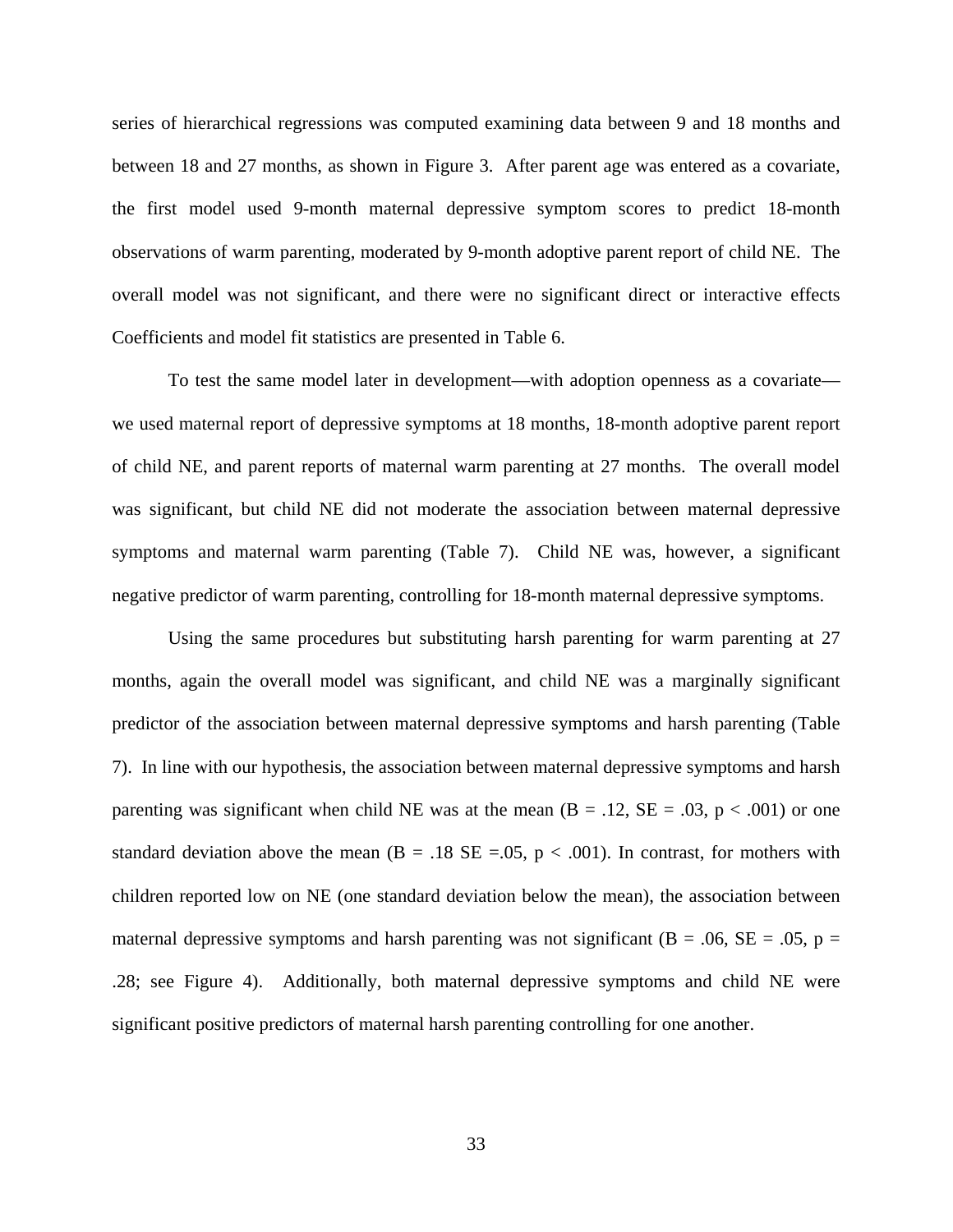

<span id="page-41-1"></span>Figure 3. Moderation by child negative emotionality

**Table 6.** Regression: Depressive symptoms (9 mo.) predicting warm parenting (18 mo.) moderated by child

<span id="page-41-0"></span>negative emotionality (9 mo.)

|                    | B(SE)       | ß      | $R^2$ Change |
|--------------------|-------------|--------|--------------|
| Constant           | 6.65(.66)   |        |              |
| <b>AM Age</b>      | .01(.01)    | .02    | .00          |
| <b>CES-D</b>       | $-.06(.08)$ | $-.15$ | .00          |
| <b>Child NE</b>    | $-.03(.03)$ | $-.11$ | .00          |
| <b>Interaction</b> | .00(.00)    | .15    | .00          |
|                    |             |        |              |
| F                  | .46         |        |              |
| R                  | .08         |        |              |
| $R^2$              | .01         |        |              |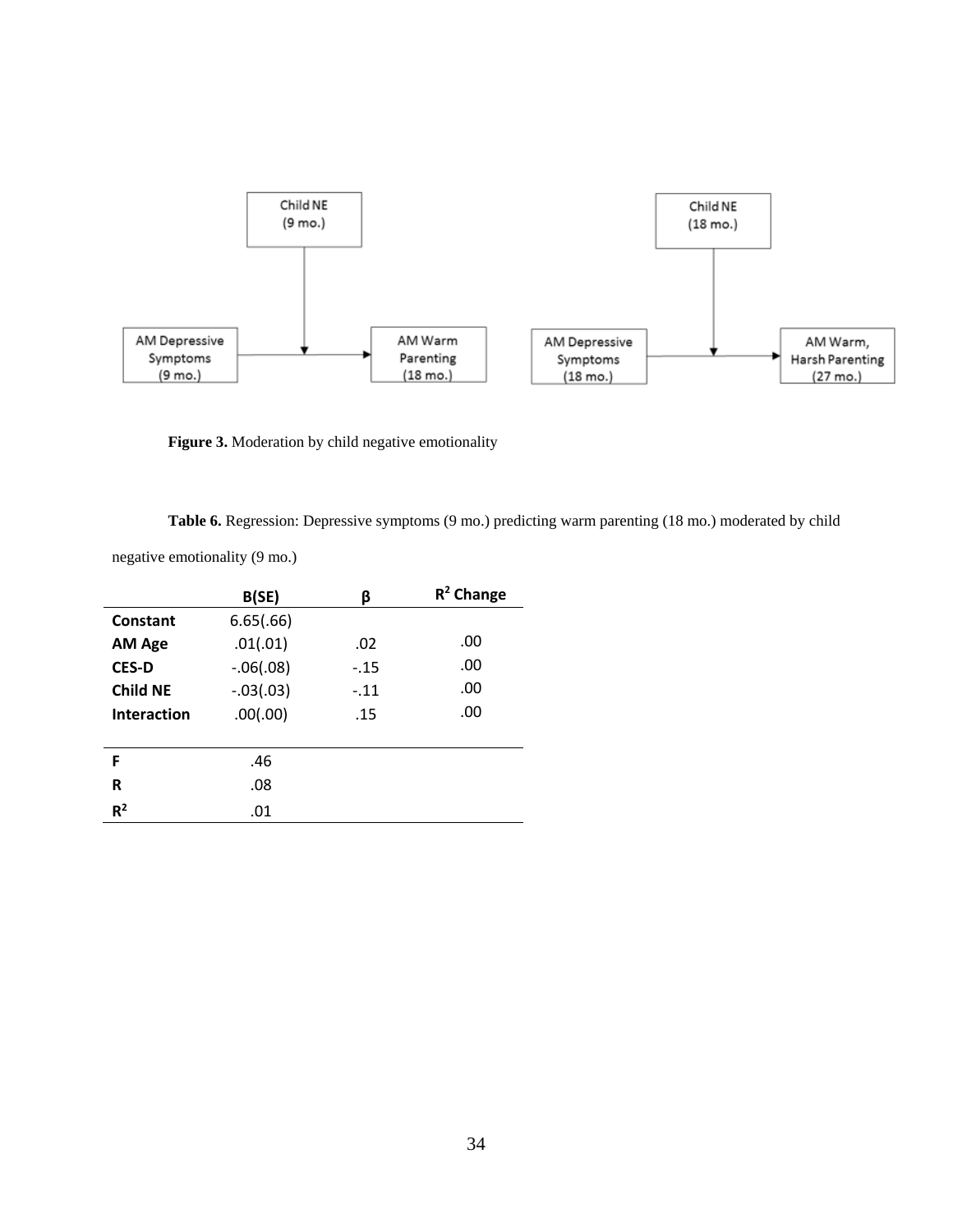|                 | Warm<br>Parenting |        |              | Harsh<br>Parenting |           |              |
|-----------------|-------------------|--------|--------------|--------------------|-----------|--------------|
|                 | B(SE)             | β      | $R^2$ Change | B(SE)              | β         | $R^2$ Change |
| Constant        | 28.74(.82)        |        |              | 8.70(.12)          |           |              |
| <b>Openness</b> | $-.02(.13)$       | $-.01$ | .00.         | $-.38(.13)**$      | $-.14$    | $.02*$       |
| <b>CES-D</b>    | $-.18(.17)$       | $-.26$ | $.02**$      | $.13(.03)**$       | .18       | $.05**$      |
| <b>Child NE</b> | $-.10(.03)**$     | $-.26$ | $.05***$     | $.09(.02)**$       | .22       | $.05***$     |
| Interaction     | .00(.01)          | .17    | .00          | $.01(.01)^+$       | .08       | $.01^{+}$    |
| F               | $7.70**$          |        |              | F                  | $12.01**$ |              |
| ${\sf R}$       | .27               |        |              | $\mathsf{R}$       | .34       |              |
| R <sup>2</sup>  | .07               |        |              | $R^2$              | .11       |              |

<span id="page-42-0"></span>Table 7. Regression: Depressive symptoms (18 mo.) predicting warm parenting (27 mo.) and harsh parenting (27 mo.) moderated by child negative emotionaliy (18 mo.)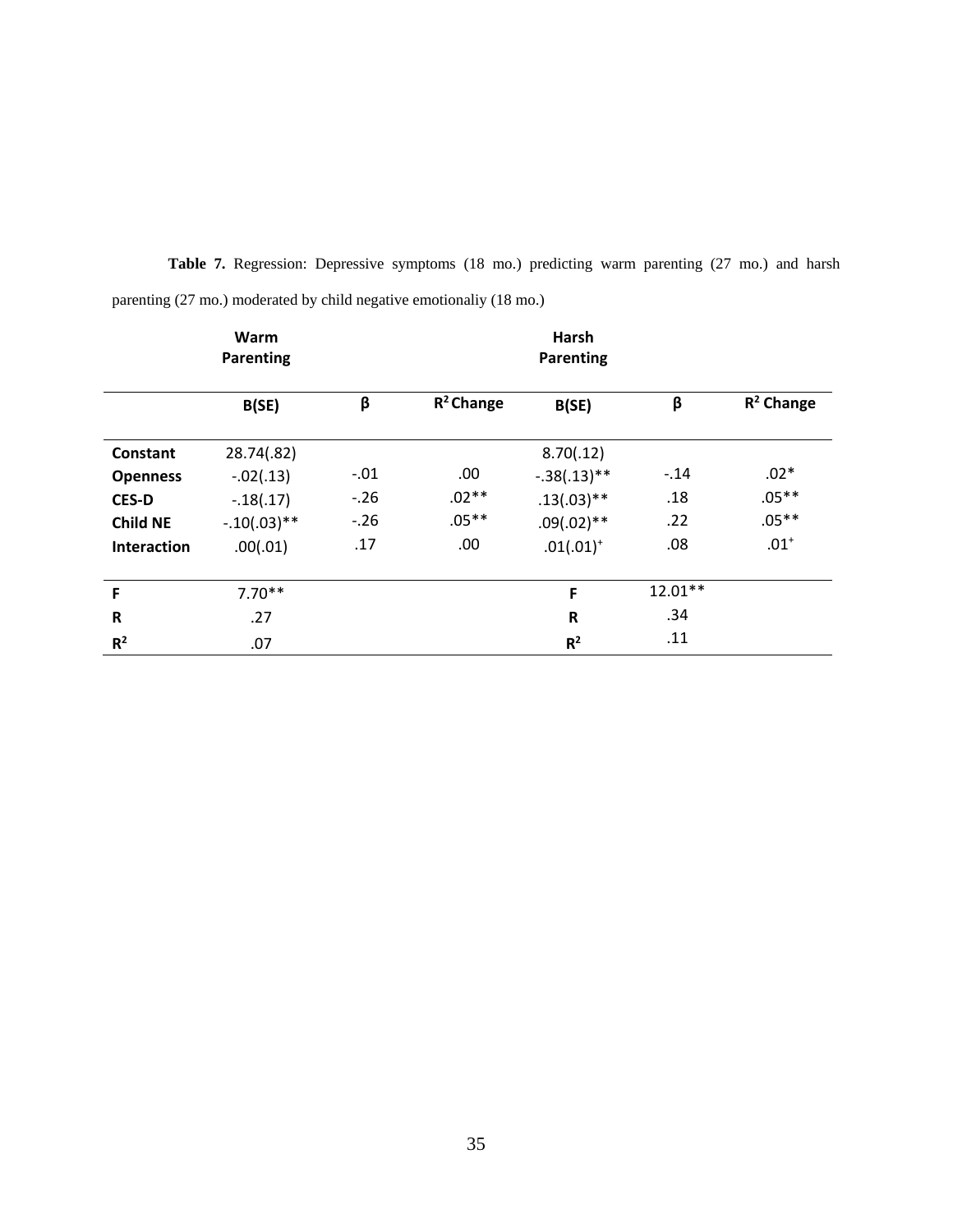

<span id="page-43-1"></span><span id="page-43-0"></span>**Figure 4.** Moderating role of child negative emotionality on the association between adoptive mother depressive symptoms and adoptive mother harsh parenting

#### **3.4 MODERATION BY BIRTH MOTHER NEGATIVE EMOTIONALITY**

To test the hypothesis that high levels of birth mother NE would increase the strength of the association between maternal depressive symptoms and higher harsh parenting and lower warm parenting, a series of hierarchical regressions was computed examining data between 9 and 18 months, and between 18 and 27 months (see Figure 5). After entering correlated covariates (parent age, adoption openness, obstetric complications), the first model used maternal report of depressive symptoms at 9 months to predict observations of warm parenting at 18 months,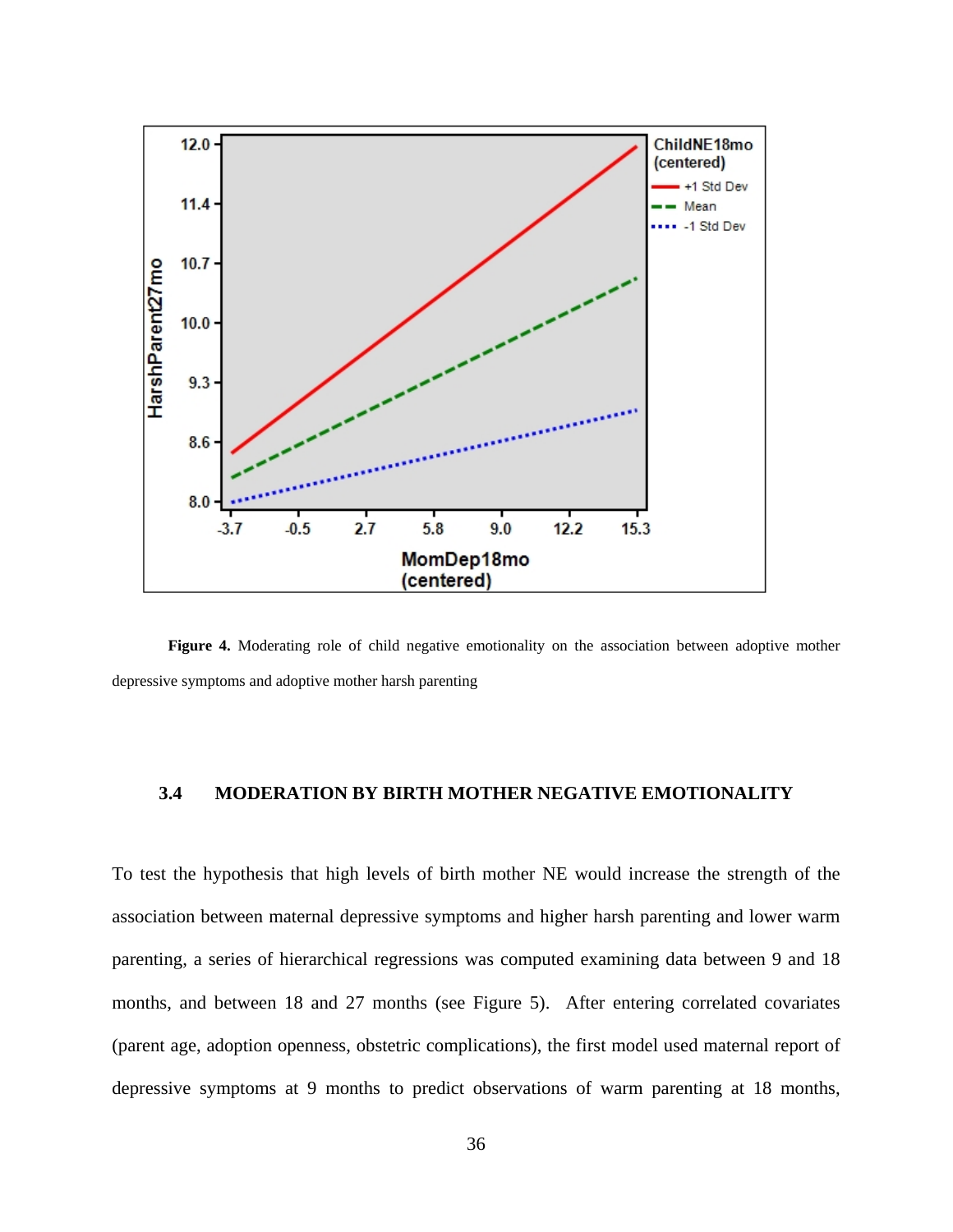moderated by birth mother self-report of NE at 18 months. The overall model was not significant, and there were no direct or interactive effects. Coefficients and model fit statistics are presented in Table 8.

Using correlated covariates (parent age, adoption openness), maternal report of depressive symptoms at 18 months, birth mother self-report of NE at 18 months, and parental report of warm parenting at 27 months to test the same model at a later developmental period yielded a non-significant model, with no direct or interactive effects (Table 9).

Using the same procedures, but substituting harsh parenting for warm parenting at 27 months, the overall model was significant, but birth mother NE did not moderate the association between adoptive mother depressive symptoms and harsh parenting (Table 9).



<span id="page-44-0"></span>**Figure 5.** Moderation by birth mother negative emotionality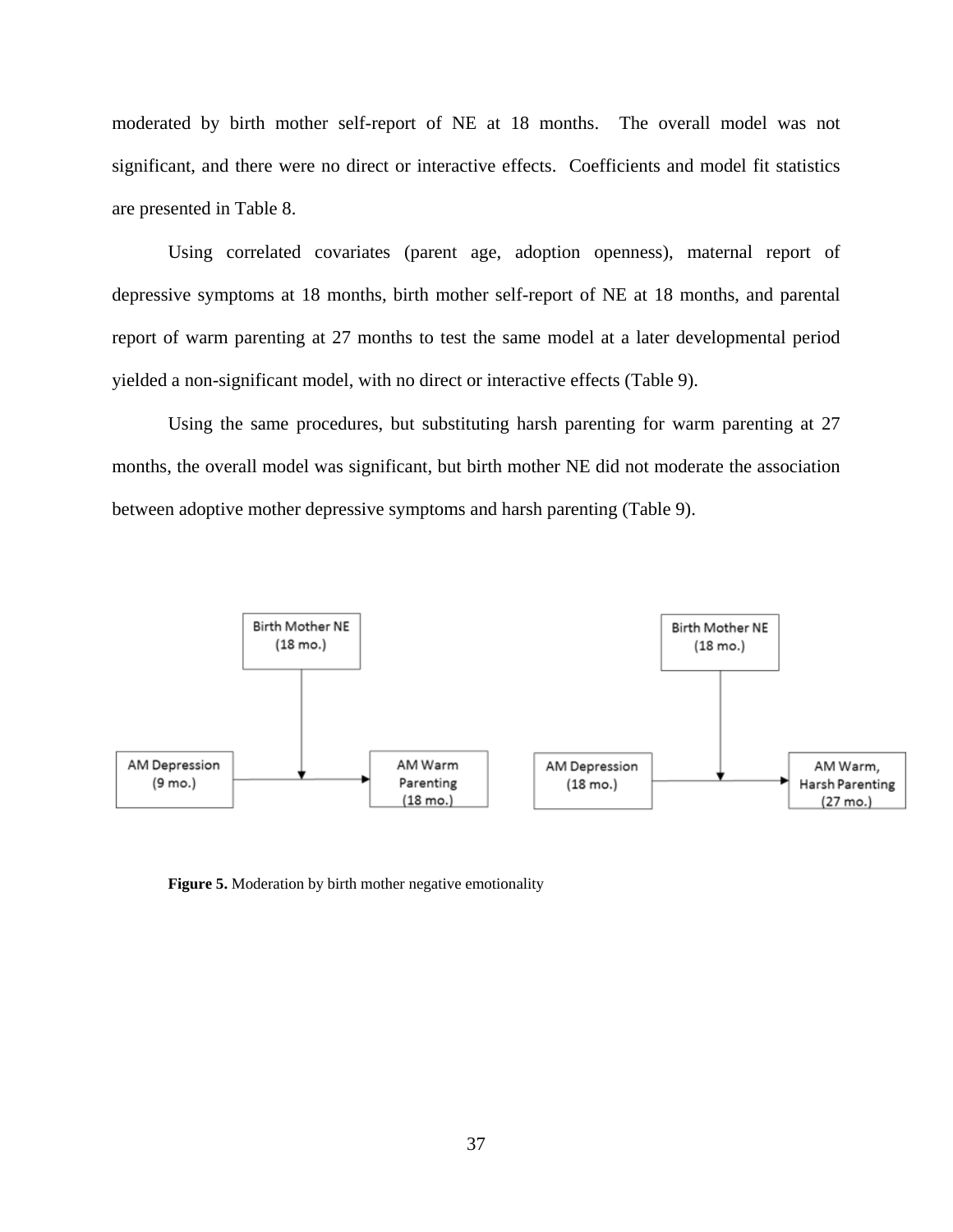|                    | B(SE)       | β       | $R^2$ Change |
|--------------------|-------------|---------|--------------|
| Constant           | 5.91(.89)   |         |              |
| <b>AM Age</b>      | .01(.02)    | .05     | .02          |
| <b>Openness</b>    | .14(.09)    | .11     |              |
| <b>Obstetric</b>   | .05(.06)    | .06     |              |
| <b>CES-D</b>       | $-.02(.14)$ | $-0.06$ | .00          |
| <b>BM NE</b>       | .00(.17)    | .00     | .00          |
| <b>Interaction</b> | .00(.03)    | .00     | .00          |
|                    |             |         |              |
| F                  | .78         |         |              |
| R                  | .14         |         |              |
| $R^2$              | .02         |         |              |

**Table 8.** Regression: Depressive symptoms (9 mo.) predicting warm parenting (18 mo.) moderated by birth

<span id="page-45-0"></span>mother negative emotionality (18 mo.)

<span id="page-45-1"></span>Table 9. Regression: Depressive symptoms (18 mo.) preditcing warm parenting (27 mo.) and harsh parenting (27 mo.) moderated by birth mother negative emotionality (18 mo.)

|                 | Warm<br><b>Parenting</b> |        |              | Harsh<br>Parenting |          |              |
|-----------------|--------------------------|--------|--------------|--------------------|----------|--------------|
|                 | B(SE)                    | β      | $R^2$ Change | B(SE)              | β        | $R^2$ Change |
| Constant        | 25.34(1.28)              |        |              | 10.62(1.37)        |          |              |
| <b>AM Age</b>   | $-.02(.02)$              | $-.06$ | .01          | $-.03(.03)$        | $-0.06$  | $.02**$      |
| <b>Openness</b> | $-.08(.14)$              | $-.03$ |              | $-.43(.14)**$      | $-.16$   |              |
| <b>CES-D</b>    | .08(.19)                 | .13    | $.02*$       | $-.12(.23)$        | $-.17$   | $.07**$      |
| <b>BM NE</b>    | .35(.26)                 | .11    | .00.         | $-.38(.28)$        | $-.11$   | .00          |
| Interaction     | $-.04(.05)$              | $-.27$ | .00.         | .07(.06)           | .45      | .01          |
| F               | $2.06+$                  |        |              | F                  | $7.00**$ |              |
| $\mathsf R$     | .17                      |        |              | $\mathsf{R}$       | .31      |              |
| $R^2$           | .03                      |        |              | R <sup>2</sup>     | .09      |              |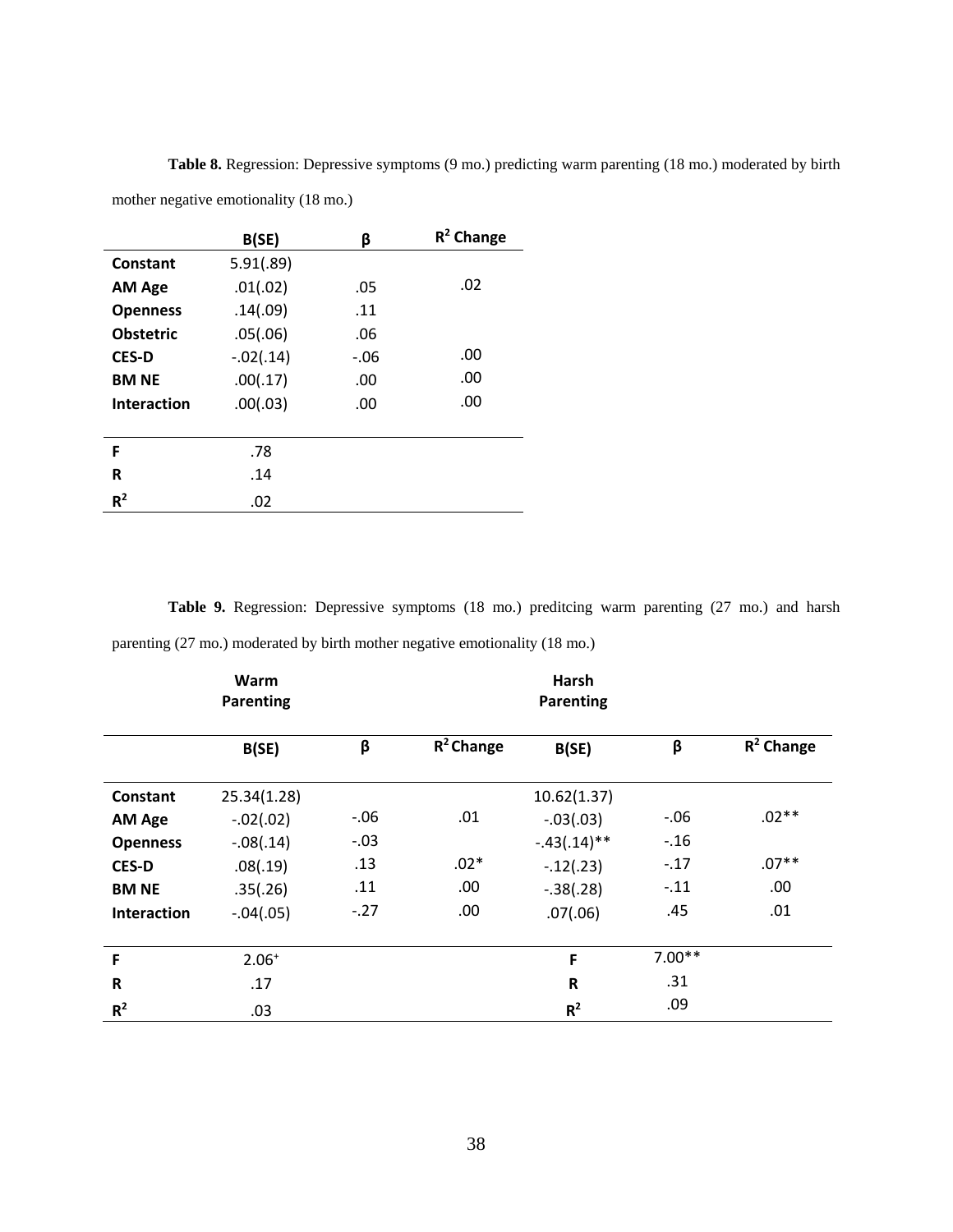## **3.5 MEDIATED MODERATION**

<span id="page-46-0"></span>Testing of the hypothesis that moderation of birth mother NE on the association between maternal depressive symptoms and parenting would be mediated by child NE was contingent upon finding 1) a statistically significant correlation between birth mother NE at 18 months and adoptive-parent ratings of child NE at both 9 and 18 months, and 2) significant moderation of both birth mother NE and child NE on associations between maternal depressive symptoms and parenting. As neither of these requirements were met, we did not proceed with these analyses.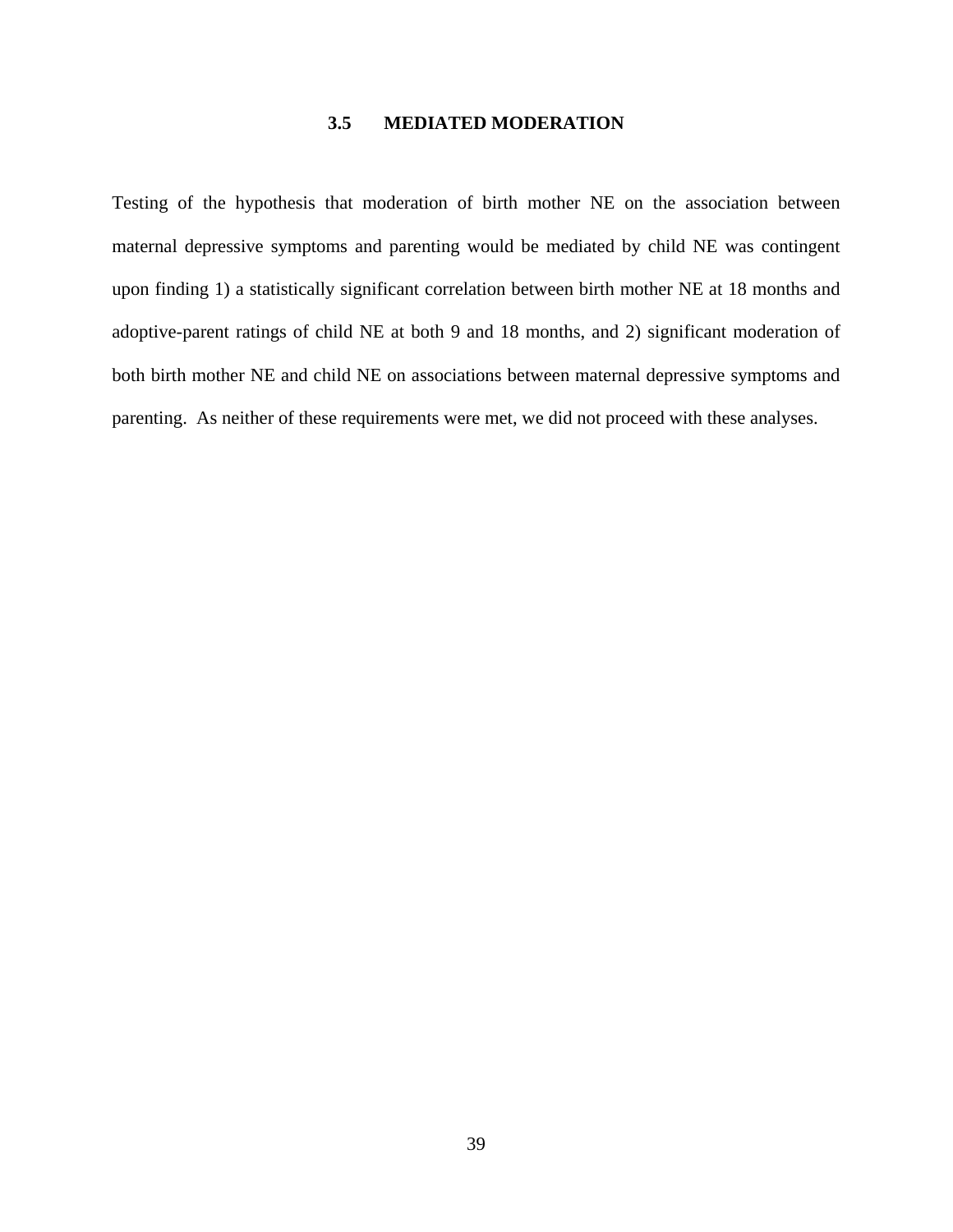#### **4.0 DISCUSSION**

<span id="page-47-0"></span>The present study was novel in examining the possible moderating role of marital quality and early child negative emotionality in predicting associations between maternal depressive symptoms and later maternal parenting. Although the data revealed some direct associations between depressive symptoms, marital quality, child NE, and parenting behavior, moderation was not evident with the exception of two marginal trends. Generally speaking, then, study hypotheses were not supported. Specifically, we found no evidence that marital quality moderated the association between maternal depressive symptoms and warm parenting and only weak evidence that marital quality moderated the association between depressive symptoms and harsh parenting. Similarly, we found no evidence that child NE moderated the association between maternal depressive symptoms and warm parenting, and only weak evidence that child NE moderated the association between depressive symptoms and harsh parenting. We found no evidence for direct or interactive effects of birth mother NE on adoptive mother parenting behavior, and thus did not test a mediated moderation model.

#### **4.1 MODERATION BY MARITAL QUALITY**

<span id="page-47-1"></span>Overall, this study did not find support for the hypothesis that marital quality would moderate the association between maternal depressive symptoms and warm and harsh parenting. Between 9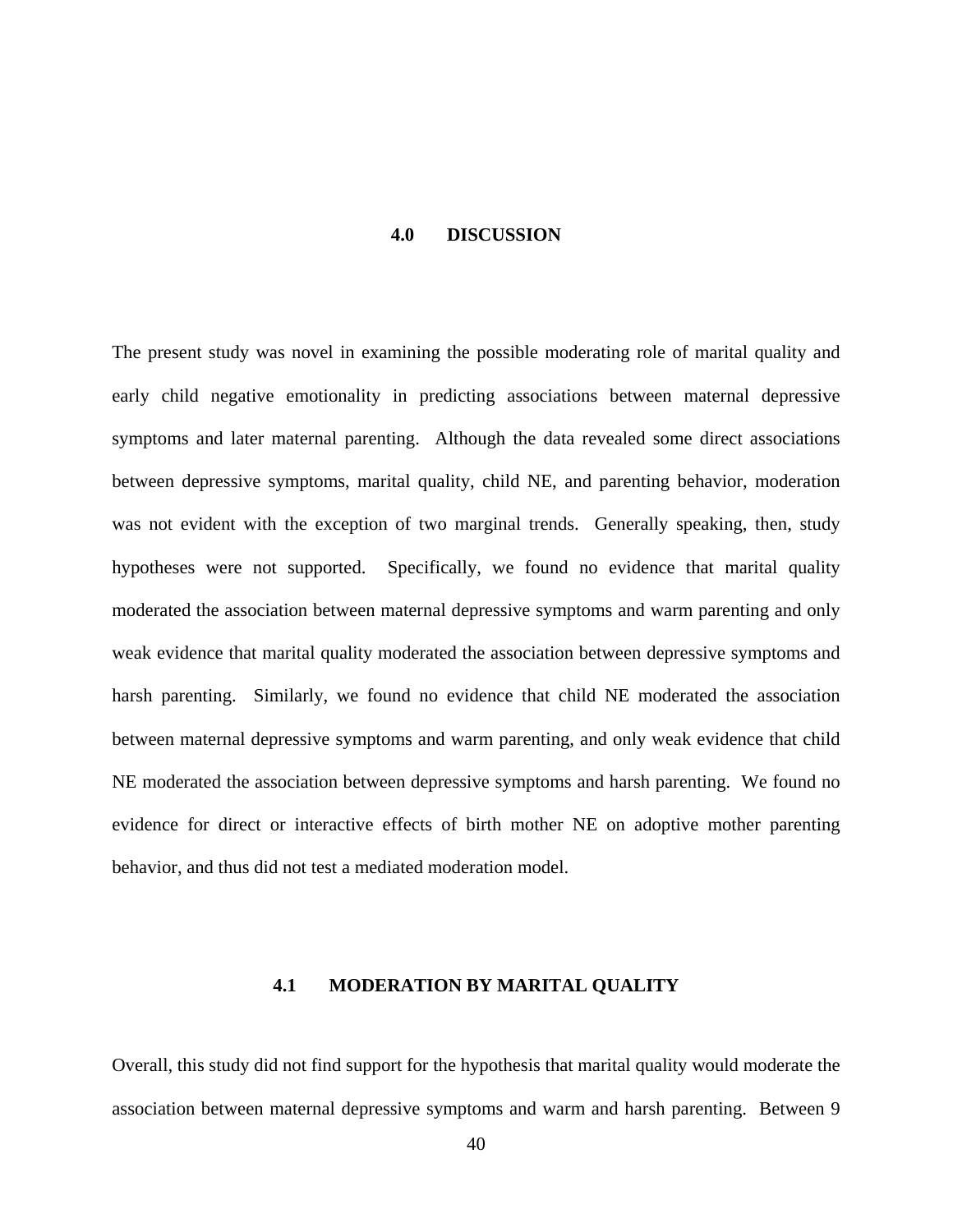and 18 months no significant associations were evident between maternal depressive symptoms and parenting or marital quality and parenting, whether marital quality was assessed observationally or by parents' report. The lack of significant associations could be due, in part, to the low variability in observed warm and harsh parenting, as well as in depressive symptoms. Adoptive parents in this sample tended to display high levels of warmth and very low levels of hostility in interacting with their children during the observations at 18 months. Additionally, relatively few mothers reported even mild depression at 9 months ( $M = 3.64$ ,  $SD = 3.26$ ; scores of 10-18 represent mild depression). Based on the low levels of variability in both predictor and outcome variables, it is not surprising that analyses failed to yield significant results.

Another possibility for the lack of significant associations may relate to the low-risk status of this sample. The majority of studies examining associations between depressive symptoms and parenting have been carried out with mothers who are experiencing a variety of risk factors (e.g., low-income, minority, single, history of mental health problems), in addition to their depressive symptoms (Campbell et al., 1992; Morgan, Shaw, & Forbes, 2014; Weaver et al., 2008). Studies such as the current one, examining relations between maternal depressive symptoms among a sample of well-off, well-educated, primarily white, stably married women are relatively rare (Campbell et al., 1992., Goodman et al., 1993) and may yield a different pattern of results compared to high risk samples. For example, Campbell and colleagues (1995) explored associations between clinical depression and mother-infant interactions among a sample of married, middle-class, first-time mothers. Among mothers with transient depression (i.e., lasting less than 6 months), no differences were found in positive or negative mother-child interaction across multiple contexts between depressed and non-depressed mothers. Only when depression persisted into the 6-month follow-up was there a decrease in positive mother-infant interactions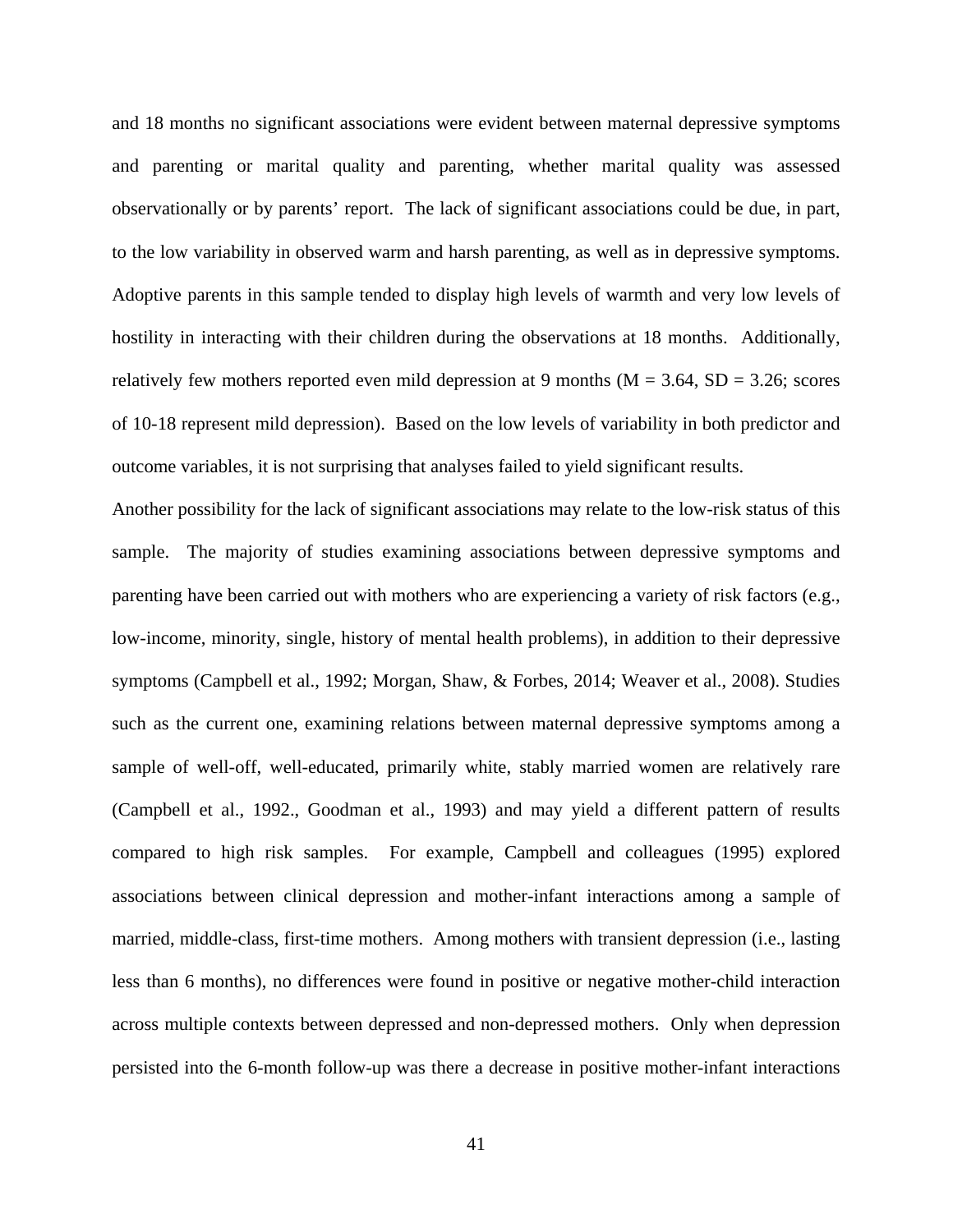for depressed compared to non-depressed mothers. This finding contrasts with studies of higherrisk samples, which have found significant associations between transient, sub-clinical depressive symptoms and concurrent maternal parenting behavior (Lovejoy et al., 2000). Therefore, it is possible that depressive symptoms are more strongly linked to later parenting more reliably in the context of other acute and chronic stressors (e.g., those associated with poverty, recent parental separation, living with a parent with severe mental illness), which are more likely to be present in high-risk samples (Radke-Yarrow & Klimes-Dougan, 2002).

In contrast to findings from 9 to 18 months, associations among these variables from 18 to 27 months were somewhat stronger. Although we did not find evidence of moderation by marital quality on the association between depressive symptoms at 18 months and warm parenting at 27 months, parent report of marital quality at 18 months was a significant positive predictor of maternal warm parenting at 27 months (as reported on by parents), controlling for maternal depressive symptoms. These data suggest that marital quality is an important predictor of maternal warm parenting during the toddler period after accounting for maternal depression at 18 months. Indeed, when marital quality was entered into the model, maternal depressive symptoms were no longer a predictor of warm parenting, indicating that marital quality may be a more potent predictor of warm parenting than maternal depression during this time, at least among a sample of adoptive parents that have only modest rates of maternal depressive symptoms. Although little research has explored the relative impact of marital quality and maternal depressive symptoms, these findings corroborate past theory and studies indicating that marital quality is associated with parenting behavior, and parent-child relationship quality, more generally (Erel & Burman, 1995; Kouros et al., 2014; Planalp, Braungrat-Rieker, Lickenbrock & Zentall, 2013). That we found significant main effects on parenting at 27 months but not 18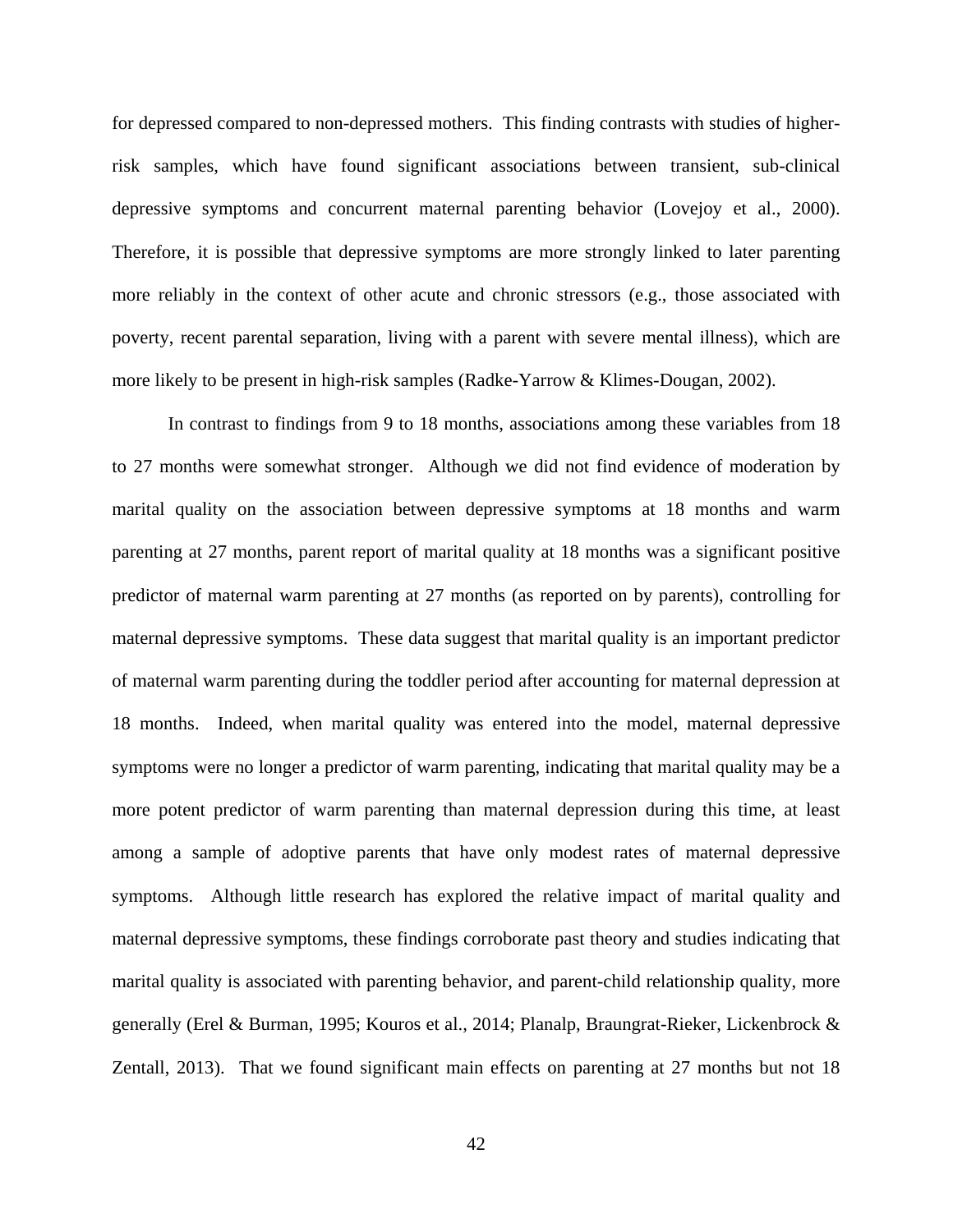months is somewhat puzzling, but may be due to the increased difficulty of parenting a two-yearold compared to an infant (e.g., Shaw & Bell, 1993), as discussed in more detail below.

In addition to finding a direct association between marital quality and subsequent harsh parenting, marital quality was a marginally significant moderator of the association between maternal depression and harsh parenting from 18 to 27 months, although not in the hypothesized manner. When the interaction was probed without covariates , the association between maternal depressive symptoms and harsh parenting was significant only when marital quality was at or above the mean; when marital quality was below the mean, the association between maternal depressive symptoms and harsh parenting was non-significant. This pattern of results seems counterintuitive, and should be interpreted with caution as the interaction was only marginally significant. Still, one possibility is that when mothers in high-quality marital relationships experience depressive symptoms, they are willing and able to rely on their spouses to take over the majority of parenting responsibilities. Although this may benefit the child, these mothers are then deprived of learning opportunities to resist harsh parenting even when they are feeling down and depressed. Therefore, these mothers may be less well-equipped to parent when they are depressed compared to modestly depressed mothers who do not feel they can rely on their spouse, and must "push through" the depressive symptoms and parent their child anyway.

# <span id="page-50-0"></span>**4.2 MODERATION BY CHILD NEGATIVE EMOTIONALITY**

Overall, the data did not support the hypothesis that child NE would moderate the association between maternal depressive symptoms and warm and harsh parenting. In fact, analyses between 9 and 18 months did not find evidence for any associations between maternal depressive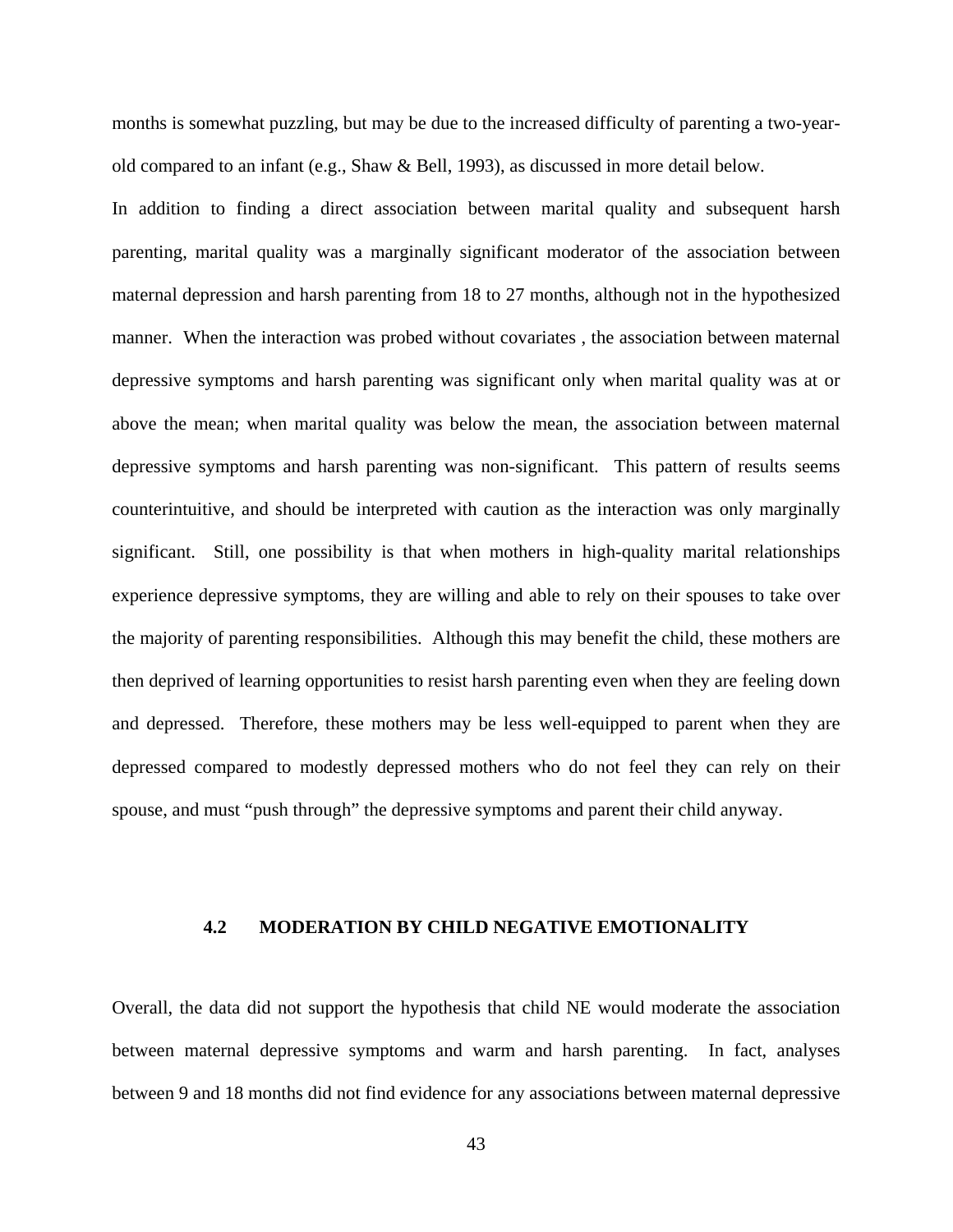symptoms, child NE, and warm parenting. Low levels of variability in both maternal depressive symptoms at 9 months and in parenting behavior at 18 months likely contribute to the lack of significant results. Additionally, as mentioned for findings regarding depressive symptoms and marital quality, above, it is possible that the low-risk status of this sample relates to our inability to find evidence for moderation by child NE. Perhaps the mothers in this sample—being in fairly affluent, stable, two-parent families—were sufficiently well-resourced that their child's negative affect did not significantly impact their parenting, either directly or in interaction with their depressive symptoms, at least through infancy and the beginning of toddlerhood. This explanation is consistent with Crockenberg's (1986) theory that mothers of middle- to high-SES backgrounds are better able to adapt their parenting behavior to respond to difficult infants than are low-SES mothers, and has been supported empirically as well: a meta-analysis of 62 studies found stronger effects of child NE on parenting in low-SES compared to middle- or high-SES families (Paulussen-Hoogeboom, 2007).

Again, evidence for associations among these variables from 18 to 27 months was somewhat stronger. Although child NE did not moderate the association between maternal depressive symptoms and warm parenting, child NE was a significant negative predictor of warm parenting, controlling for maternal depressive symptoms. These data point to the important evocative role that a child's NE may play in reducing parenting quality, above and beyond mothers' symptoms of depression (Paulussen-Hoogeboom et al., 2008; Troutman et al., 2012).

Child NE also was a marginally significant moderator of the association between maternal depressive symptoms and harsh parenting. When the interaction was probed without covariates , the pattern of results was consistent with our hypothesis. Specifically, in the context of high child NE, the association between maternal depressive symptoms and harsh parenting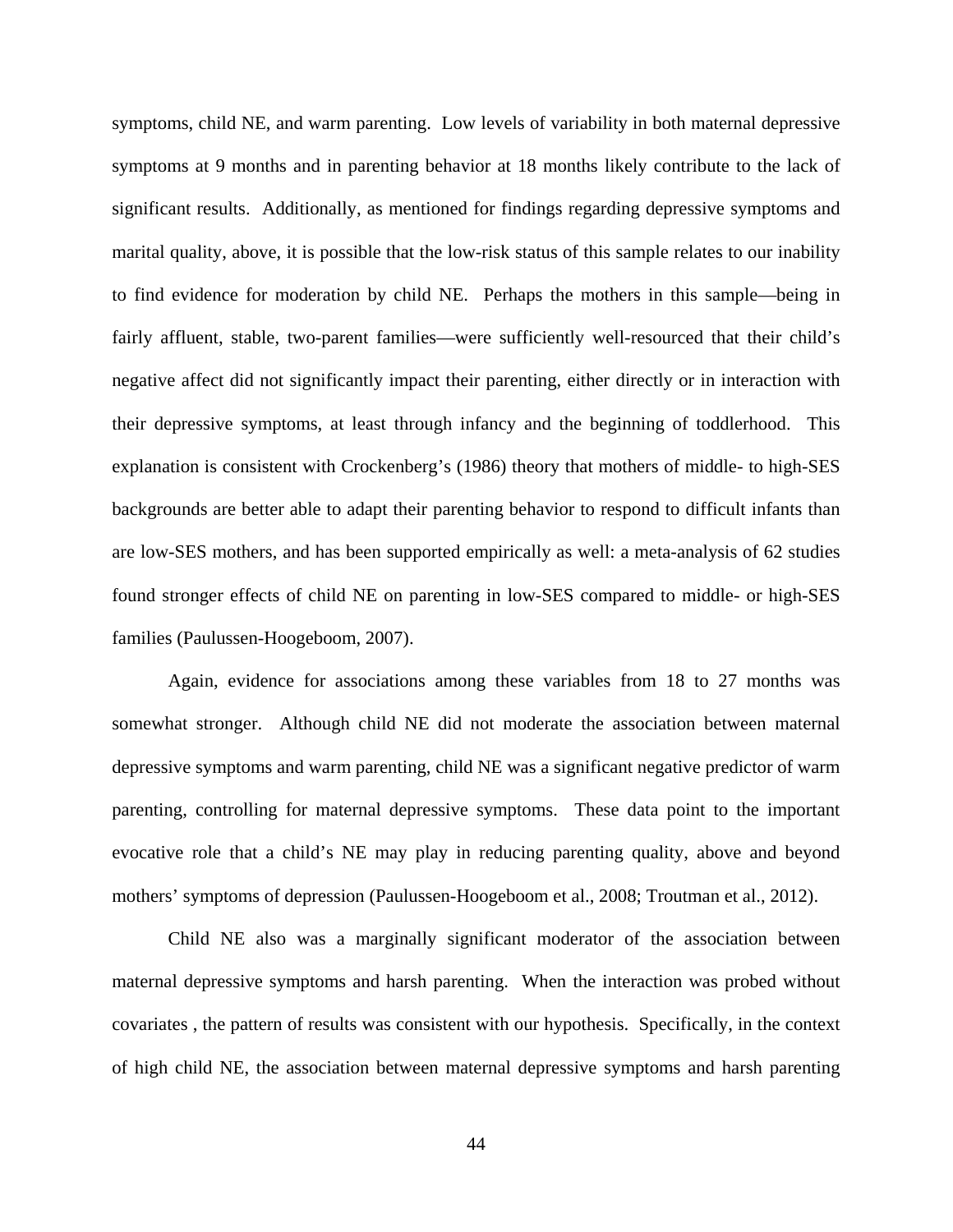was the strongest; in the context of low child NE, the association between maternal depressive symptoms and harsh parenting was not significant. Although this effect was only marginally significant and, as such, should be interpreted with caution, this pattern of results is consistent with the notion that a child with higher levels of NE likely requires greater patience, energy, and resources from his or her mother compared to a child who is more affectively regulated, thus magnifying the impact of maternal depressive symptoms on harsh parenting (Chess & Thomas, 1984; Jesse et al., 2010). Finally, both maternal depressive symptoms and child NE were significant negative predictors of maternal harsh parenting, controlling for one another. This is consistent with past research demonstrating links between maternal depression and harsh parenting (Lovejoy et al., 2000; McCollough & Shaffer, 2014) and child NE and harsh parenting (Paulussen-Hoogeboom, Stams, Hermanns, & Peetsma, 2007) in early childhood.

That we found direct effects and weak evidence of interactive effects of child NE at 27 months but not at 18 months is somewhat consistent with past literature. For example, Lee and Bates (1985) found that infant "difficultness" as assessed by the Infant Characteristics Questionnaire—the same measure used in this study—was associated with mothers' increased use of intrusive and controlling parenting at 24 months, but not at 6 or 18 months. Further analyses revealed that children high on difficultness at 24 months were more likely to engage in "mild trouble" behavior compared to other children in the study, and that mothers' harsh parenting was often in response to these behaviors. Among the current sample, then, it is possible that mothers were able to effectively regulate their parenting while their children were young, even when their children were temperamentally difficult. Once children in this study hit the "terrible twos," however, they likely required more active and discipline-based parenting than they did as infants, allowing more opportunities for harsh parenting (Shaw & Bell, 1993).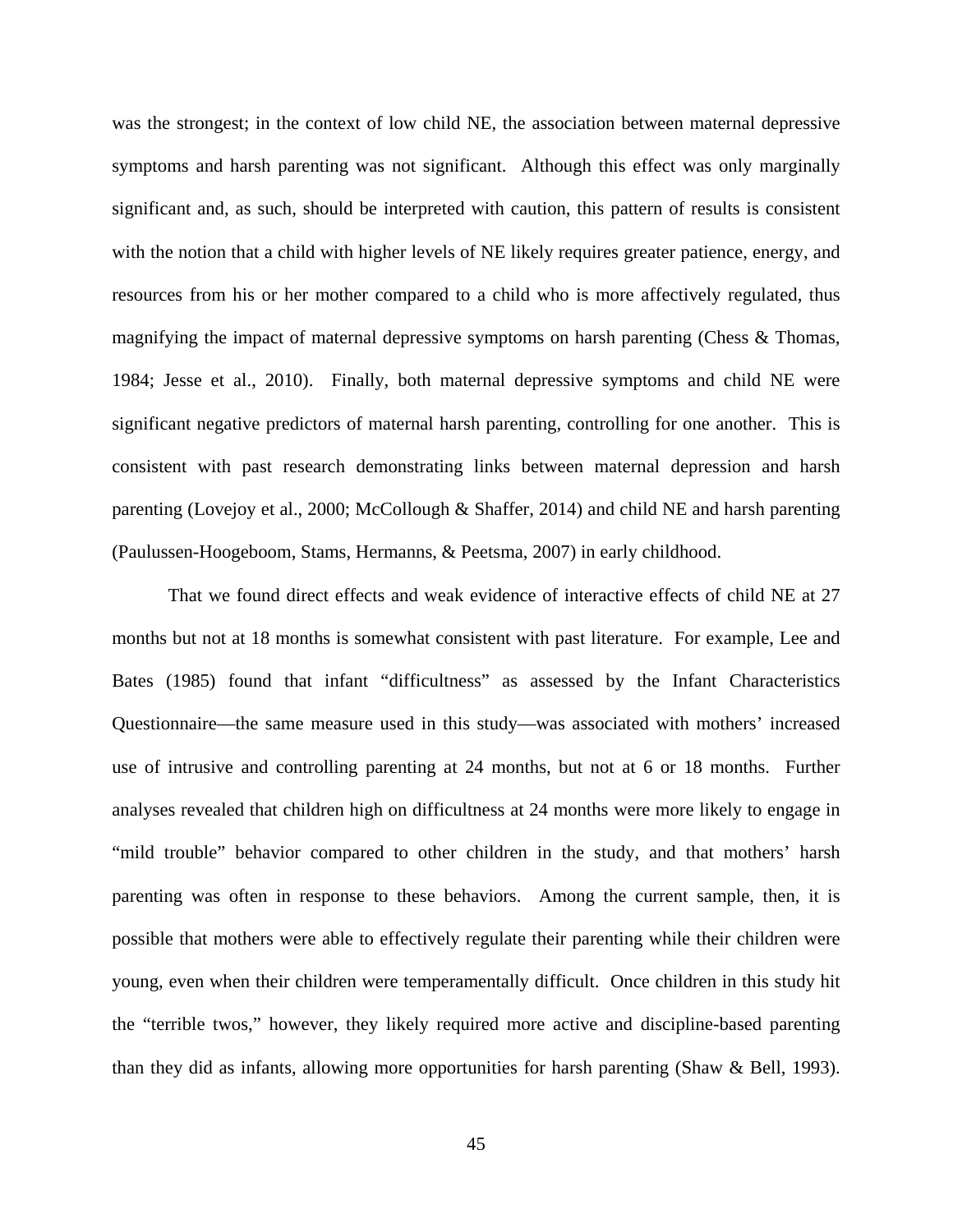Again, as mothers in this sample were generally well-resourced, it is conceivable that their child's NE would not impact parenting until their child had greater physical mobility without concomitant increases in cognitive skills to make parenting more challenging.

#### <span id="page-53-0"></span>**4.3 MODERATION BY BIRTH MOTHER NEGATIVE EMOTIONALITY**

This study did not find support for the hypothesis that birth mother NE would moderate the association between maternal depressive symptoms and parenting. Further, birth mother NE was not directly related to later parenting behavior at either time point. The correlation between birth mother NE and child NE in this sample was only  $r = .07$ , which is somewhat surprising, given that negative emotionality is considered to be moderately to strongly heritable (Rothbart, 2011; Zeanah & Fox, 2004). Other researchers have argued, however, that this facet of temperament is not as stable as once thought, and further, that measures of temperament—including negative emotionality—in infancy and measures of temperament in adulthood do not represent the same construct (Roberts & DelVecchio, 2000; Rothbart, 2011). Thus, we may not expect them to be correlated with one another. It is also important to note that we did not include a measure of birth father temperament in this study, meaning that we were, at best, capturing 50% of the child's inherited temperamental characteristics. Although it is conceivable that birth mother NE might impact adoptive mother parenting through a route other than child NE, based on the low correlation between birth mother and NE child NE, it is not shocking that birth mother NE was not related to adoptive mother parenting, either directly or interactively.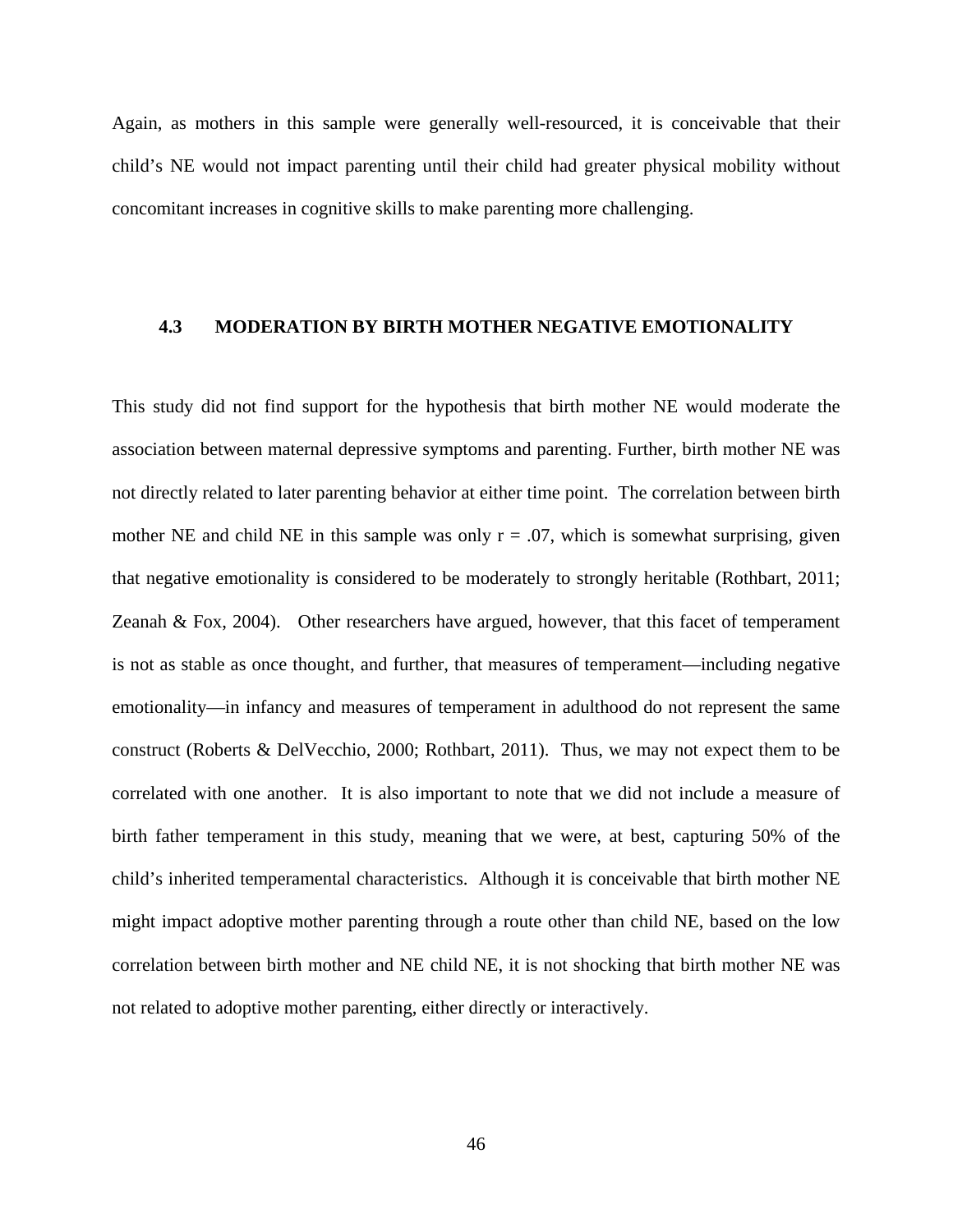#### <span id="page-54-0"></span>**4.4 DIFFERENCES IN RESULTS BETWEEN 9-18 AND 18-27 MONTHS**

A consistent theme that emerged from the data is that direct and interactive effects tended to be stronger for analyses conducted from 18-27 months than for analyses conducted from 9-18 months. One possibility for this pattern of results is that parent (maternal depression), child (temperament), and contextual (marital quality) influences on parenting are more salient once the child enters toddlerhood and parenting becomes more effortful and complex. The demands of parenting an infant are much different from those of parenting a walking, talking child who is beginning to test limits and assert autonomy (Fagot & Kavanagh, 1993). Thus, the child and contextual factors outlined in in Belsky's (1984) process model of parenting may have a more noticeable impact at 27 months than at 18 months.

Another possibility is that the differences in levels of significant results between these two time points have less to do with the child's different developmental status than differences in the measures used. Parenting at 18 months was measured using coded observations of motherchild interactions, while parenting at 27 months was measured using mothers' and fathers' reports of maternal parenting. The observational data yielded very little variability in either warm or harsh parenting, while the report measures yielded reasonable levels of variability. Unfortunately, we are unable to say whether this is due to true differences in levels of harsh and warm parenting at 18 versus 27 months or whether it is due to differences in observational versus report measures of parenting. It is most likely a combination of the two. However, as observational and report measures of parenting were not both available at a single time point in this study, we are unable to dissociate measurement variance from developmental timing.

It is also worth considering how the characteristics of this specific sample may have impacted the pattern of results. On average, adoptive mothers in this sample were around 38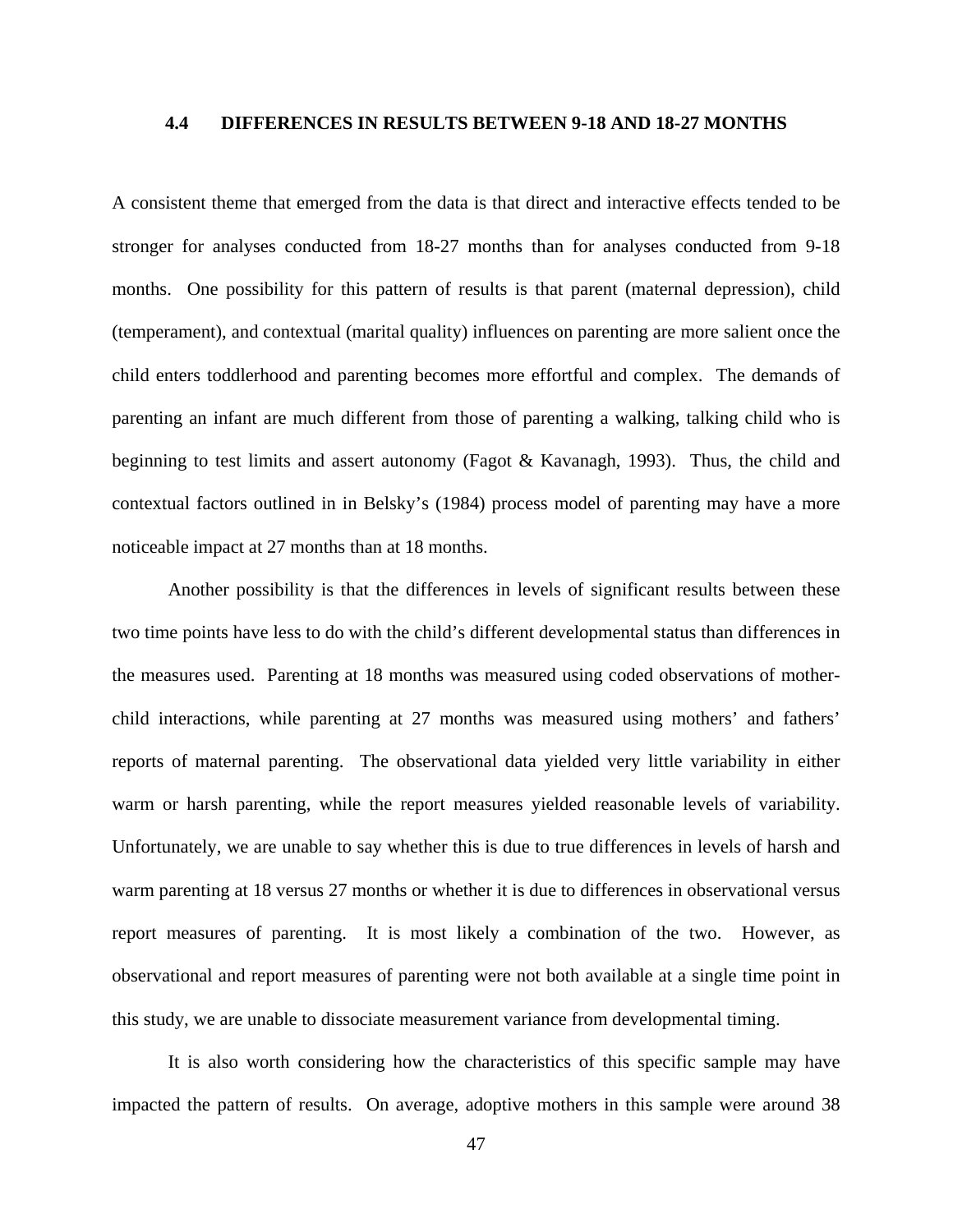years old ( $M = 37.4$ ,  $SD = 5.6$ ) at the birth of the adoptive child, which is markedly higher than the national average age of mothers giving birth in the U.S. (28 years; Centers for Disease Control, 2013). Based on the relative maturity of these mothers and that the adoption process is often difficult and drawn out, we can imagine that for mothers in this sample, the adoption of their child fulfilled a dream that had taken many years and a lot of struggle to reach fruition. Therefore, it is possible that the among these mothers the rewarding aspects of parenthood lessened the salience of stressors commonly found to impact parenting quality, such as depressive symptoms, a poor marital relationship, or difficult child temperament. It may not be until the second year of the child's life, when the newness of motherhood is beginning to wear off and the child is increasingly testing limits (Shaw  $\&$  Bell, 1993), that these stressors begin to exert a noticeable impact on the parenting behavior of these mothers. These findings are also consistent with research demonstrating that even among non-adoptive samples, mothers report more pleasure in parenting during infancy compared to toddlerhood (Fagot & Kavanagh, 1993).

#### **4.5 LIMITATIONS AND FUTURE DIRECTIONS**

<span id="page-55-0"></span>This study has a number of important strengths, such as utilizing a large, longitudinal sample; taking a family systems perspective by considering child, adoptive mother, and birth mother characteristics as well as contextual influences; and being novel in examining the moderating role of marital quality and child and birth mother negative emotionality on the association between maternal depressive symptoms and parenting. Still, there are several limitations that should be considered. First, adoptive families in this sample had limited socio-demographic and ethnic diversity, which impacts the generalizability of findings to more at risk or heterogeneous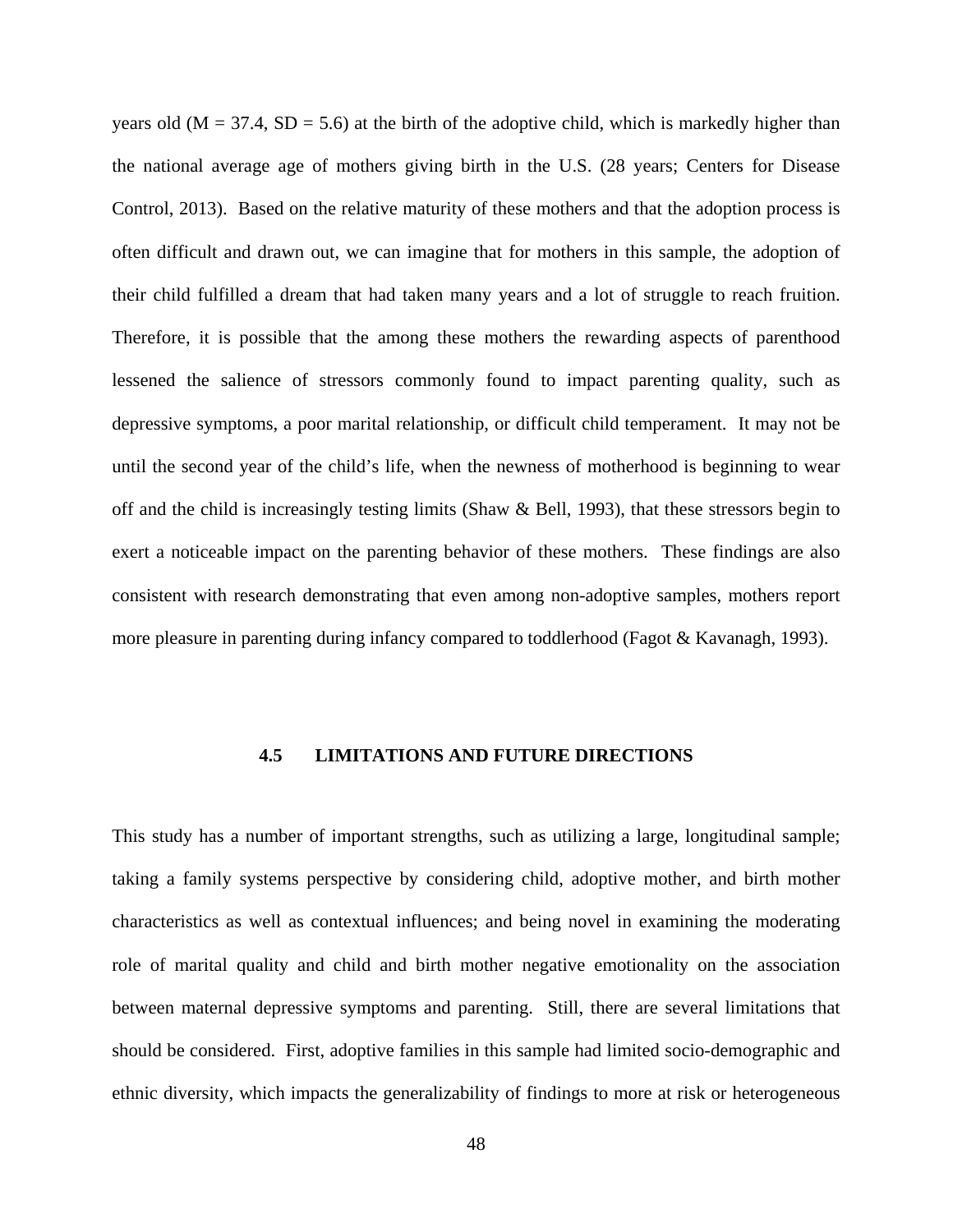samples. Additionally, given that levels of maternal depressive symptoms were mild, it is unclear whether the current findings would generalize to clinical populations where mothers are experiencing more severe symptoms. Future research would benefit from exploring moderation of the association between depressive symptoms and parenting among more diverse samples, both in terms of individual differences and contextual influences.

Second, although this study benefitted from using both observational and report measures to assess marital quality and parenting, due to the unavailability of both types of measures at each time point, it is unclear whether differences in results at 18 versus 27 months are due to "true" differences in the impact of predictor variables across time or are due to differences in the way these variables were measured. Observational parenting data at 27 months was collected for this sample, but has not yet been coded. If the associations found in this study at 27 months remain significant when an observational measure of parenting is substituted for the report measure, this would increase our confidence that differences in findings between 18 and 27 months are not simply the result of the method used for measuring parenting. Future work ideally using both observations and parent-reports—is necessary to clarify this study's findings.

Third, in keeping with the majority of past literature, this study focused on depressive symptoms and parenting of mothers (Belsky & Barends, 2002; Phares et al., 2005). Past work has focused on mothers because women are more often primary caregivers, and also due to the higher rates of depression in women compared to men (Shaw et al, 2009). In line with Belsky (1984) and Bronfrenbrenner (1986), this study sought to capture the larger context in which parenting takes place. However, fathers are clearly an important part of this context, and should not be ignored (Lamb, 2004; Park & Buriel, 2006). Research has demonstrated significant associations between paternal depression and paternal parenting behavior (Wilson & Durbin,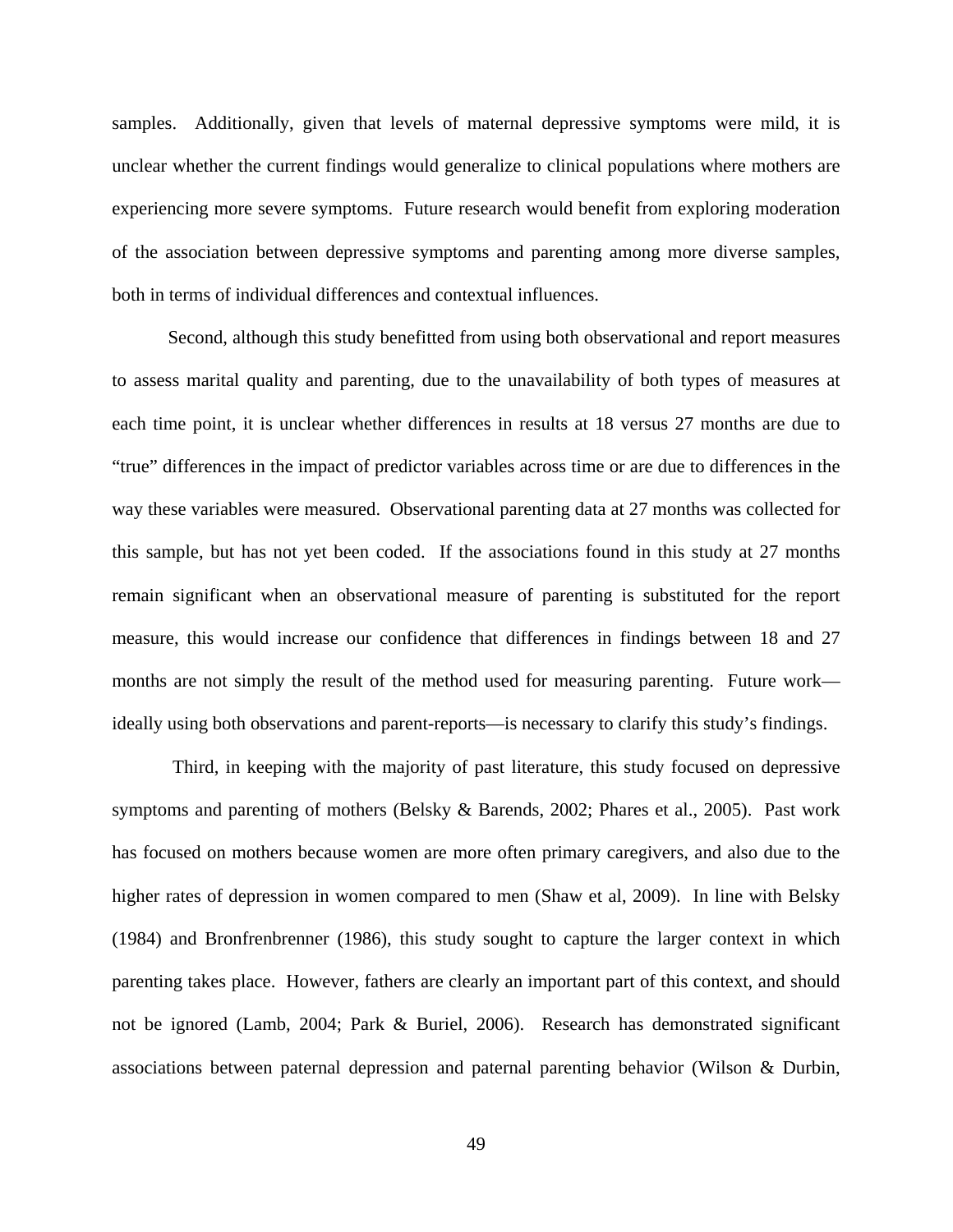2010), and recent research with this sample has found that even after controlling for the effects of maternal depressive symptoms, paternal depressive symptoms at 9 months were linked with higher levels of paternal harsh parenting 18 months and higher levels of child externalizing symptoms at 27 months (Taraban et al., 2015). Future research, therefore, would greatly benefit from the inclusion of fathers, and as the present sample has adequate data on fathers it presents a promising area for further exploration.

Finally, based on the null results for moderation found in this study, it is important to consider the "file drawer problem." We were unable to find any prior literature that tested whether marital quality, child NE, or birth mother NE moderated the association between maternal depressive symptoms and parenting. It is possible, however, that other such studies have been conducted but were never published, also due to non-significant findings. The difficulty of publishing and disseminating null results within the field is clearly a larger issue, but is nonetheless relevant to our interpretation of this study's findings. It is unclear whether the largely non-significant moderation findings in this study are due to characteristics of the sample, as discussed above, or whether this study's hypotheses regarding moderation do not accurately capture the way these constructs function within families. Because both theory and prior literature support the hypotheses advanced in this study, it seems worthwhile to continue to explore these hypotheses using different measures in a higher-risk sample. However, it is also important to make the current results available to the field, as non-significant findings can impact theory and clinical treatment as much as significant ones.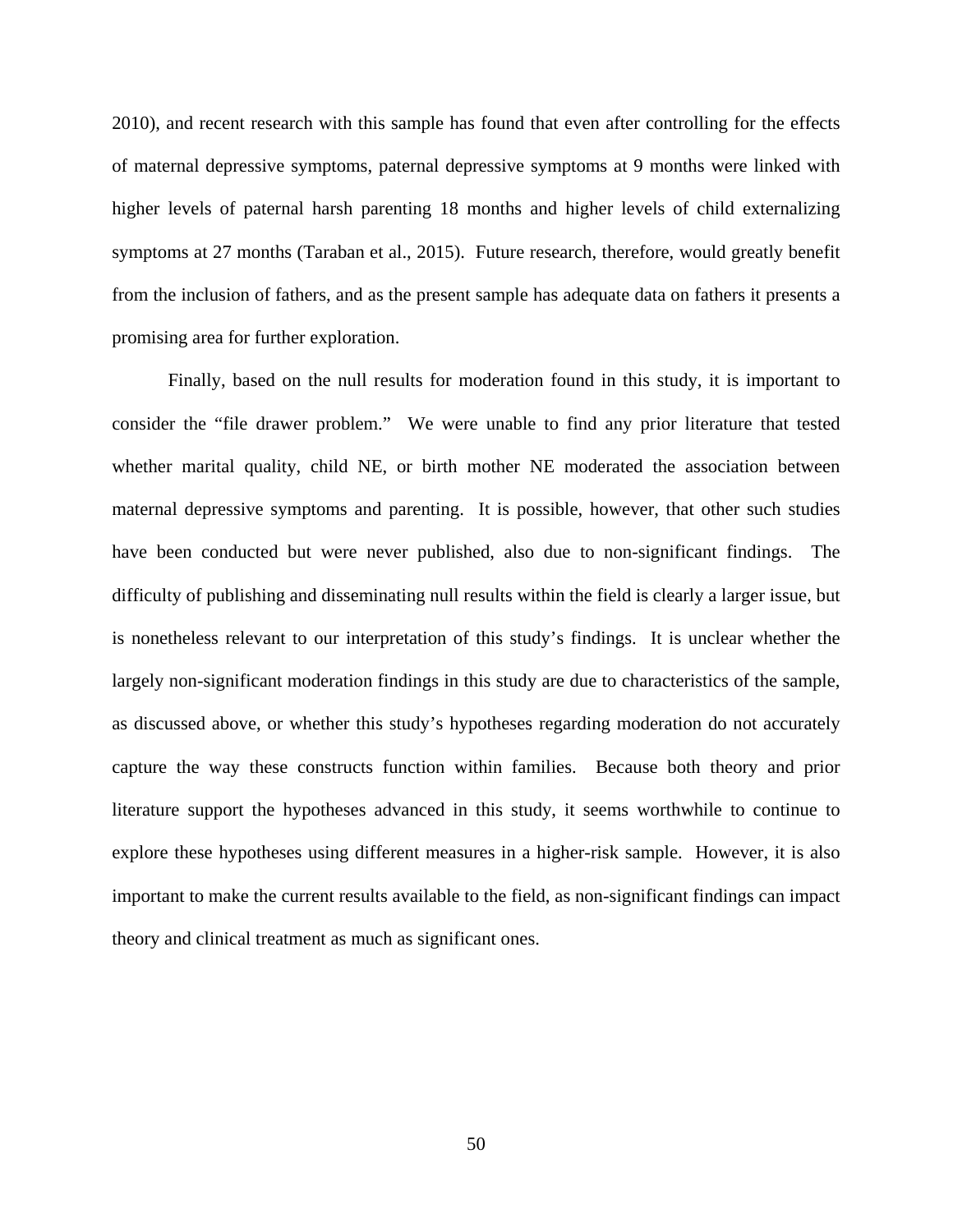#### **BIBLIOGRAPHY**

- <span id="page-58-0"></span>Bagner, D. M., Pettit, J. W., Lewinsohn, P. M., & Seeley, J. R. (2010). Effect of maternal depression on child behavior: A sensitive period? *Journal of the American Academy of Child & Adolescent Psychiatry, 49*(7), 699-707. doi: [http://dx.doi.org/10.1097/00004583-](http://dx.doi.org/10.1097/00004583-201007000-00010) [201007000-00010](http://dx.doi.org/10.1097/00004583-201007000-00010)
- Bates, J. E., Freeland, C. A., & Lounsbury, M. L. (1979). Measurement of infant difficultness. *Child Development, 50*(3), 794-803. doi:<http://dx.doi.org/10.2307/1128946>
- Beck, A. T., & Alford, B. A. (2009). *Depression: Causes and treatment (2nd ed.)*: University of Pennsylvania Press, Baltimore, MD.
- Beck, A. T., & Beamesderfer, A. (1974). Assessment of depression: The depression inventory *Psychological measurements in psychopharmacology.* (pp. 267): S. Karger, Oxford.
- Beck, A. T., Steer, R. A., Beck, J. S., & Newman, C. F. (1993). Hopelessness, depression, suicidal ideation, and clinical diagnosis of depression. *Suicide and Life-Threatening Behavior, 23*(2), 139-145.
- Belsky, J. (1984). The Determinants of Parenting: A Process Model. *Child Development, 55*(1), 83-96. doi: 10.2307/1129836
- Belsky, J., & Barends, N. (2002). Personality and parenting *Handbook of parenting: Vol. 3: Being and becoming a parent (2nd ed.).* (pp. 415-438): Lawrence Erlbaum Associates Publishers, Mahwah, NJ.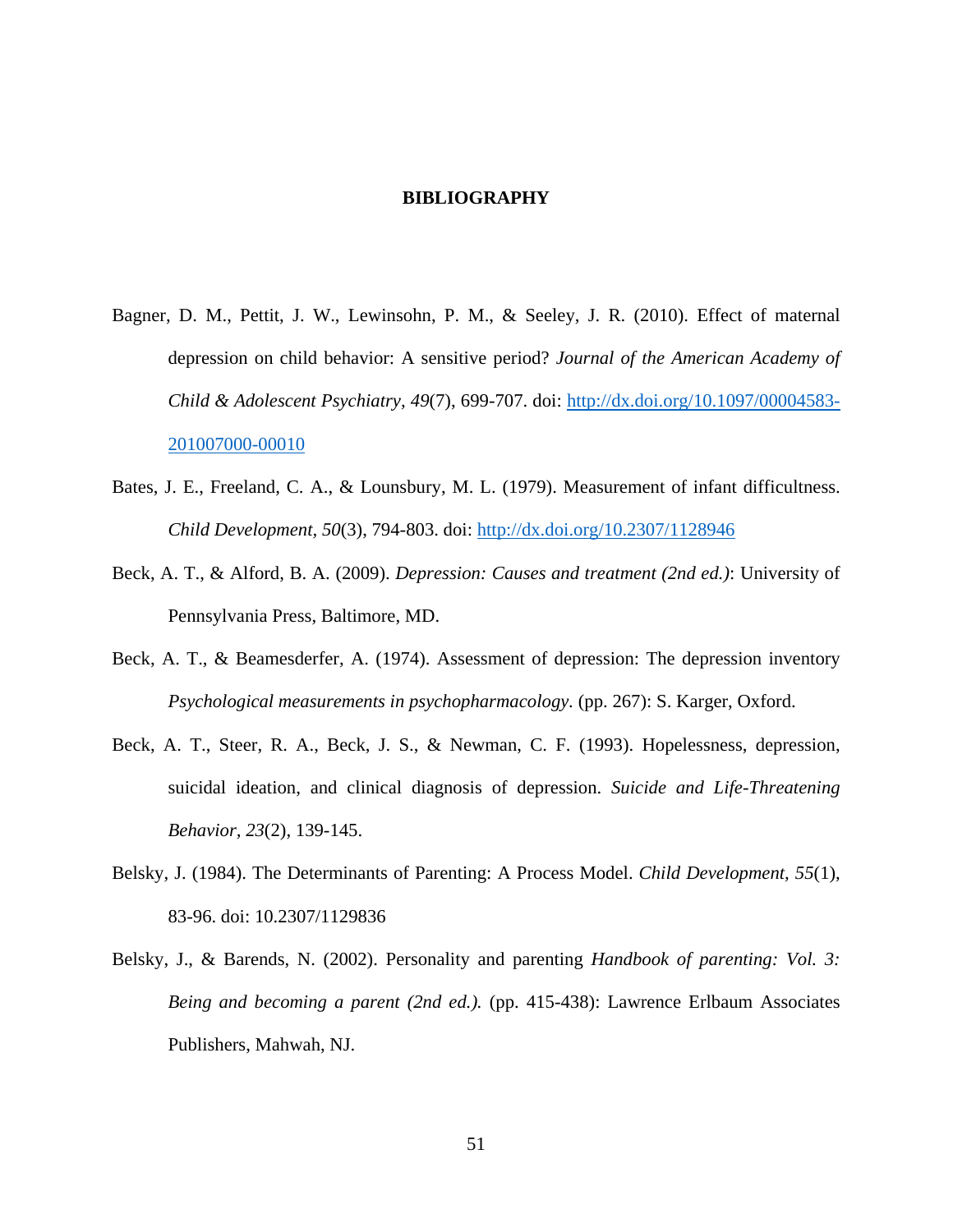- Belsky, J., & Fearon, R. M. P. (2002). Early attachment security, subsequent maternal sensitivity, and later child development: Does continuity in development depend upon continuity of caregiving? *Attachment & Human Development, 4*(3), 361-387. doi: <http://dx.doi.org/10.1080/14616730210167267>
- Bohlin, G., & Hagekull, B. (2009). Socio-emotional development: From infancy to young adulthood. *Scandinavian Journal of Psychology, 50*(6), 592-601. doi: <http://dx.doi.org/10.1111/j.1467-9450.2009.00787.x>
- Bokhorst, C. L., Bakermans-Kranenburg, M. J., Fearon, R. M. P., van Ijzendoorn, M. H., Fonagy, P., & Schuengel, C. (2003). The importance of shared environment in motherinfant attachment security: A behavioral genetic study. *Child Development, 74*(6), 1769- 1782. doi:<http://dx.doi.org/10.1046/j.1467-8624.2003.00637.x>
- Bronfenbrenner, U. (1986). Ecology of the family as a context for human development: Research perspectives. *Developmental Psychology, 22(6)*, 723-742.
- Campbell, S. B., Brownell, C. A., Hungerford, A., Spieker, S. J., Mohan, R., & Blessing, J. S. (2004). The course of maternal depressive symptoms and maternal sensitivity as predictors of attachment security at 36 months. *Development and Psychopathology, 16*(2), 231-252. doi:<http://dx.doi.org/10.1017/S0954579404044499>
- Campbell, S. B., Cohn, J. F., Flanagan, C., Popper, S., & Meyers, T. (1992). Course and correlates of postpartum depression during the transition to parenthood. *Development and Psychopathology, 4*(1), 29-47. doi:<http://dx.doi.org/10.1017/S095457940000554X>
- Campbell, S. B., Cohn, J. F., & Meyers, T. (1995). Depression in first-time mothers: Motherinfant interaction and depression chronicity. *Developmental Psychology, 31*(3), 349-357. doi:<http://dx.doi.org/10.1037/0012-1649.31.3.349>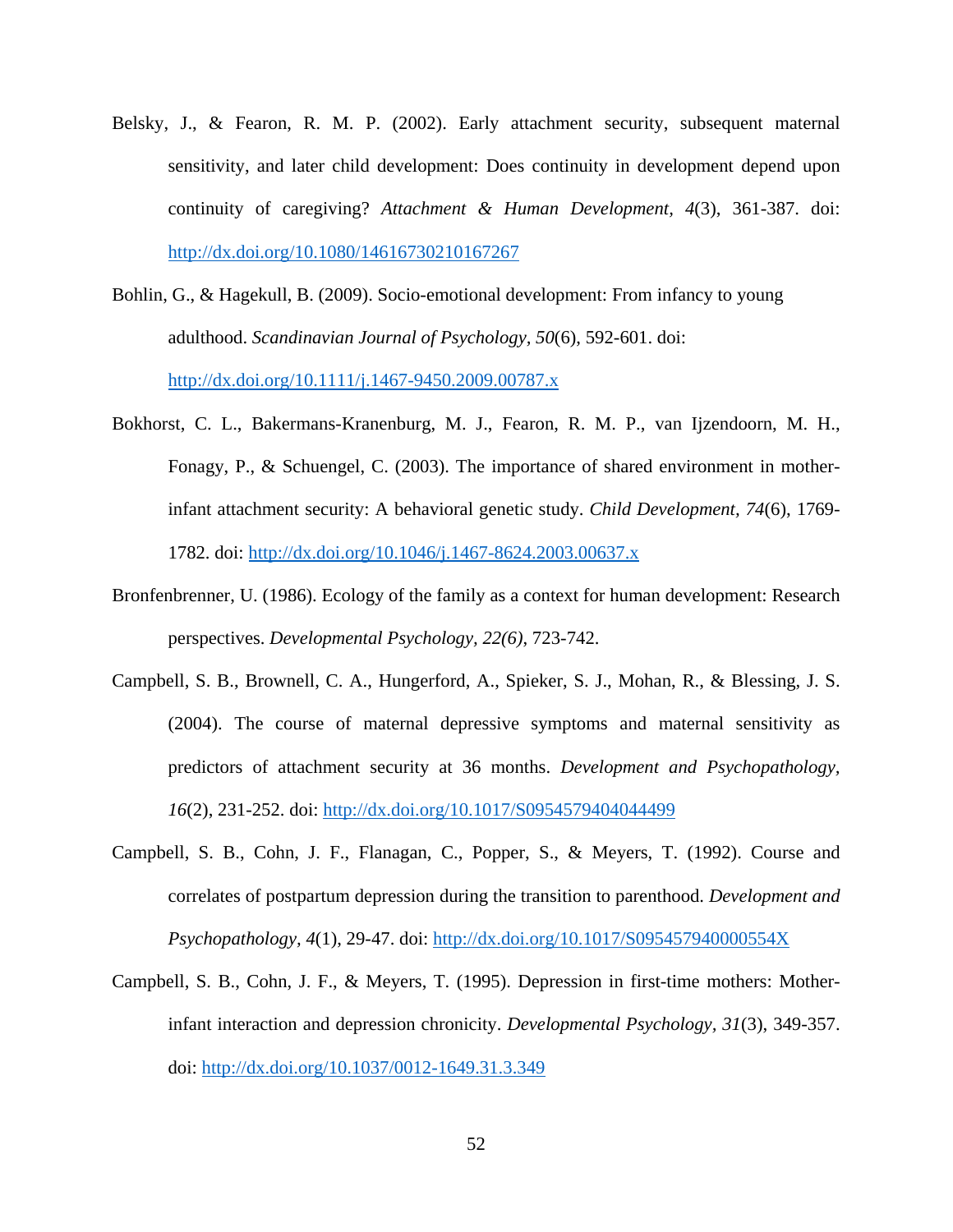- Campbell, S. B., Matestic, P., von Stauffenberg, C., Mohan, R., & Kirchner, T. (2007). Trajectories of maternal depressive symptoms, maternal sensitivity, and children's functioning at school entry. *Developmental Psychology, 43*(5), 1202-1215. doi: <http://dx.doi.org/10.1037/0012-1649.43.5.1202>
- Campbell, S. B., Morgan-Lopez, A. A., Cox, M. J., & McLoyd, V. C. (2009). A latent class analysis of maternal depressive symptoms over 12 years and offspring adjustment in adolescence. *Journal of Abnormal Psychology, 118*(3), 479-493. doi: <http://dx.doi.org/10.1037/a0015923>
- Chess, S., & Thomas, A. (1984). *Origins and evolution of behavior disorders: From infancy to early adult life*: Harvard University Press, Cambridge, MA.
- Cohen, J., Cohen, P., West, S. G., & Aiken, L. S. (2003). *Applied multiple regression/correlation analysis for the behavioral sciences (3rd ed.)*: Lawrence Erlbaum Associates Publishers, Mahwah, NJ.
- Cohn, J. F., Campbell, S. B., Matias, R., & Hopkins, J. (1990). Face-to-face interactions of postpartum depressed and nondepressed mother-infant pairs at 2 months. *Developmental Psychology, 26*(1), 15-23. doi:<http://dx.doi.org/10.1037/0012-1649.26.1.15>
- Conger, R. D., Elder, G. H., Jr., Lorenz, F. O., Simons, R. L., & Whitbeck, L. B. (1994). *Families in troubled times: Adapting to change in rural America*: Aldine de Gruyter, Hawthorne, NY.
- Conger, R. D., Ge, X., Elder, G. H., Lorenz, F. O., & Simons, R. L. (1994). Economic stress, coercive family process, and developmental problems of adolescents. *Child Development, 65*(2), 541-561. doi:<http://dx.doi.org/10.2307/1131401>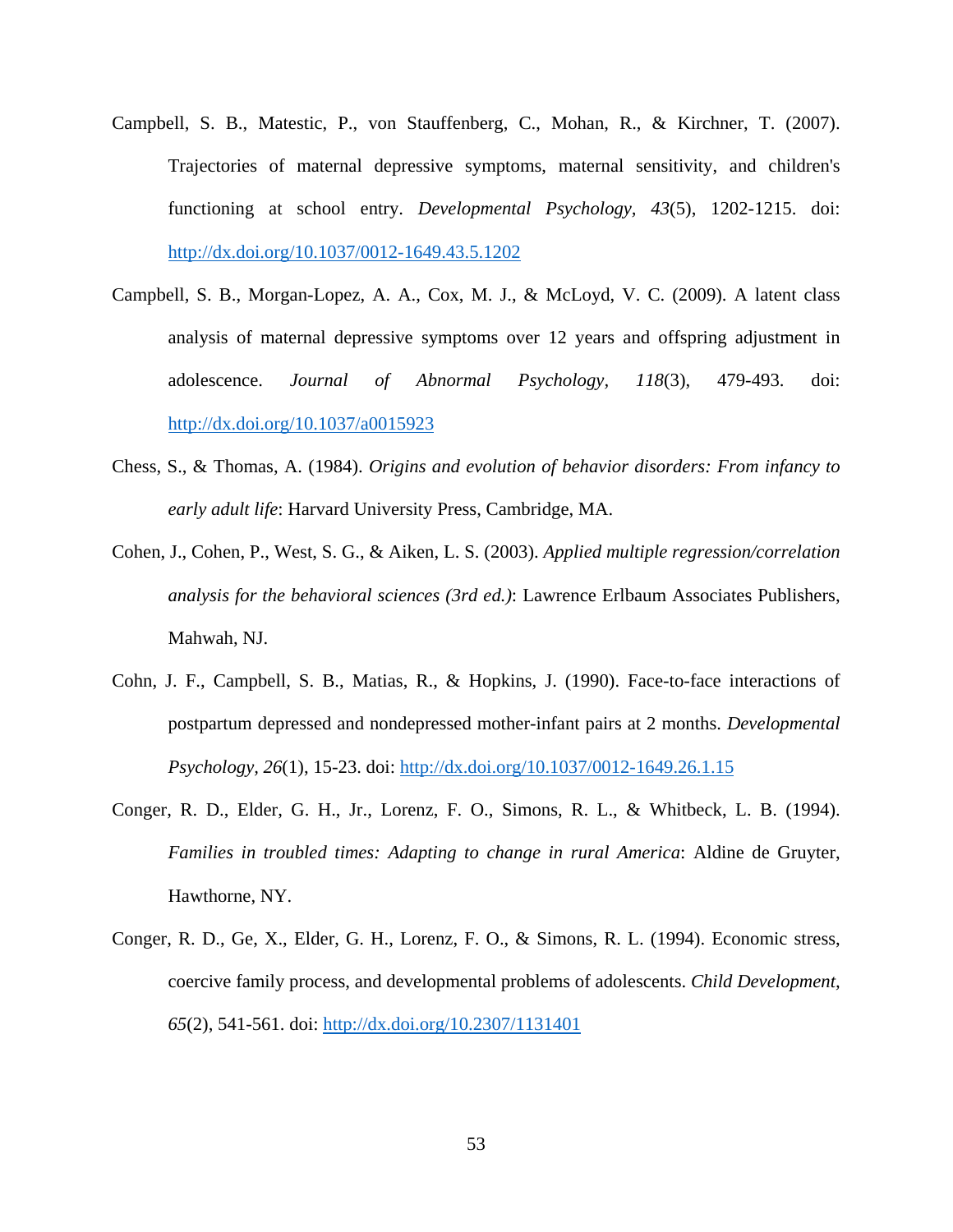- Cowan, C. P., & Cowan, P. A. (1992). *When partners become parents: The big life change for couples*: Basic Books, New York, NY.
- Crockenberg, S. B. (1986). Are temperamental differences in babies associated with predictable differences in care giving? *New Directions for Child Development, 31*, 53-73. doi: <http://dx.doi.org/10.1002/cd.23219863105>
- Cutrona, C. E., & Troutman, B. R. (1986). Social Support, Infant Temperament, and Parenting Self-Efficacy: A Mediational Model of Postpartum Depression. *Child Development, 57*(6), 1507-1518. doi: 10.2307/1130428
- Dishion, T. J., Shaw, D., Connell, A., Gardner, F., Weaver, C., & Wilson, M. (2008). The Family Check-Up with high-risk indigent families: Preventing problem behavior by increasing parents' positive behavior support in early childhood. *Child Development, 79*(5), 1395- 1414. doi:<http://dx.doi.org/10.1111/j.1467-8624.2008.01195.x>
- Easterbrooks, M. A., Cummings, E. M., & Emde, R. N. (1994). Young children's responses to constructive marital disputes. *Journal of Family Psychology, 8*(2), 160-169. doi: <http://dx.doi.org/10.1037/0893-3200.8.2.160>
- Erel, O., & Burman, B. (1995). Interrelatedness of marital relations and parent-child relations: A meta-analytic review. *Psychological Bulletin, 118*(1), 108-132.
- Evans, D. E., & Rothbart, M. K. (2007). Developing a model for adult temperament. *Journal of Research in Personality, 41*(4), 868-888. doi:<http://dx.doi.org/10.1016/j.jrp.2006.11.002>
- Fagot, B. I., & Kavanagh, K. (1993). Parenting during the second year: Effects of children's age, sex, and attachment classification. *Child Development, 64*(1), 258-271. doi: <http://dx.doi.org/10.2307/1131450>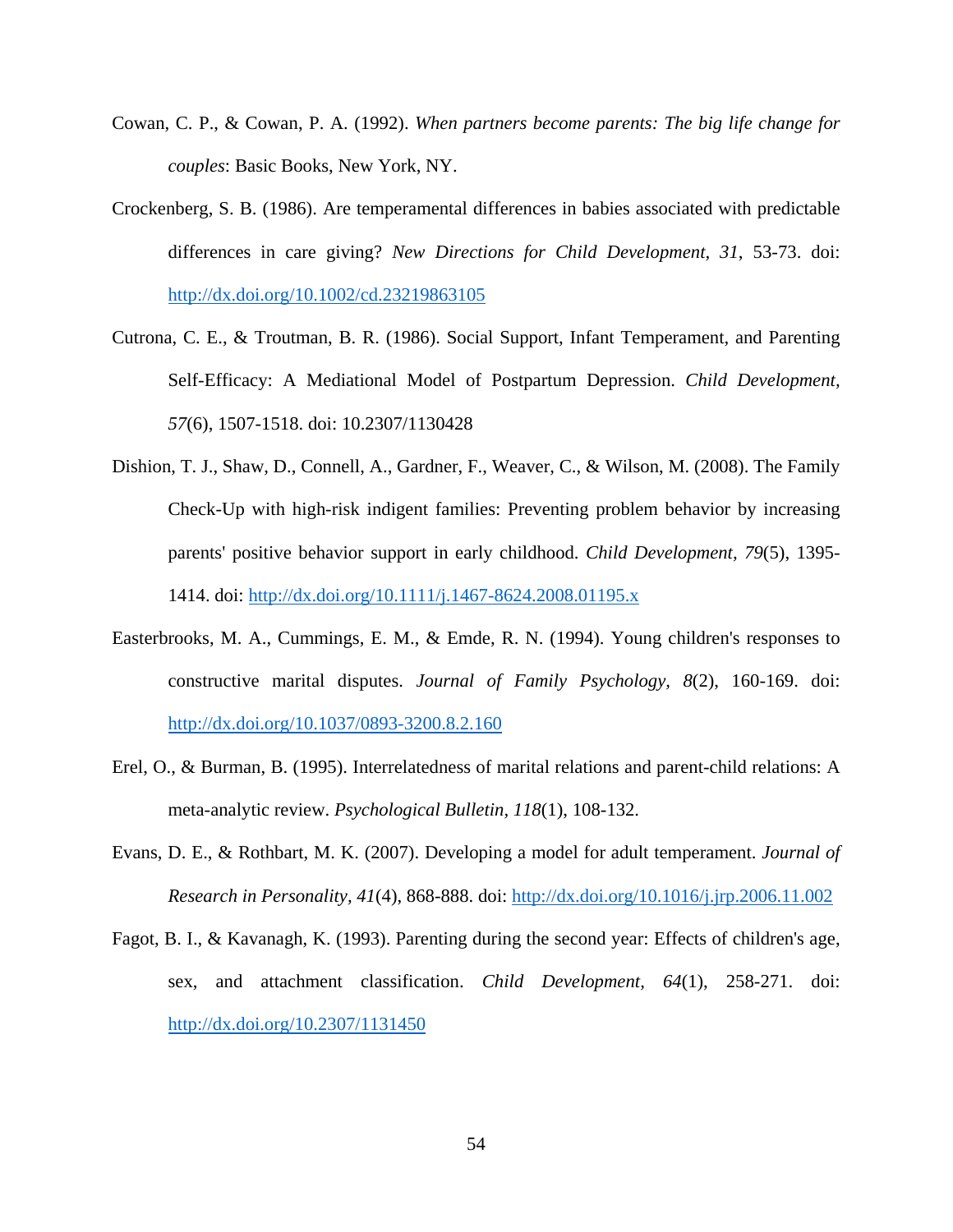- Ge, X., Conger, R. D., Cadoret, R. J., Neiderhiser, J. M., Yates, W., Troughton, E., & Stewart, M. A. (1996). The developmental interface between nature and nurture: A mutual influence model of child antisocial behavior and parent behaviors. *Developmental Psychology, 32*(4), 574-589. doi:<http://dx.doi.org/10.1037/0012-1649.32.4.574>
- Goodman, S. H. (2007). Depression in mothers. *Annual Review of Clinical Psychology, 3*, 107- 135. doi:<http://dx.doi.org/10.1146/annurev.clinpsy.3.022806.091401>
- Goodman, S. H., Rouse, M. H., Connell, A. M., Broth, M. R., Hall, C. M., & Heyward, D. (2011). Maternal depression and child psychopathology: A meta-analytic review. *Clinical Child and Family Psychology Review, 14*(1), 1-27. doi: [http://dx.doi.org/10.1007/s10567-](http://dx.doi.org/10.1007/s10567-010-0080-1) [010-0080-1](http://dx.doi.org/10.1007/s10567-010-0080-1)
- Hammen, C., Hazel, N. A., Brennan, P. A., & Najman, J. (2012). Intergenerational transmission and continuity of stress and depression: Depressed women and their offspring in 20 years of follow-up. *Psychological Medicine, 42*(5), 931-942. doi:

<http://dx.doi.org/10.1017/S0033291711001978>

- Hoffman, C., Crnic, K. A., & Baker, J. K. (2006). Maternal Depression and Parenting: Implications for Children's Emergent Emotion Regulation and Behavioral Functioning. *Parenting: Science and Practice, 6*(4), 271-295.
- Jessee, A., Mangelsdorf, S. C., Brown, G. L., Schoppe-Sullivan, S. J., Shigeto, A., & Wong, M. S. (2010). Parents' differential susceptibility to the effects of marital quality on sensitivity across the first year. *Infant Behavior & Development, 33*(4), 442-452. doi: <http://dx.doi.org/10.1016/j.infbeh.2010.04.010>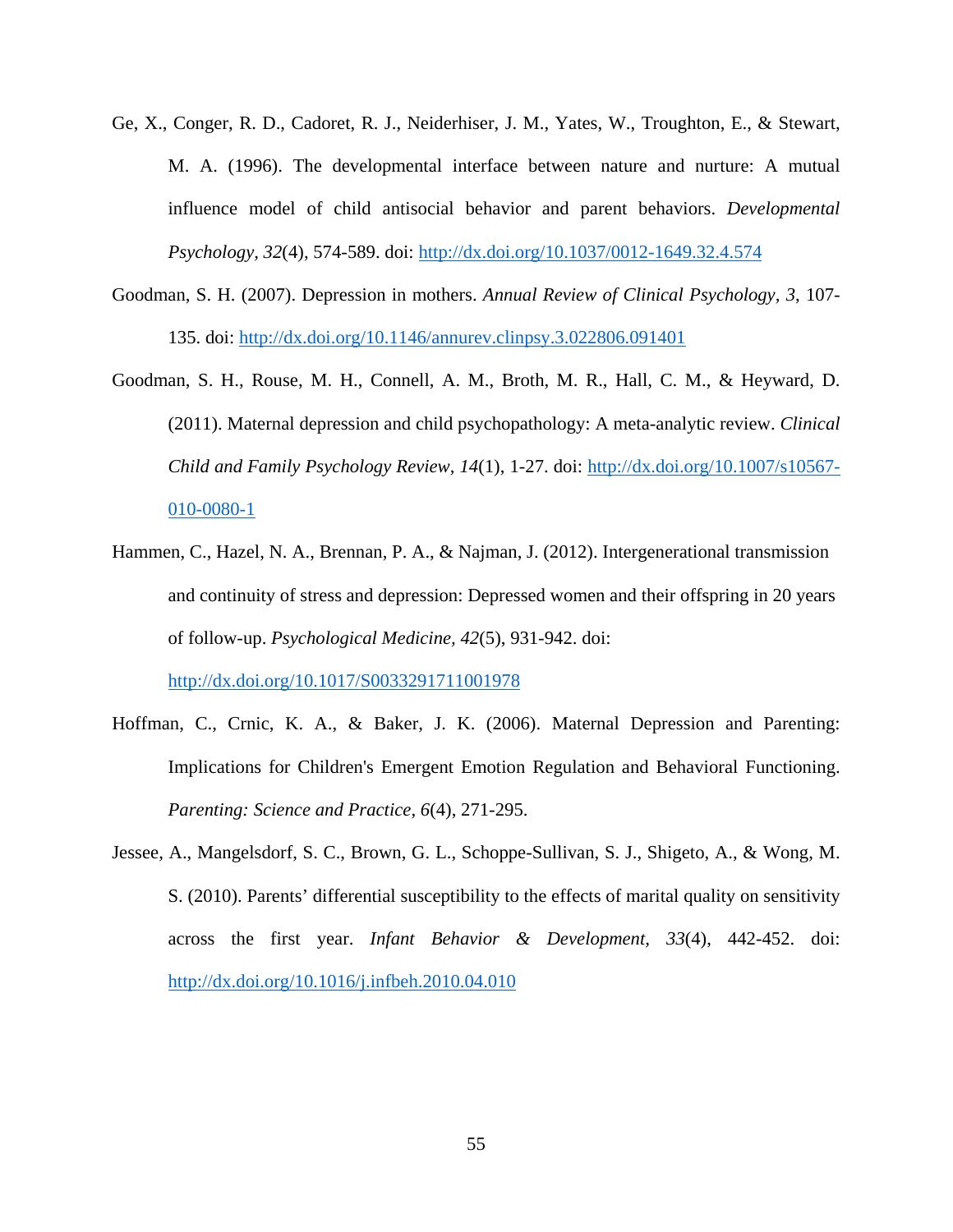- Jessee, A., Mangelsdorf, S. C., Shigeto, A., & Wong, M. S. (2012). Temperament as a moderator of the effects of parental depressive symptoms on child behavior problems. *Social Development, 21*(3), 610-627. doi:<http://dx.doi.org/10.1111/j.1467-9507.2011.00639.x>
- Kerr, D. C. R., Leve, L. D., Harold, G. T., Natsuaki, M. N., Neiderhiser, J. M., Shaw, D. S., & Reiss, D. (2013). Influences of biological and adoptive mothers' depression and antisocial behavior on adoptees' early behavior trajectories. *Journal of Abnormal Child Psychology, 41*(5), 723-734. doi:<http://dx.doi.org/10.1007/s10802-013-9711-6>
- Kessler, R. C. (2006). *The Epidemiology of Depression among Women*: Cambridge University Press, New York, NY.
- Kouros, C. D., Papp, L. M., Goeke-Morey, M. C., & Cummings, E. M. (2014). Spillover between marital quality and parent–child relationship quality: Parental depressive symptoms as moderators. *Journal of Family Psychology, 28*(3), 315-325. doi: <http://dx.doi.org/10.1037/a0036804>
- Lagacé-Séguin, D. G., & d'Entremont, M.-R. L. (2006). Less than optimal parenting strategies predict maternal low-level depression beyond that of child transgressions. *Early Child Development and Care, 176*(3-4), 343-355.
- Lamb, M. E., & Tamis-LeMonda, C. S. (2004). The Role of the Father: An Introduction *The role of the father in child development (4th ed.).* (pp. 1-31): John Wiley & Sons Inc, Hoboken, NJ.
- Lee, C. L., & Bates, J. E. (1985). Mother--Child Interaction at Age Two Years and Perceived Difficult Temperament. *Child Development, 56*(5), 1314.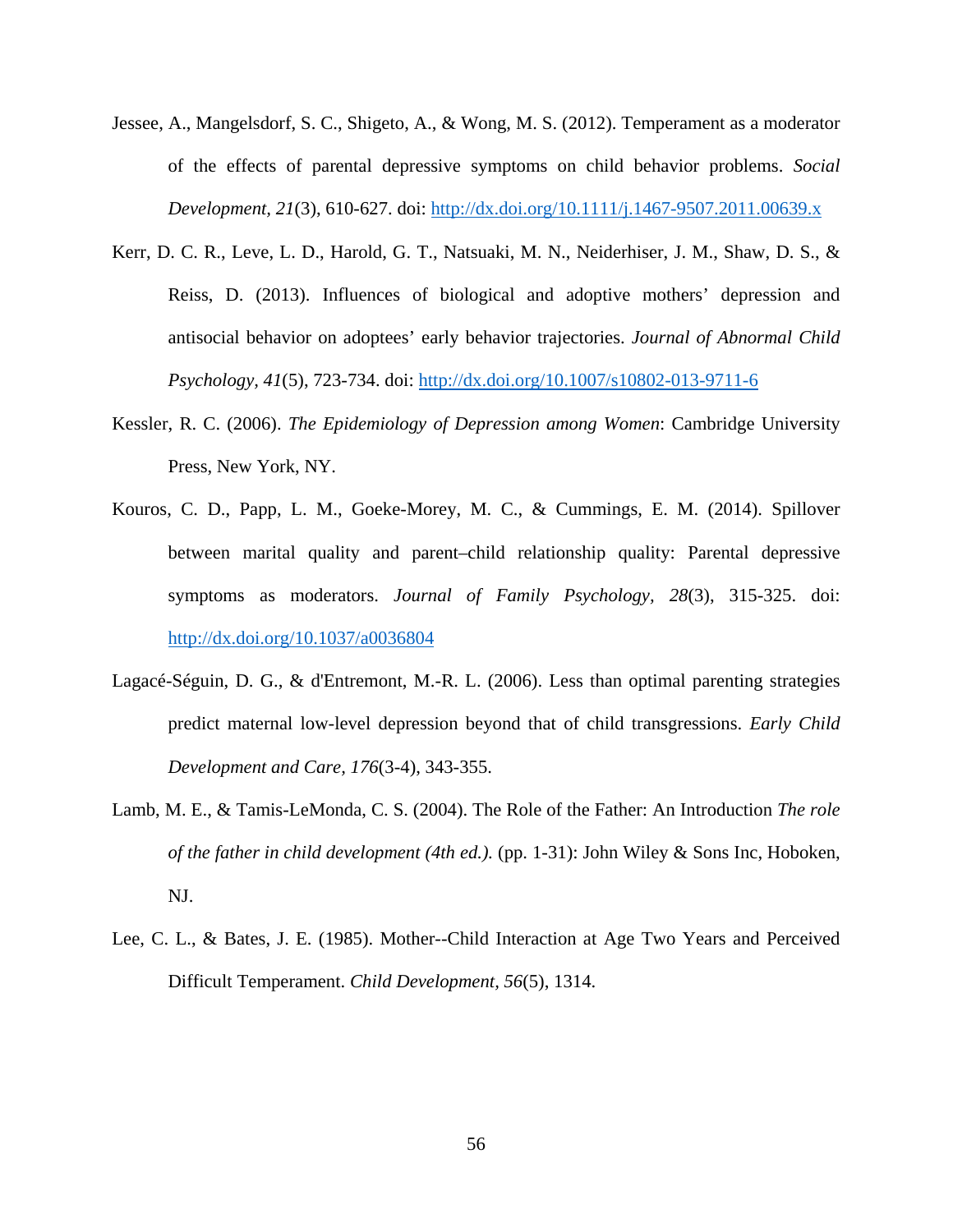- Leerkes, E. M., Blankson, A. N., & O'Brien, M. (2009). Differential effects of maternal sensitivity to infant distress and nondistress on social-emotional functioning. *Child Development, 80*(3), 762-775. doi:<http://dx.doi.org/10.1111/j.1467-8624.2009.01296.x>
- Leve, L. D., Neiderhiser, J. M., Ge, X., Scaramella, L. V., Conger, R. D., Reid, J. B., . . . Reiss, D. (2007). The Early Growth and Development Study: A prospective adoption design. *Twin Research and Human Genetics, 10*(1), 84-95.
- Leve, L. D., Neiderhiser, J. M., Scaramella, L. V., & Reiss, D. (2010). The Early Growth and Development Study: Using the prospective adoption design to examine genotype– environment interplay. *Behavior Genetics, 40*(3), 306-314.
- Leve, L. D., Neiderhiser, J. M., Shaw, D. S., Ganiban, J., Natsuaki, M. N., & Reiss, D. (2013). The Early Growth and Development Study: A prospective adoption study from birth through middle childhood. *Twin Research and Human Genetics, 16*(1), 412-423.
- Lovejoy, M. C., Graczyk, P. A., O'Hare, E., & Neuman, G. (2000). Maternal depression and parenting behavior: A meta-analytic review. *Clinical Psychology Review, 20*(5), 561-592. doi: [http://dx.doi.org/10.1016/S0272-7358\(98\)00100-7](http://dx.doi.org/10.1016/S0272-7358(98)00100-7)
- Mamun, A. A., Clavarino, A. M., Najman, J. M., Williams, G. M., O'Callaghan, M. J., & Bor, W. (2009). Maternal depression and the quality of marital relationship: A 14-year prospective study. *Journal of Women's Health, 18*(12), 2023-2031. doi: <http://dx.doi.org/10.1089/jwh.2008.1050>
- McCullough, C., & Shaffer, A. (2014). Maternal depressive symptoms and child externalizing problems: Moderating effects of emotionally maltreating parenting behaviors. *Journal of Child and Family Studies, 23*(2), 389-398. doi: [http://dx.doi.org/10.1007/s10826-013-](http://dx.doi.org/10.1007/s10826-013-9804-4) [9804-4](http://dx.doi.org/10.1007/s10826-013-9804-4)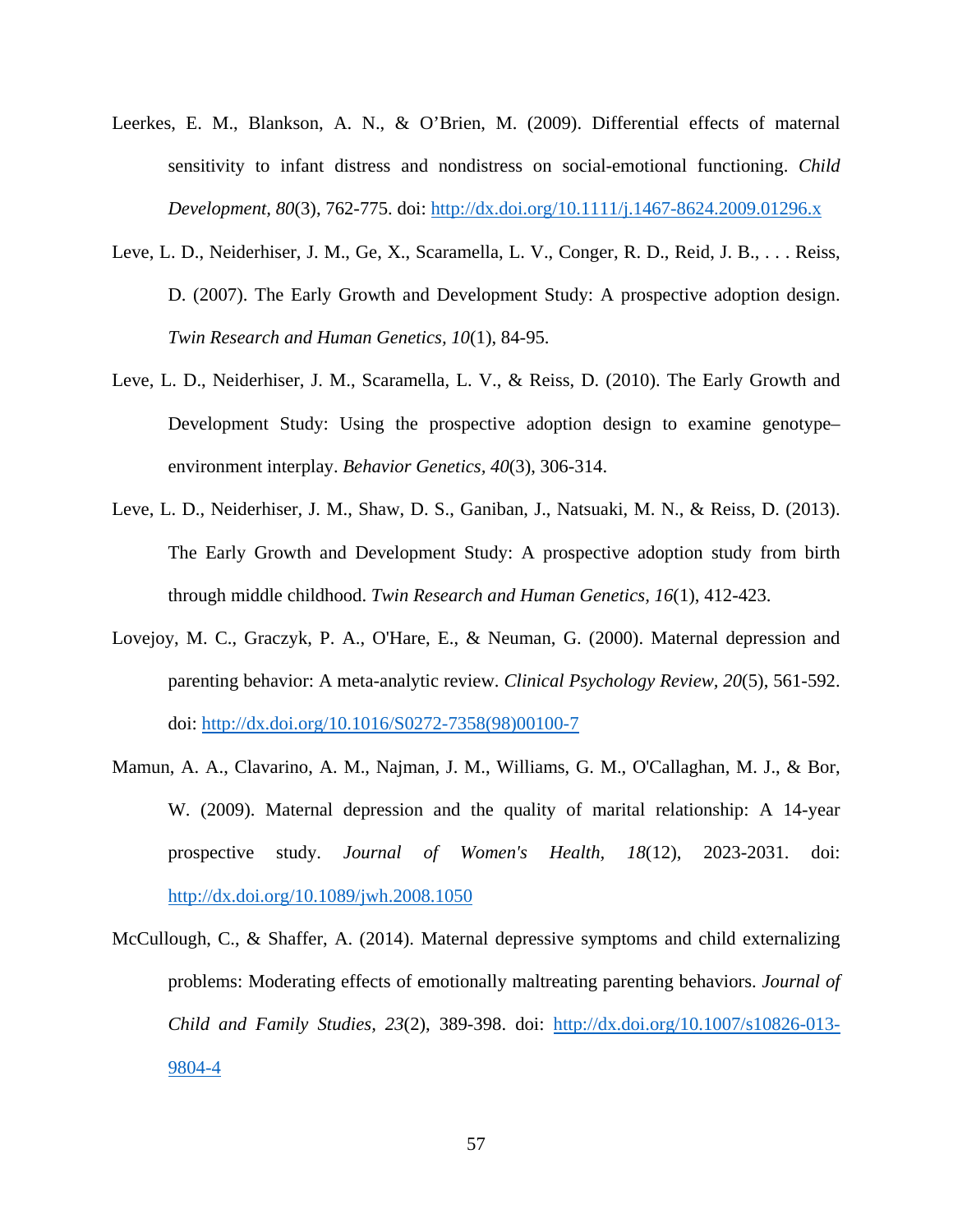- Melby, J. N., & Conger, R. D. (2001). The Iowa Family Interaction Rating Scales: Instrument summary *Family observational coding systems: Resources for systemic research.* (pp. 33- 58): Lawrence Erlbaum Associates Publishers, Mahwah, NJ.
- Melby, J. N., Conger, R. D., Ge, X., & Warner, T. D. (1995). The use of structural equation modeling in assessing the quality of marital observations. *Journal of Family Psychology, 9*(3), 280-293. doi:<http://dx.doi.org/10.1037/0893-3200.9.3.280>
- Morgan, J. K., Shaw, D. S., & Forbes, E. E. (2014). Maternal depression and warmth during childhood predict age 20 neural response to reward. *Journal of the American Academy of Child & Adolescent Psychiatry, 53*(1), 108-117.
- Network, N. E. C. R. (1999). Chronicity of maternal depressive symptoms, maternal sensitivity, and child functioning at 36 months. *Developmental Psychology, 35*(5), 1297-1310. doi: <http://dx.doi.org/10.1037/0012-1649.35.5.1297>
- Nicholson, J. S., Deboeck, P. R., Farris, J. R., Boker, S. M., & Borkowski, J. G. (2011). Maternal depressive symptomatology and child behavior: Transactional relationship with simultaneous bidirectional coupling. *Developmental Psychology, 47*(5), 1312-1323. doi: <http://dx.doi.org/10.1037/a0023912>
- Paulussen-Hoogeboom, M. C., Stams, G. J. J. M., Hermanns, J. M. A., & Peetsma, T. T. D. (2007). Child negative emotionality and parenting from infancy to preschool: A metaanalytic review. *Developmental Psychology, 43*(2), 438-453.
- Pemberton, C. K., Neiderhiser, J. M., Leve, L. D., Natsuaki, M. N., Shaw, D. S., Reiss, D., & Ge, X. (2010). Influence of parental depressive symptoms on adopted toddler behaviors: An emerging developmental cascade of genetic and environmental effects. *Development and Psychopathology, 22*(4), 803-818. doi:<http://dx.doi.org/10.1017/S0954579410000477>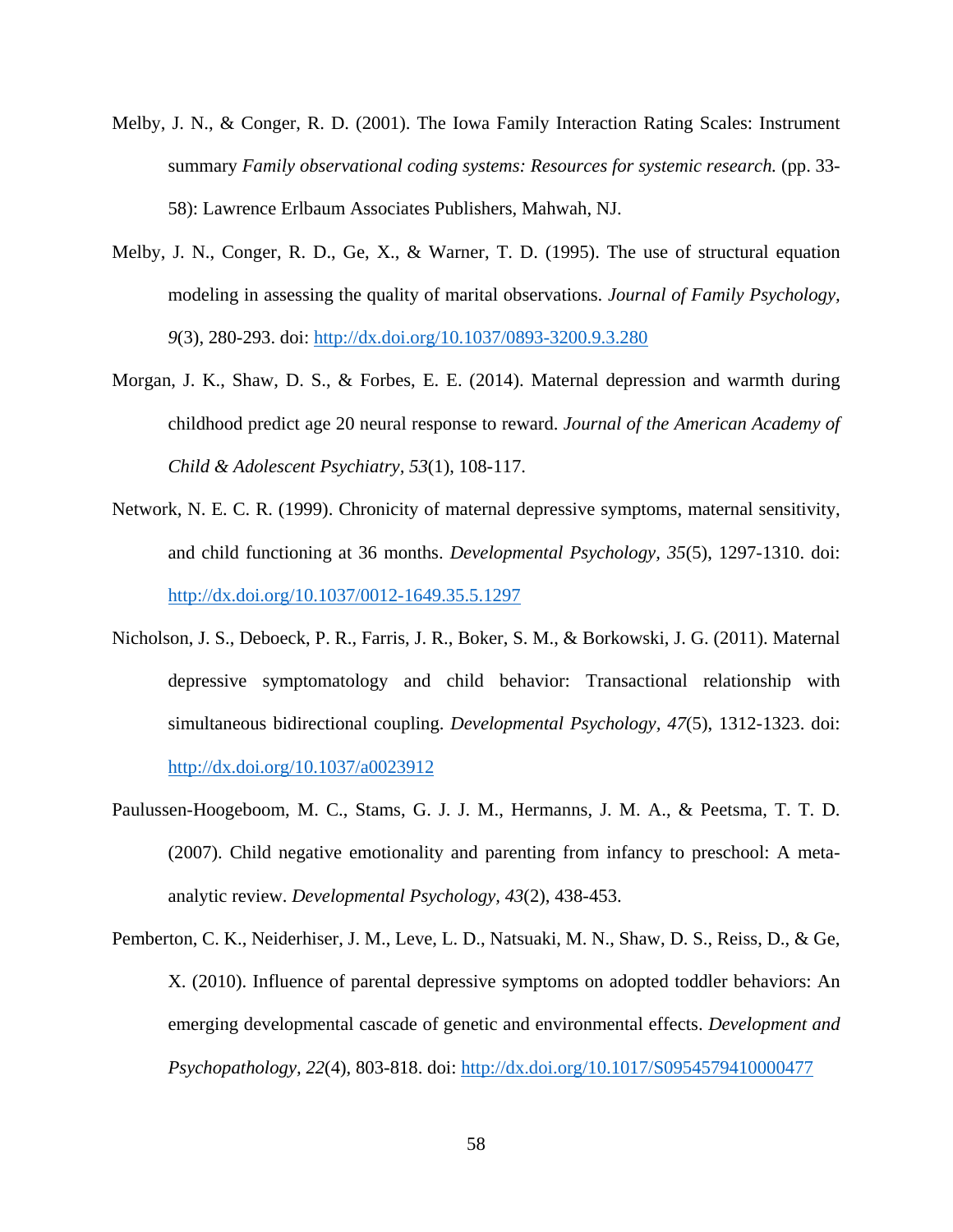- Phares, V., Fields, S., Kamboukos, D., & Lopez, E. (2005). Still looking for Poppa. *American Psychologist, 60*(7), 735-736. doi:<http://dx.doi.org/10.1037/0003-066X.60.7.735>
- Planalp, E. M., Braungart‐Rieker, J. M., Lickenbrock, D. M., & Zentall, S. R. (2013). Trajectories of parenting during infancy: The role of infant temperament and marital adjustment for mothers and fathers. *Infancy, 18*(Suppl 1), E16-E45. doi: <http://dx.doi.org/10.1111/infa.12021>
- Radke-Yarrow, M., & Klimes-Dougan, B. (2002). Parental depression and offspring disorders: A developmental perspective *Children of depressed parents: Mechanisms of risk and implications for treatment.* (pp. 155-173): American Psychological Association, Washington, DC.
- Reid, J. B. (1993). Prevention of conduct disorder before and after school entry: Relating interventions to developmental findings. *Development and Psychopathology, 5*(1-2), 243- 262. doi:<http://dx.doi.org/10.1017/S0954579400004375>
- Rhoades, K. A., Leve, L. D., Harold, G. T., Neiderhiser, J. M., Shaw, D. S., Reiss, D., & \*\*Note: Uses EGDS sample,  $a. t. u. s. r. o. h. p. b. c. o. w. t. c. y. a. a. s. r. o. m. h. -c. w. (2011).$ Longitudinal pathways from marital hostility to child anger during toddlerhood: Genetic susceptibility and indirect effects via harsh parenting. *Journal of Family Psychology, 25*(2), 282-291. doi:<http://dx.doi.org/10.1037/a0022886>
- Roberts, B. W., & DelVecchio, W. F. (2000). The rank-order consistency of personality traits from childhood to old age: A quantitative review of longitudinal studies. *Psychological Bulletin, 126*(1), 3-25. doi:<http://dx.doi.org/10.1037/0033-2909.126.1.3>
- Rothbart, M. K. (2011). *Becoming who we are: Temperament and personality in development*: Guilford Press, New York, NY.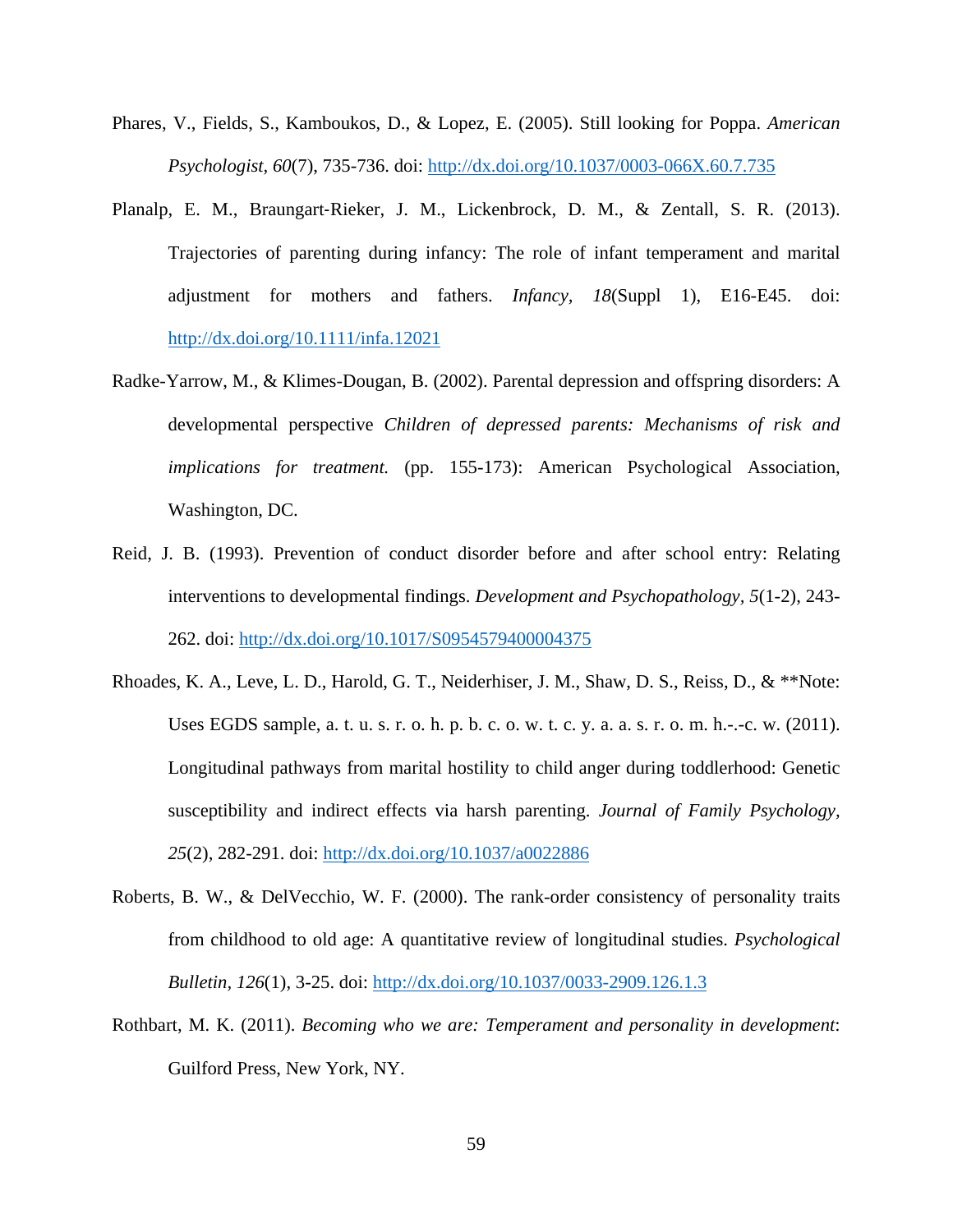- Rothbart, M. K., Ahadi, S. A., & Hershey, K. L. (1994). Temperament and social behavior in childhood. *Merrill-Palmer Quarterly, 40*(1), 21-39.
- Rothbart, M. K., & Bates, J. E. (2006). *Temperament*: John Wiley & Sons Inc, Hoboken, NJ.
- Rothbart, M. K., Bates, J. E., & Damon, W. (1998). *Temperament*: John Wiley & Sons Inc, Hoboken, NJ.
- Sanson, A., Hemphill, S. A., & Smart, D. (2004). Connections between temperament and social development: A review. *Social Development, 13*(1), 142-170.
- Shaw, D. S., & Bell, R. Q. (1993). Developmental theories of parental contributors to antisocial behavior. *Journal of Abnormal Child Psychology, 21*(5), 493-518. doi: <http://dx.doi.org/10.1007/BF00916316>
- Shaw, D. S., Bell, R. Q., & Gilliom, M. (2000). A truly early starter model of antisocial behavior revisited. *Clinical Child and Family Psychology Review, 3*(3), 155-172. doi: <http://dx.doi.org/10.1023/A:1009599208790>
- Shaw, D. S., Connell, A., Dishion, T. J., Wilson, M. N., & Gardner, F. (2009). Improvements in maternal depression as a mediator of intervention effects on early childhood problem behavior. *Development and Psychopathology, 21*(2), 417-439.
- Shelleby, E. C., & Shaw, D. S. (2014). Outcomes of parenting interventions for child conduct problems: A review of differential effectiveness. *Child Psychiatry and Human Development, 45*(5), 628-645. doi:<http://dx.doi.org/10.1007/s10578-013-0431-5>
- Taraban, L., Shaw, D.S., Leve, L., Neiderhiser, J., Natsuaki, M., Reiss, D., & Ganniban, J. (2015). Paternal Depression, Parenting, and Child Outcomes: Moderation by Child Negative Emotionality. Poster presented at Society for Research in Child Development. Seattle, WA.